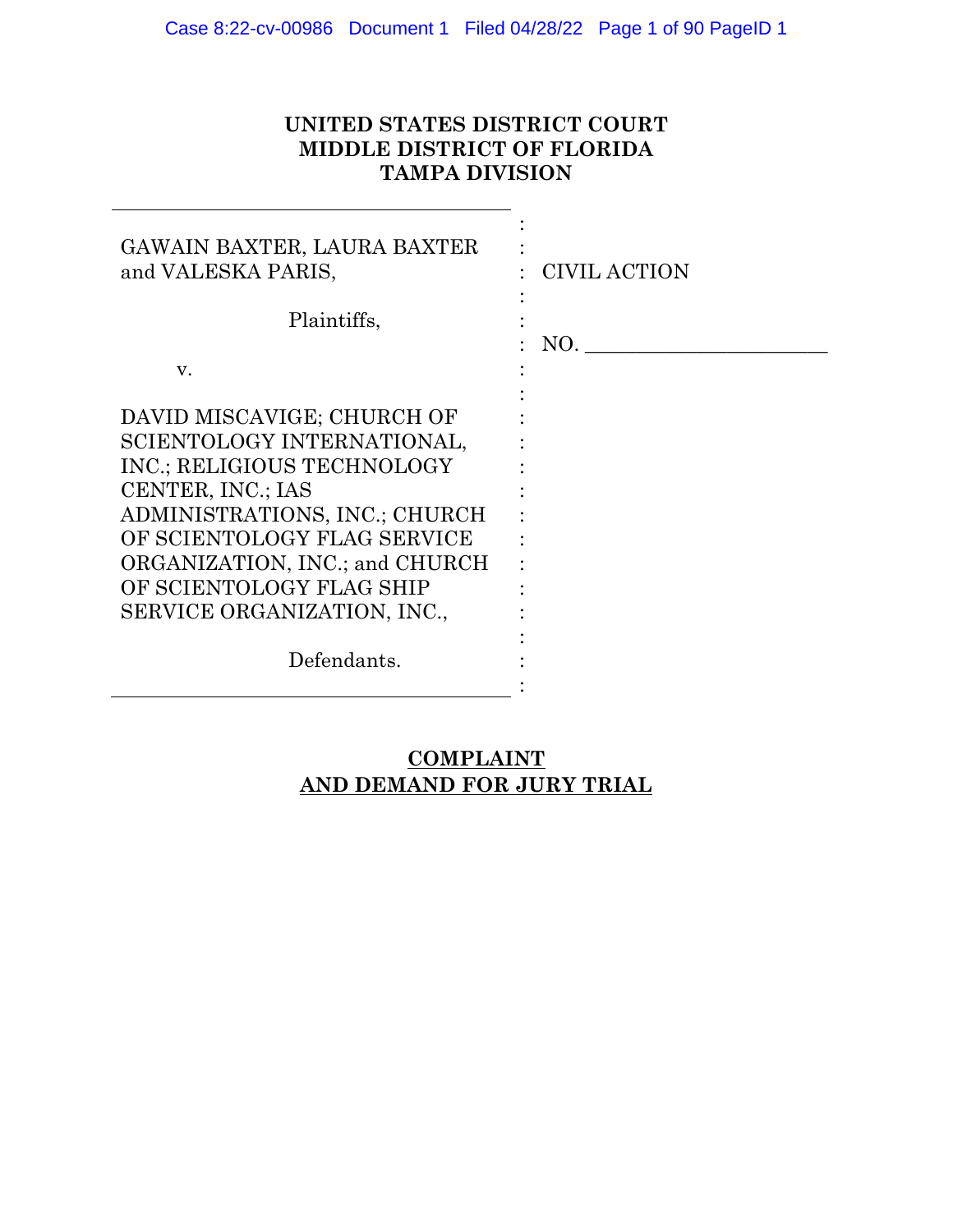# **TABLE OF CONTENTS**

| $\mathbf{I}$ . |                |                  |                                                       |  |  |
|----------------|----------------|------------------|-------------------------------------------------------|--|--|
| II.            |                |                  |                                                       |  |  |
| III.           |                |                  |                                                       |  |  |
|                | A.             |                  |                                                       |  |  |
|                | <b>B.</b>      |                  |                                                       |  |  |
| IV.            |                |                  |                                                       |  |  |
|                | $\mathbf{A}$ . |                  |                                                       |  |  |
|                |                | 1.               |                                                       |  |  |
|                |                | 2.               |                                                       |  |  |
|                |                | 3.               |                                                       |  |  |
|                |                | 4.               |                                                       |  |  |
|                |                | 5.               |                                                       |  |  |
|                |                |                  | a.                                                    |  |  |
|                |                |                  | $\mathbf{b}$ .                                        |  |  |
|                |                |                  | $\mathbf{c}$ .                                        |  |  |
|                |                | 6.               |                                                       |  |  |
|                |                | 7.               | The Abusive Formal Process for Leaving Scientology 37 |  |  |
|                | C.             |                  |                                                       |  |  |
|                |                | 1.               |                                                       |  |  |
|                |                | 2.               |                                                       |  |  |
|                |                | 3.               | Plaintiffs Gawain Baxter and Laura Baxter Meet and    |  |  |
|                |                |                  |                                                       |  |  |
|                |                | $\overline{4}$ . |                                                       |  |  |
| V.             |                |                  |                                                       |  |  |
| VI.            |                |                  |                                                       |  |  |
| VII.           |                |                  |                                                       |  |  |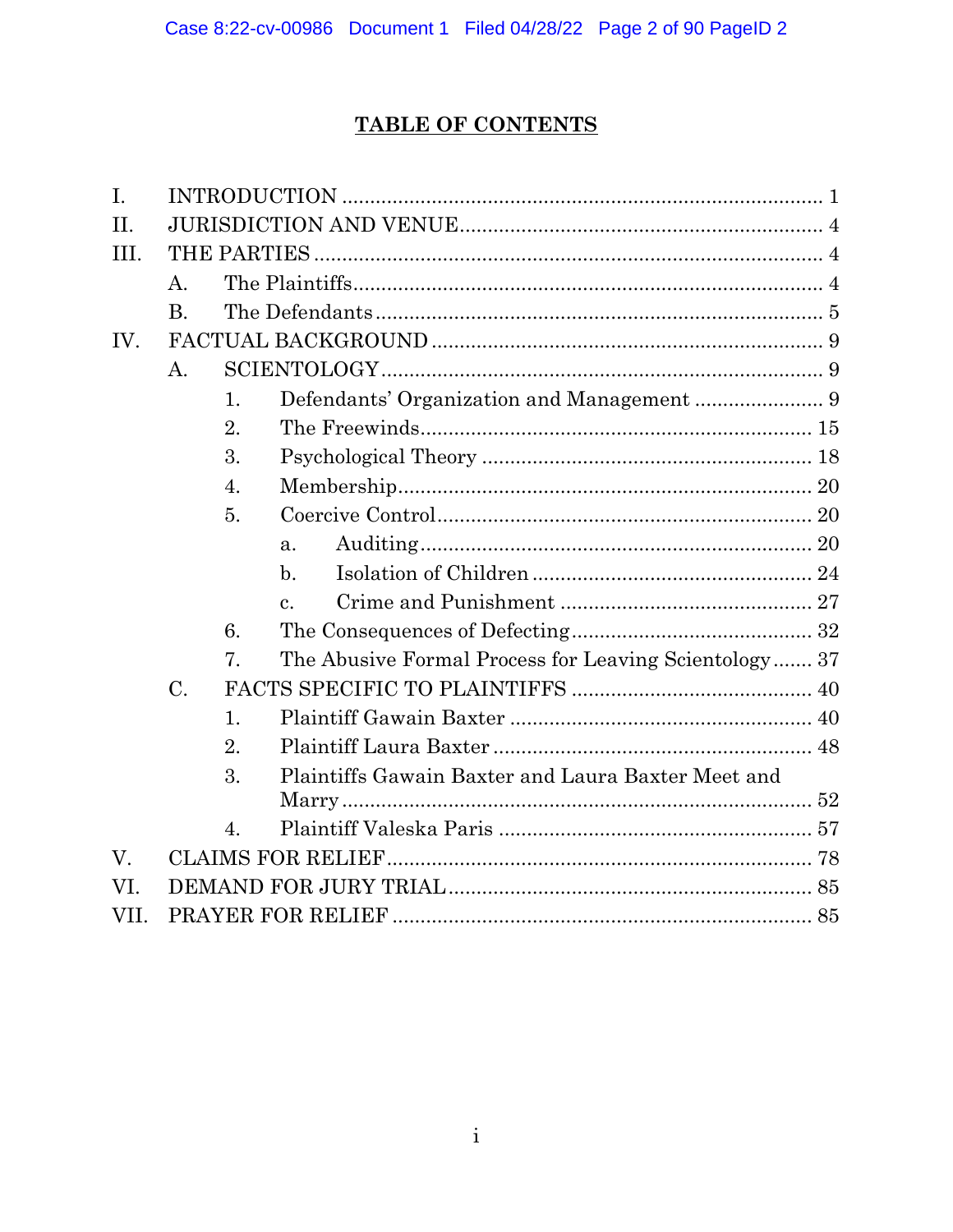## **I. INTRODUCTION**

1. Plaintiffs bring this action against Defendants pursuant to the Trafficking Victims Protection Reauthorization Act ("TVPRA"), 18 U.S.C. §§1581-1597. As children, all three Plaintiffs grew up in, and were raised by Scientology.<sup>1</sup> This was not a peaceful or loving environment; instead, it was a world filled with abuse, violence, intimidation, and fear. Defendants considered Plaintiffs to be possessions, void of any rights, whose sole purpose was to serve Defendants. Plaintiffs were placed on a ship they could not leave and routinely punished by being humiliated, interrogated, and imprisoned, for the sole purpose of ensuring Plaintiffs would continue to perform back breaking free labor for the Defendants.

2. Defendants in this action are David Miscavige, Church of Scientology International, Inc., Religious Technology Center, Inc., IAS Administrations, Inc., Church of Scientology Flag Service Organization, Inc., and Church of Scientology Flag Ship Service Organization, Inc. (together, "Defendants"). Plaintiffs allege Defendants violated the TVPRA by committing, attempting, and conspiring to commit, and/or by participating in

<sup>1</sup> "Scientology" and "Church of Scientology" are umbrella terms used to refer to the entire universe of entities and organizations affiliated with Defendants. "Scientologist" refers to any person who is a member of any constituent entity or organization of Scientology, including members of Sea Org. Scientologists who are not members of Sea Org are often referred to as "public" members.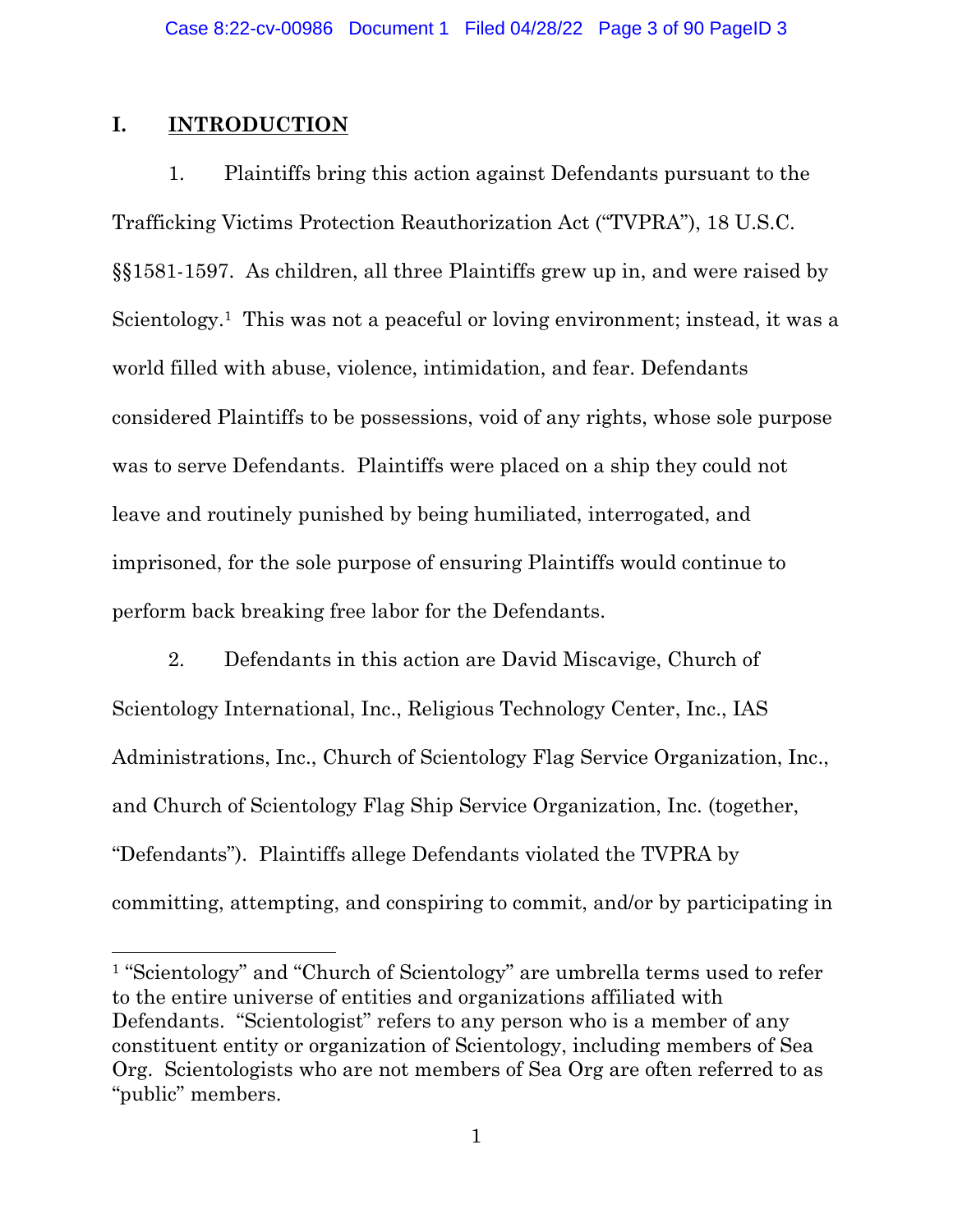a trafficking venture that committed, attempted, and conspired to commit, forced labor and other human trafficking offenses against Plaintiffs in violation of Chapter 77 of Title 18 of the United States Code. Defendants directly and through the venture coerced persons, including Plaintiffs, to join the Defendants' "Sea Org" and provide unpaid labor and services for a decade or longer on Defendants' ocean going cruise ship vessel, the "Freewinds."<sup>2</sup> Defendants knowingly obtained valuable benefits, including but not limited to financial enrichment, and free labor and services, like construction work, landscaping, and food preparation at "Flag Base," in Clearwater, Florida, and aboard the Freewinds. The receipt of money and unpaid labor also enabled David Miscavige to maintain a façade of legitimacy, a luxurious lifestyle, power over every aspect of the organization's global operations, and influence over members, including celebrities who joined and promoted Scientology publicly. Persons working under Miscavige also benefitted from their participation, financially and/or by obtaining the enhanced status, power, and authority that he bestowed on them. As a result, all Defendants knew or should have known about the venture's offenses, and all participants in the venture are jointly and severally liable for the physical, emotional, psychological, and economic harm caused to the Plaintiffs.

<sup>2</sup> All Scientology-affiliated entities and organizations alleged herein are managed and controlled exclusively by members of Sea Org.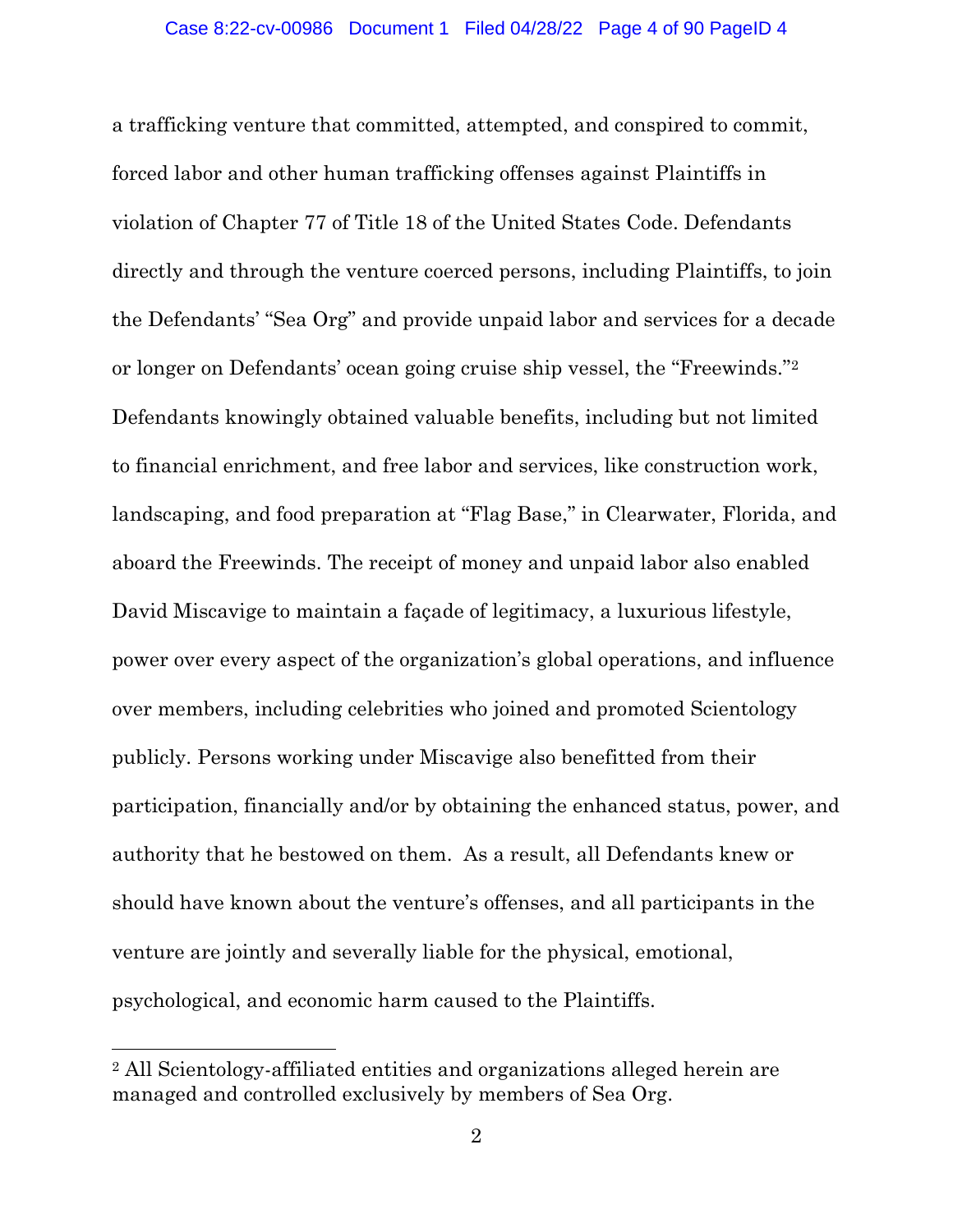3. This action concerns abusive practices within Defendants' Sea Org and its subsidiary organization for young children known as "Cadet Org."3 Through the highly-regimented Cadet Org and Sea Org, children raised in Scientology are indoctrinated, manipulated, and pressured into coercive circumstances from a young age, in which they are compelled to provide age-inappropriate labor and services to Defendants with little or no preparation or training, safety precautions, or compensation, and from which there are no reasonable means of escape. Because Scientology's distinction between children and adults is fuzzy, at best, children are informed that they are considered adults and that they must behave and expect to be treated as adults. There is thus no acknowledged transition from childhood to adulthood; rather, minors transition from Cadet Org to Sea Org in their midteens and continue to labor away in Defendants' coercive environment without ever comprehending that they may have a legal right to their own agency.

4. Plaintiffs seek compensatory and punitive damages against Defendants under 18 U.S.C. §1595(a) for the injuries inflicted upon them by Defendants, directly and through their venture, in violation of 18 U.S.C. §§1581, 1589 and 1590.

<sup>3</sup> Unless otherwise specified, references to Sea Org herein include Cadet Org.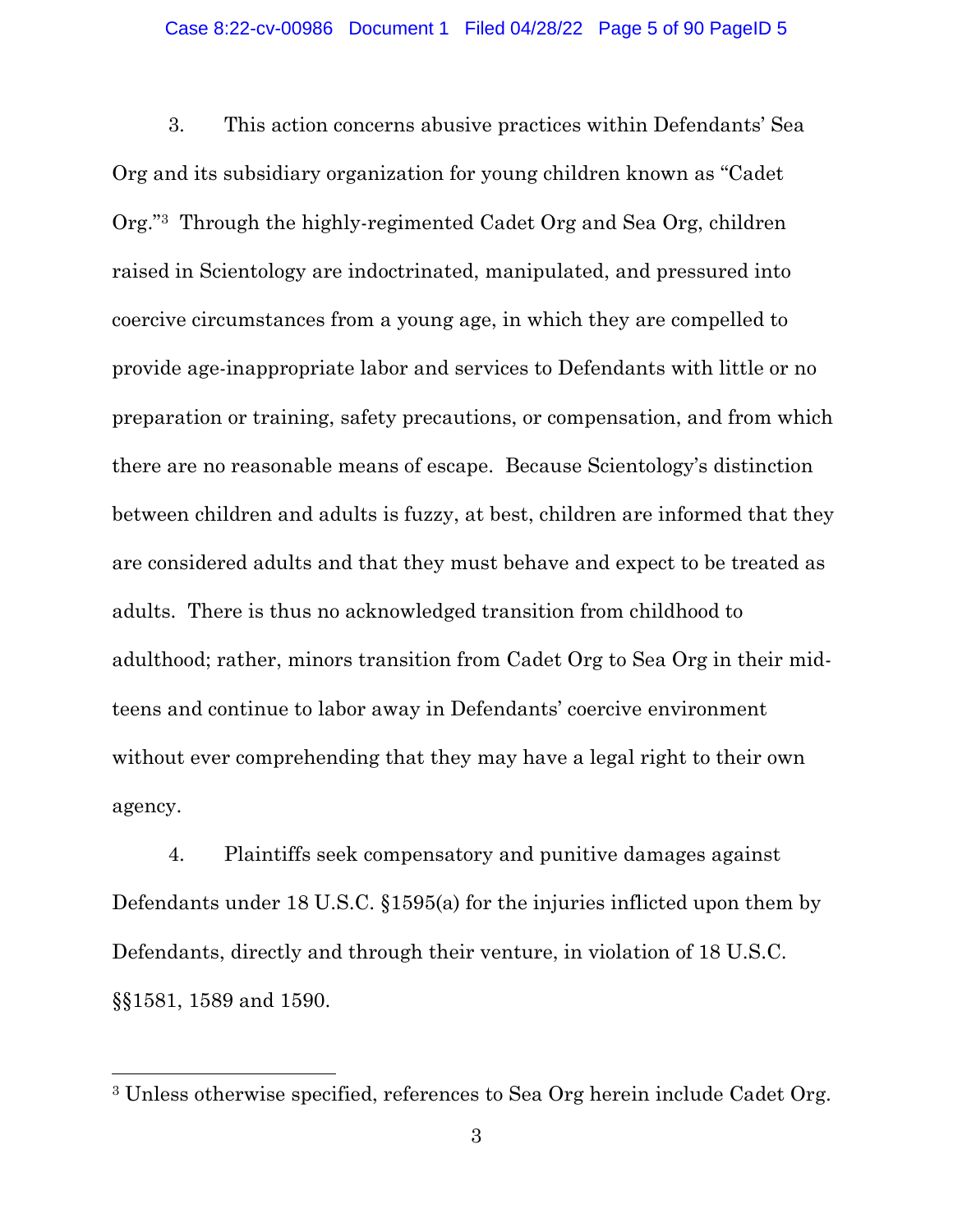## **II. JURISDICTION AND VENUE**

5. The Court has subject matter jurisdiction over this action pursuant to 28 U.S.C. §1331 and 18 U.S.C. §1595(a).

6. Venue is proper in this Judicial District pursuant 28 U.S.C. §§1391(b)(2) or (3). A substantial part of the events or omissions giving rise to the claims alleged herein occurred in this District, and Defendants are subject to personal jurisdiction in this District.

## **III. THE PARTIES**

## **A. The Plaintiffs**

7. Plaintiff, Gawain Baxter, is a citizen and resident of Australia. In 1982, when Gawain was only a few weeks old, his family moved from Australia to the Scientology "Flag Base" in Clearwater, Florida. Gawain was raised within Scientology.

8. Plaintiff, Laura Baxter, is a citizen of Germany and current resident of Australia. Laura was raised within Scientology.

9. Plaintiff, Valeska Paris, is a citizen of France and Switzerland and a resident of Australia. In 1984, when Valeska was only six years old, she signed a Sea Org contract and joined Cadet Org in England. Valeska was separated from her family and lived communally with other Sea Org members in England. In 1992, Valeska moved from England to the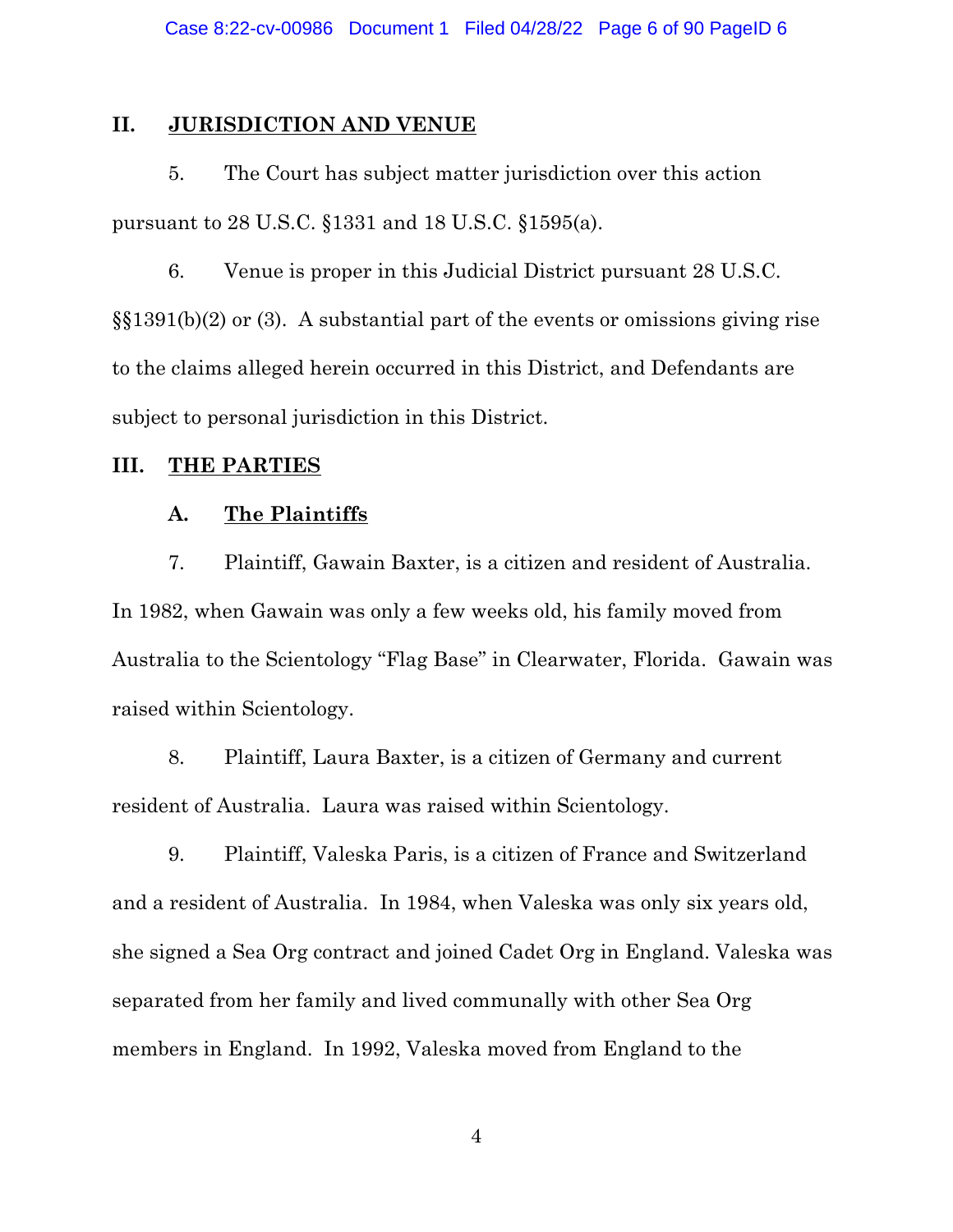Scientology "Flag Base" in Clearwater, Florida. Valeska was raised within Scientology.

## **B. The Defendants**

10. Defendant David Miscavige is an individual who resides in or near Clearwater, Florida. At all times relevant hereto, Miscavige controlled and directed the activities of all Defendant entities herein. Among other things, Miscavige personally directed and continues to direct the management and operations of Defendants Church of Scientology International, Inc., Religious Technology Center, Inc., IAS Administrations, Inc., Church of Scientology Flag Service Organization, Inc., and Church of Scientology Flag Ship Service Organization, Inc., including the practices and conduct alleged herein.

11. Defendant Religious Technology Center, Inc. ("RTC") is incorporated in California and is the principal management, security, and enforcement operation for Scientology. Pursuant to an assignment agreement with Scientology founder L. Ron Hubbard, RTC owns, administers and enforces certain intellectual property ("IP") rights, including Scientology's trademarks and rights in its so-called "advanced tech," and it receives licensing fees paid for the exploitation of those rights, including their use in Scientology courses and course materials. Operating under Defendant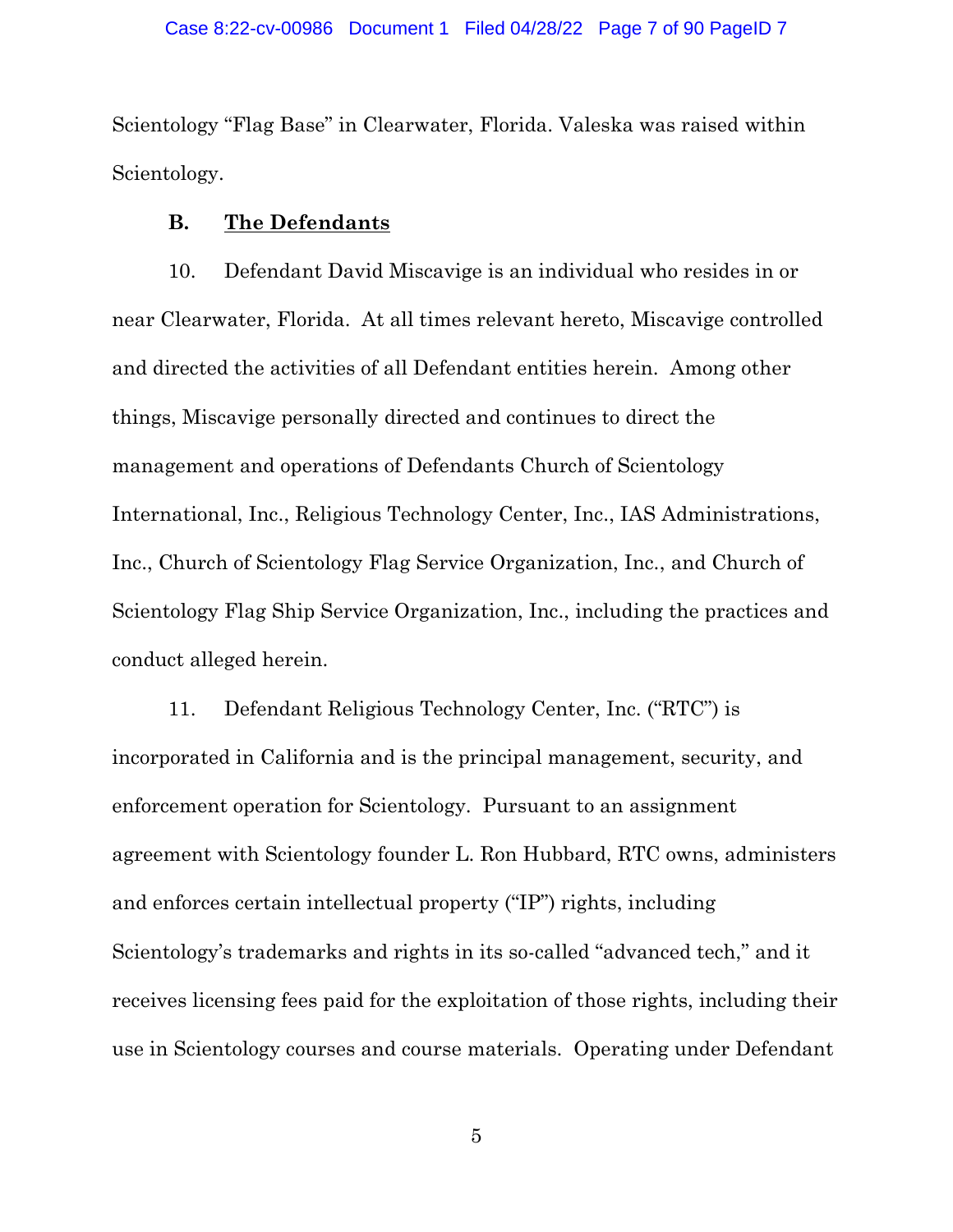Miscavige's direction, senior RTC officers, including those in RTC's Office of Inspector General ("OIG"), oversaw and directed the management of Scientology-affiliated entities and organizations, including Defendant entities herein. RTC and Miscavige also oversaw and directed Defendants' sprawling and pervasive investigative and policing operations, monitored members' behavior, and handled matters concerning discipline and punishment of members throughout all Scientology-affiliated entities, groups, and organizations.

12. Defendant Church of Scientology International ("CSI") is a California nonprofit corporation, with headquarters in Los Angeles, California. CSI is controlled and directed by Defendant Miscavige, directly and through RTC's officers and others who report to him. CSI is the licensee of Scientology's IP, including trademarks and other IP owned and administered by Defendant RTC. <sup>4</sup> CSI licenses Scientology's IP to numerous Scientology-affiliated entities and organizations, which pay CSI licensing fees that it passes through to the owners of the IP, including Defendant RTC. CSI conducted substantial business at its "spiritual headquarters" in Clearwater, Florida, known as Flag Base, which includes the 172,000 square foot Oak

<sup>4</sup> While RTC owns Scientology's trademarks and "advanced tech," copyrights in its other literature are owned by Scientology-affiliated Church of Spiritual Technology ("CST") and licensed to CSI.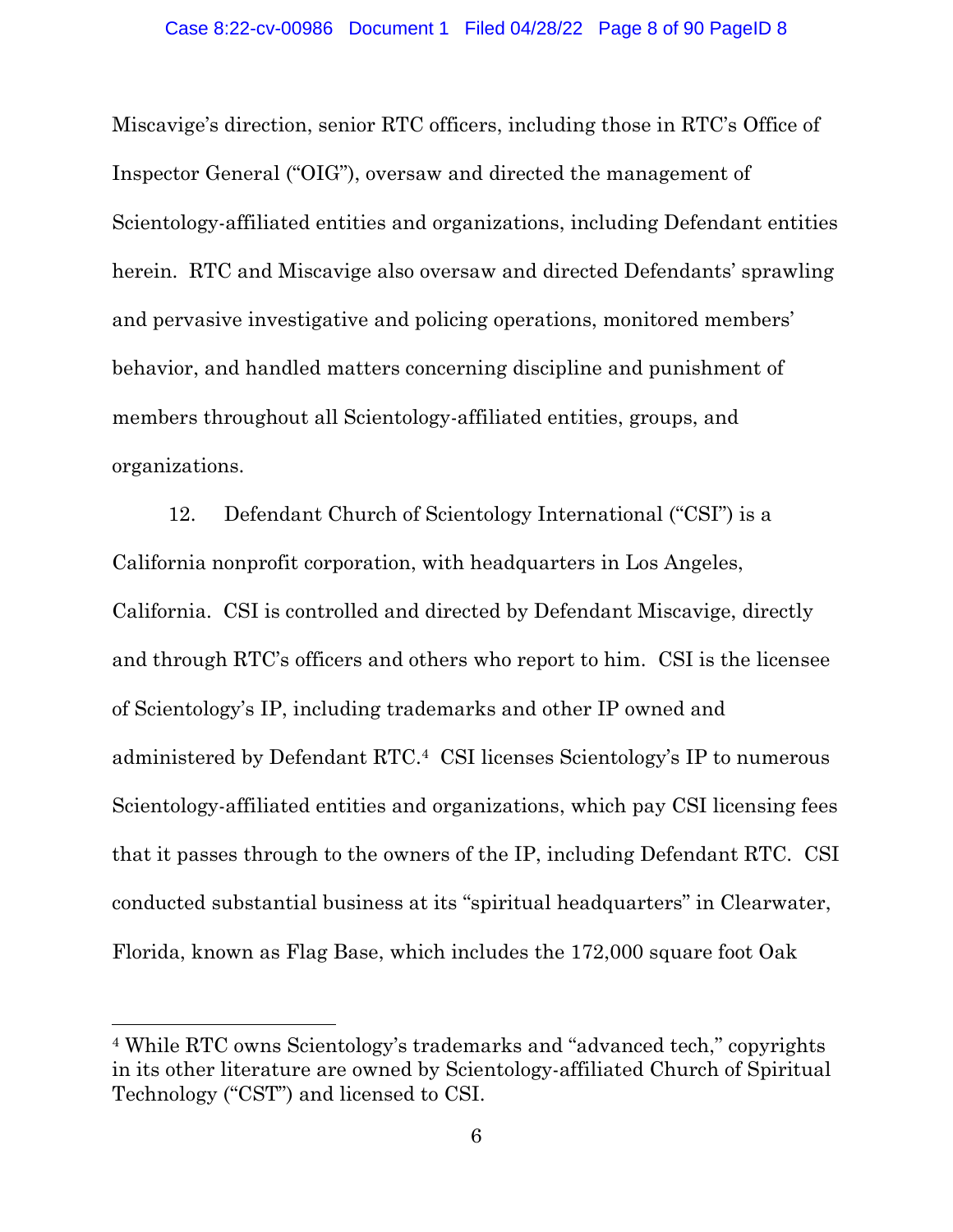#### Case 8:22-cv-00986 Document 1 Filed 04/28/22 Page 9 of 90 PageID 9

Cove, the 267,000 square foot Fort Harrison, and the centerpiece of Flag Base, the 377,000 square foot Flag Building. CSI and Miscavige control a number of trusts, including Flag Ship Trust, which among other things owns the company that owns the Scientology ship, Freewinds.

13. Defendant Church of Scientology Flag Service Organization, Inc. ("FSO"), is a licensee of CSI, incorporated and headquartered in Florida. Through RTC, CSI, and individuals reporting to him, Defendant Miscavige controls and directs the management of FSO. FSO's operations include two primary functions: management and administration of Scientology's auditing process (described in detail below), and ownership, management and operation of Flag Base, Scientology's substantial real property holdings in Clearwater, Florida. Flag Base is Scientology's global hub of operations and its largest source of revenues, providing (among other things) temporary quarters for visiting Scientologists, facilities for classes and auditing sessions, dining and meeting facilities, and the center where Defendants host large gatherings, including CSI's annual gala. As with the other Defendant entities, Flag Base is staffed by members of Cadet Org and Sea Org, who live in dormitories at Flag Base.

14. Defendant Church of Scientology Flag Ship Service Organization, Inc., ("FSSO, Inc.") is a not-for-profit corporation with its principal place of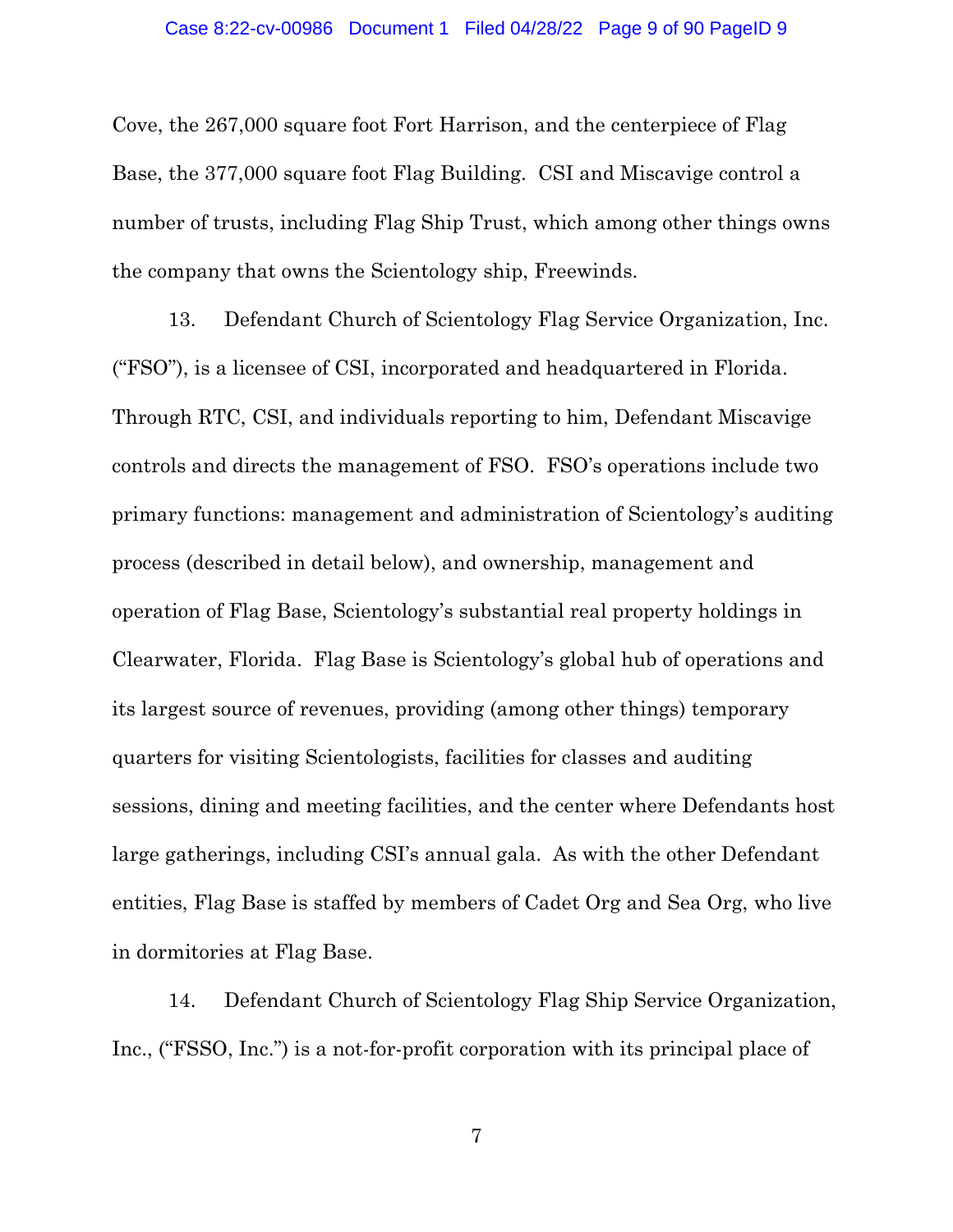business in Clearwater, Florida. FSSO, Inc., operates the Freewinds. It also recruits and employs Sea Org members to work on its crew, and it collects fees from members of the International Association of Scientologists ("IAS") for courses, services, and programs they participate in on the ship. FSSO, Inc., is controlled and directed by Defendant Miscavige, through RTC, CSI, and individuals who report to him.

15. Defendant International Association of Scientologists Administrations, Inc. ("IASA") is a Delaware corporation headquartered in Los Angeles, California, with offices and operations in Clearwater, Florida, at Defendants' Flag Base. Defendant Miscavige exclusively directs all operations of IASA. IASA is the operating entity for the International Association of Scientologists ("IAS"), an unincorporated membership association that all persons who participate in Scientology are required to join. All Scientologists are members of IAS and are required to pay annual dues to IASA, which administers and transfers those funds (and other payments solicited by IAS) under the exclusive direction of Defendant Miscavige, for his personal enrichment and benefit and for the benefit of Defendants CSI, RTC, FSO, and FSSO, Inc., as well as the Freewinds and other Scientology-affiliated entities, organizations, properties, and enterprises. IASA finances Defendant Miscavige's "war chest," a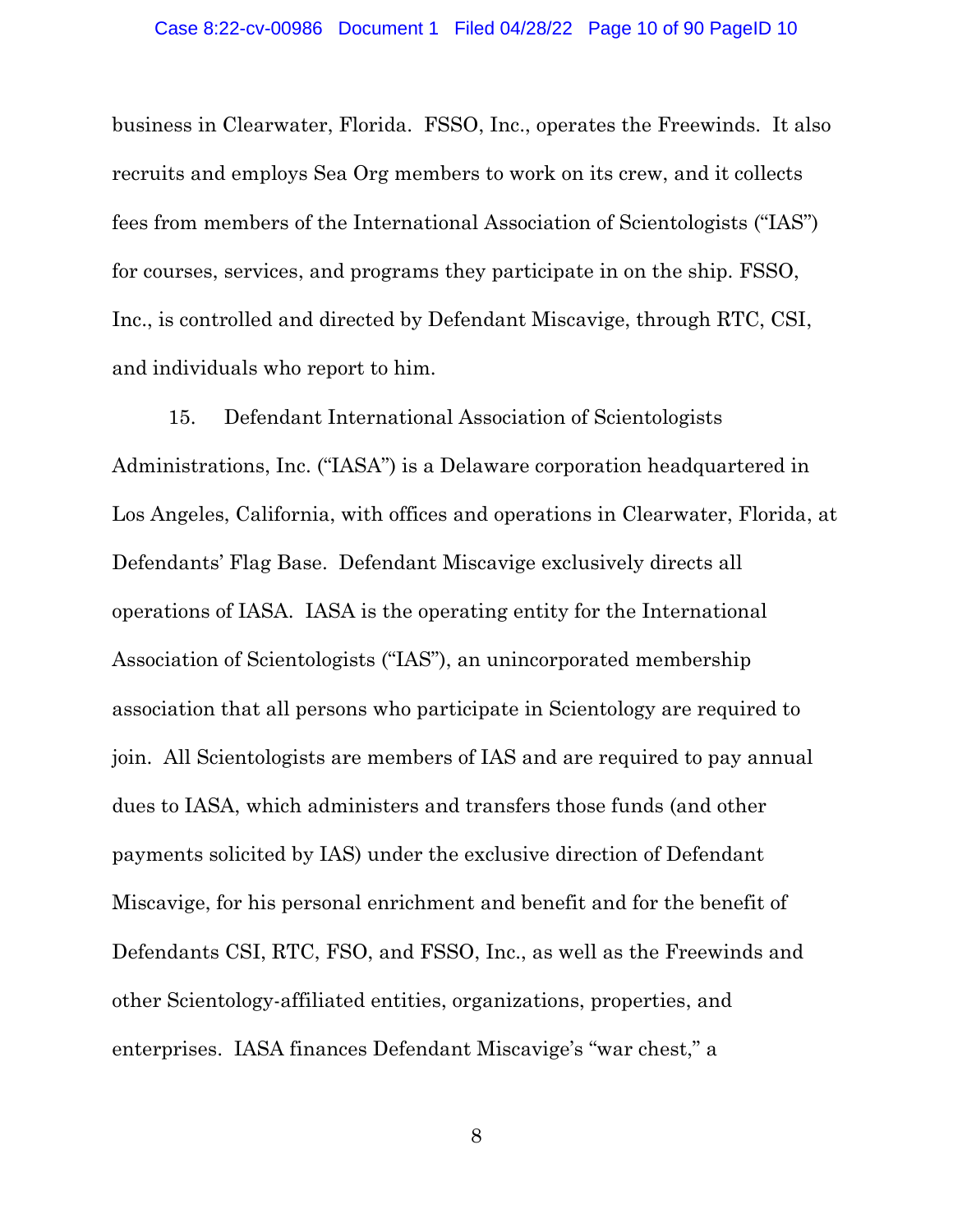discretionary fund he and other Defendants' most senior officers utilize to support intelligence gathering and retaliation campaigns against defectors and critics of Defendants.

16. While all Scientologists are required to pay annual membership dues, CSI has no members and receives no membership dues or donations. Annual dues and donations are funneled into Defendant IASA and several CSI-controlled trusts, through which IASA conducts Scientology's financial affairs, including the acquisition and development of its vast portfolio of real estate holdings and the ship Freewinds.

## **IV. FACTUAL BACKGROUND**

## **A. SCIENTOLOGY**

## **1. Defendants' Organization and Management**

17. Scientology is organized and operates through a global network of corporations, trusts, and unincorporated associations and organizations. This structure creates the appearance of a group of affiliated but decentralized and independently managed establishments operating pursuant to general authority bestowed upon them by the "Mother Church," CSI.

18. While ostensibly decentralized, Scientology's management is fully top-down, with all principal entities and organizations, including Defendant entities herein, controlled and managed under the direction of one man,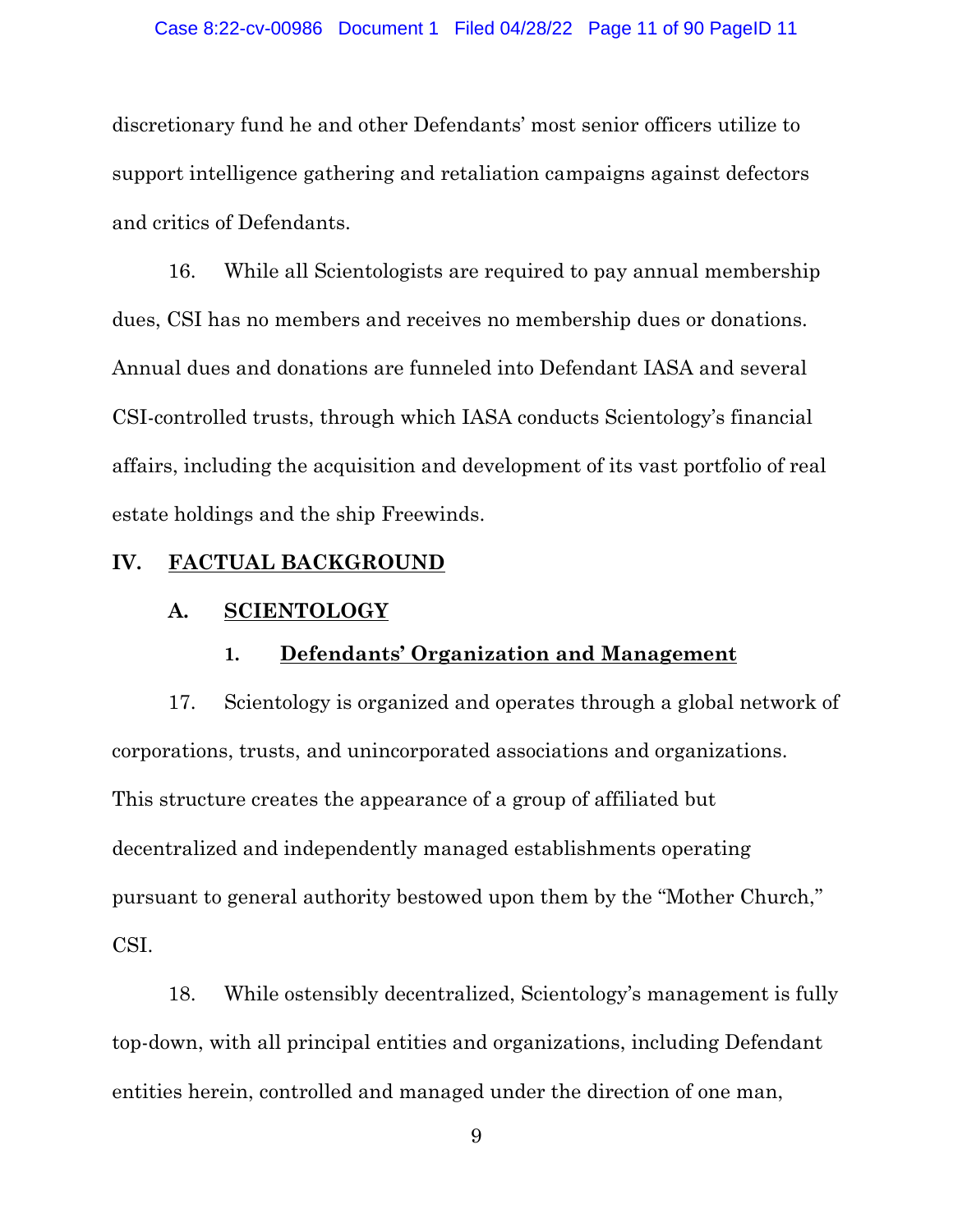Defendant Miscavige, whose authority is absolute. Miscavige receives daily reports on and directs the operations of each Scientology-affiliated entity and organization through "command channels," with built-in redundancies to ensure he receives complete and timely information about all aspects of Defendants' operations, and that his directives are fully carried out without any variance. Through RTC and other command channels, Miscavige controls the management of Scientology, including by directing the implementation and enforcement of all policies, practices, and procedures for every Scientology-affiliated entity and organization, including each Defendant entity herein.

19. RTC is directly controlled by Defendant Miscavige, who holds the title of Chairman of the Board of RTC. RTC officers are continually present at and monitor, control, and direct the management of Defendants CSI, FSO, and FSSO, Inc., as well as all Rehabilitation Project Force sites, the ship Freewinds, primary Scientology sites such as Saint Hill in the United Kingdom, <sup>5</sup> and Defendant's International Base in California, among many others. RTC officers answer only to Miscavige, and they hold command authority in each organization and at each site to which they are assigned.

<sup>5</sup> Such primary sites are sometimes referred to by Scientology as "Ideal Orgs."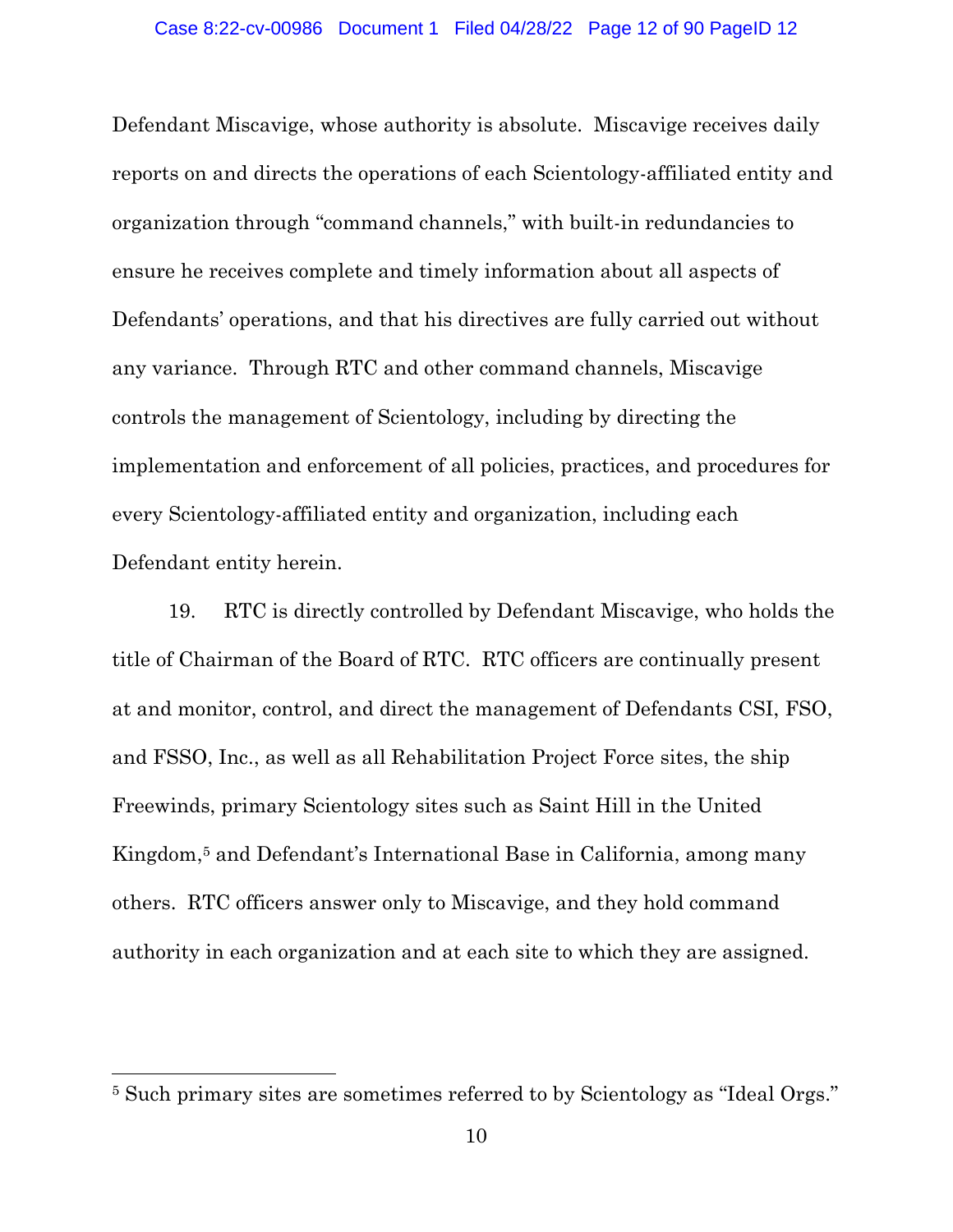20. Management oversight for Scientology-affiliated entities and operations is, on paper, vested in a Watchdog Committee consisting of upperechelon individuals situated within CSI. This body was under the direct control of Miscavige's predecessor, Scientology founder L. Ron Hubbard, and it continued to operate under Miscavige's control after Hubbard's passing. However, the Watchdog Committee and other purported senior managerial structures and functions are a fiction: through a series of purges and personnel actions beginning in the early 2000s, Miscavige collapsed those committees and organizations, placing all managerial oversight and supervision – and thus the management of other Scientology-affiliated entities – directly under his control. The entire upper echelon of Scientology's management, including within RTC and CSI, as well as the senior officers and managers of other entities such as FSO, FSSO, Inc., and IASA, serve at Miscavige's pleasure and he alone has sole discretion to fire and replace those persons at will, which he has done on a number of occasions.

21. CSI's Office of Special Affairs ("OSA") handles Scientology's internal security and outside legal affairs, and serves as Scientology's intelligence and spying operation. Through its operatives and agents, OSA tracks, monitors, and directs retaliation campaigns and ruinous litigation against defectors and critics of Scientology. The head of OSA and other OSA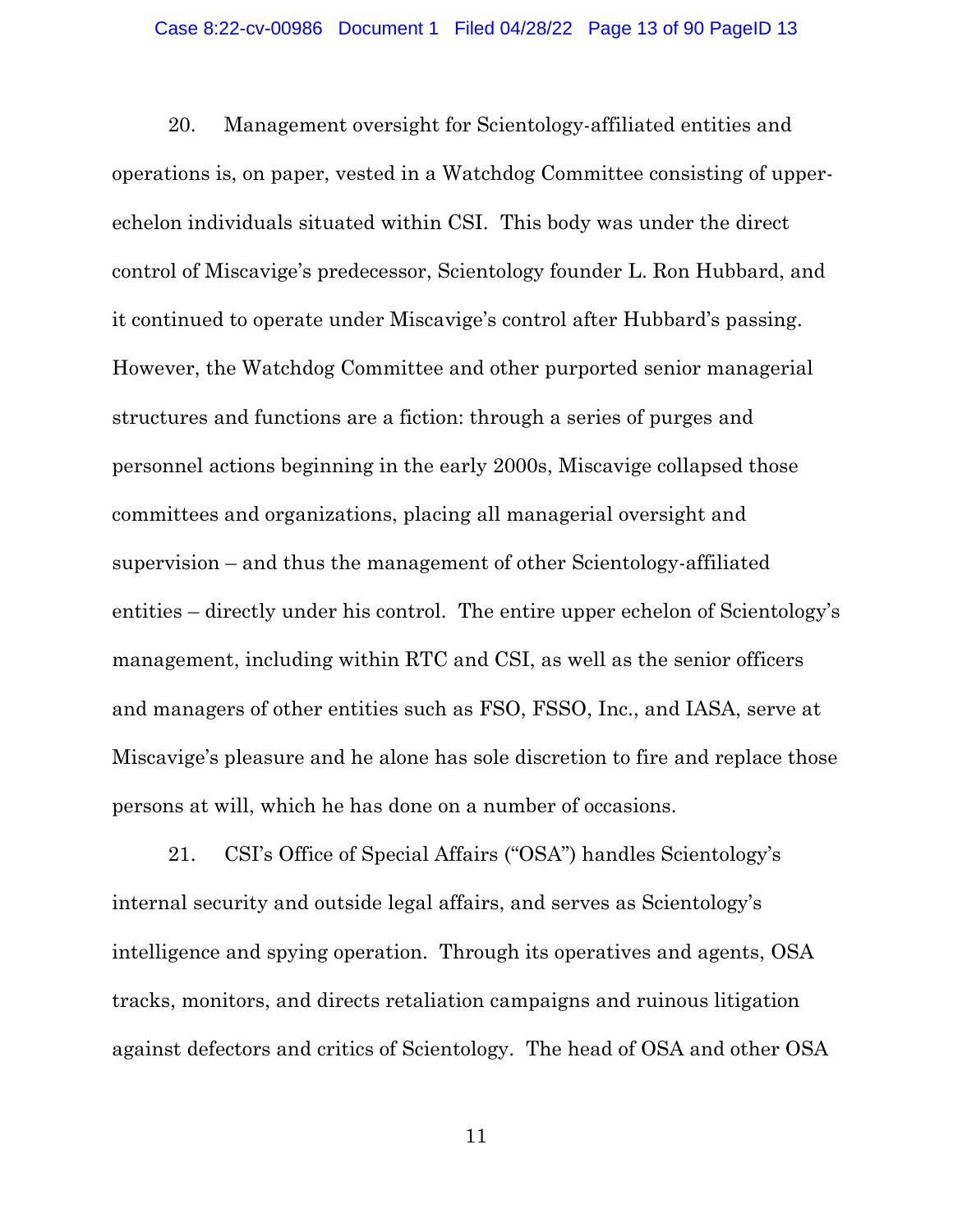#### Case 8:22-cv-00986 Document 1 Filed 04/28/22 Page 14 of 90 PageID 14

officers report to and take direction exclusively from Miscavige and his senior RTC officers.

22. The Commodore's Messenger Organization ("CMO") is a group controlled and directed solely by Miscavige that operates outside of the structure and management of Scientology-affiliated entities. CMO's primary function is to enforce Defendants' policies pursuant to Miscavige's direction, monitoring the management of all Scientology operations, providing reports to Miscavige and his senior officers, and relaying and enforcing directives from them to operational managers. For each of Defendants' operations there is a corresponding CMO unit supervised by a Commanding Officer, including at Flag Base and on the Freewinds.

23. RTC and CMO are the two command channels through which Miscavige exercises his authority and directs Defendants' operations. CMO members possess and exercise substantial power and authority over management in each entity and at each of Defendants' operations, subordinate only to RTC officers. Both RTC and CMO officers are superior to senior managers in Defendants' operations, including in the operations of Defendants FSO and FSSO, Inc. All senior managers and their subordinates are required to report to and take direction from the RTC and CMO agents assigned by Miscavige to their respective organizations. Because any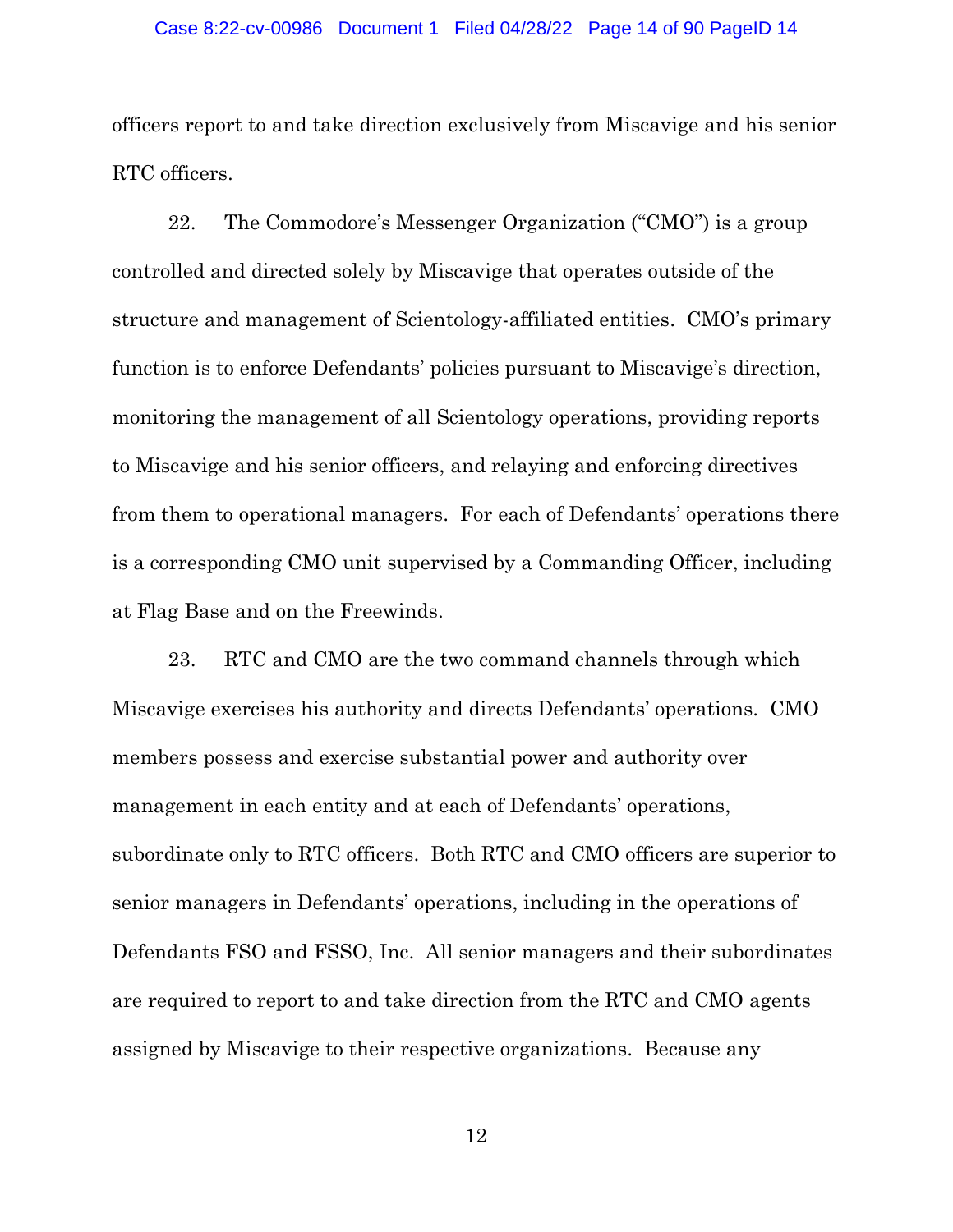directive issued by an RTC or CMO agent is on the authority of Miscavige, even the most senior officers and directors of Scientology-affiliated entities have no power to override those commands. No decision of any consequence is made, and no directive is issued, outside of Miscavige's command channels.

24. These two primary command channels are designed to maximize Miscavige's control, in part by providing redundancy: both RTC and CMO officers monitor and report on management and operations and ruthlessly carry out the directives they are given. This enables an extremely high level of control, ensuring that accurate and complete information is always reported up through the command channels and directives executed without fail.

25. All so-called ethics and justice policies, which rigidly govern every aspect of the behavior and discipline of Sea Org members (including managers), are enforced through these same mutually reinforcing command channels, the overall effect of which is highly oppressive and coercive. This system operates as a one-way ratchet, rewarding senior personnel who rigidly enforce policies and directives, including through severe mistreatment and punishment of subordinates, and penalizing those who provide or permit any lenience or laxity in their operations, including RTC and CMO officers who are subject to extremely harsh punishment by Defendant Miscavige for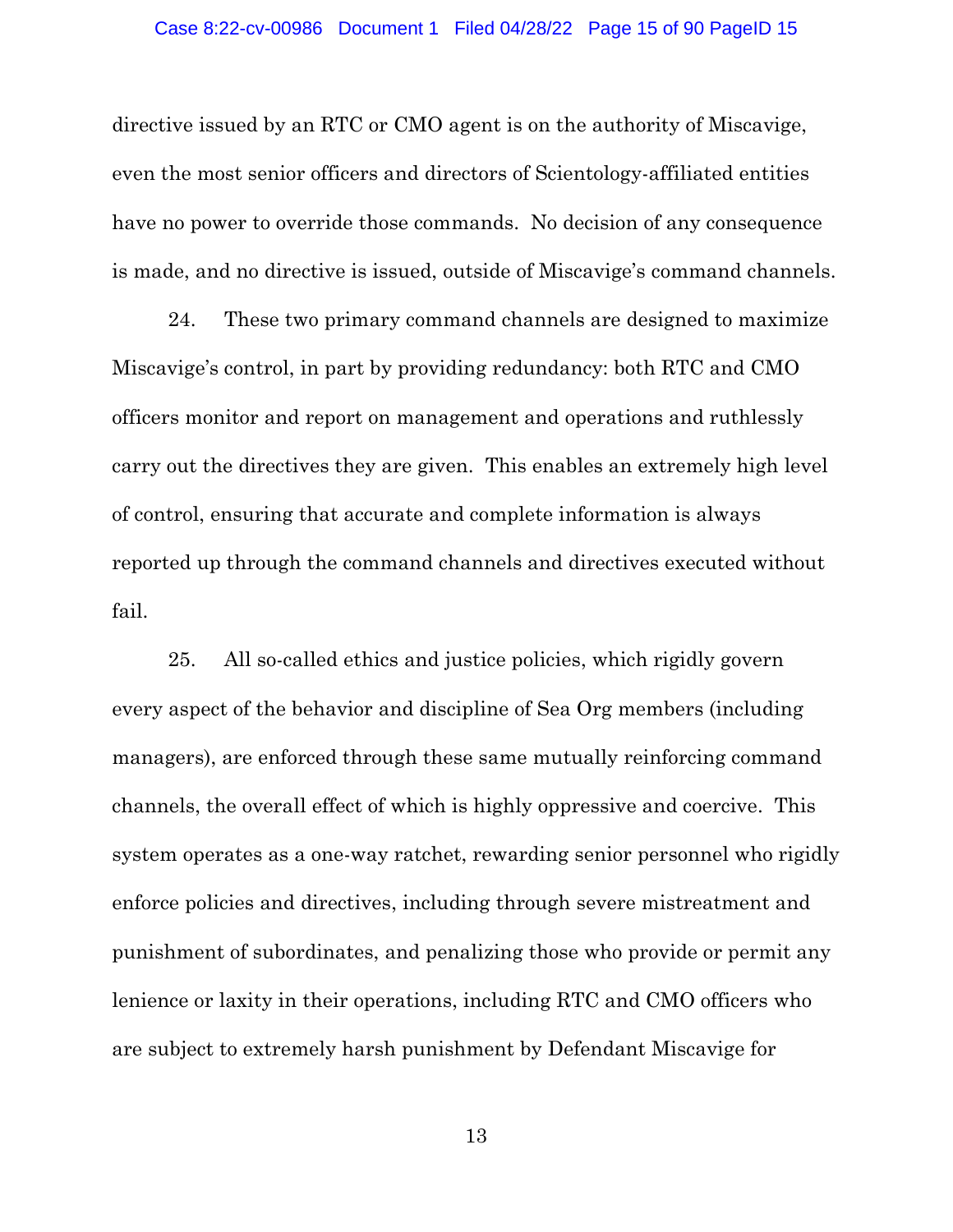#### Case 8:22-cv-00986 Document 1 Filed 04/28/22 Page 16 of 90 PageID 16

anything he perceives as inconsistent with his expectations in the operations under their command.

26. All persons who are deemed to be potential sources of trouble, including Sea Org members whose behavior deviates from Defendants' rigid policies, defectors who are perceived to present any risk of speaking or taking action against Defendants, and critics of Scientology, are reported to Miscavige on a daily basis by his senior RTC, CMO, and OSA officers. Miscavige then issues directions to RTC, CMO, and OSA for handling, punishing, and controlling each purported offender. Policing and enforcement of Defendants' policies are further enhanced by rules obligating all Sea Org members to report violations of policies by other Sea Org members through written "Knowledge Reports." These reports are submitted to operational managers who provide them to RTC and/or CMO officers, who submit them through the command channels for determination of appropriate punishments. Any Sea Org member who is aware of misconduct and fails to write it up and submit it in a Knowledge Report is subject to harsh consequences.

27. This paranoid and fear-based environment is further reinforced through Defendants' policy obligating every Sea Org member to self-report deviant thoughts and behavior, including prior failures to self-report. This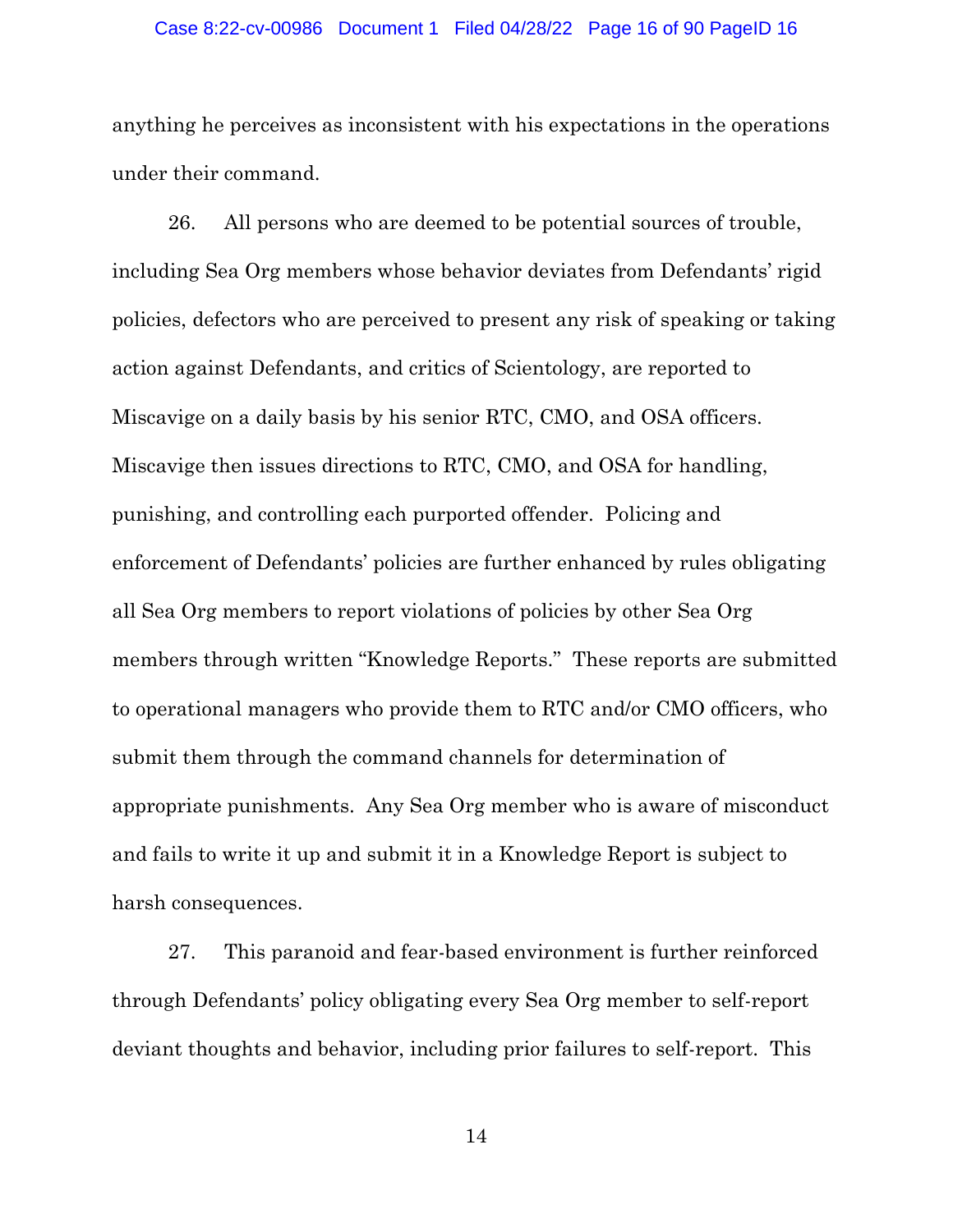process, known as writing up "overts and withholds", is imposed on members starting at a very young age while they are in Cadet Org, so that by the time they are assigned to posts in Sea Org, voluntarily writing up these selfreports or readily doing so when instructed by a superior becomes second nature.

## **2. The Freewinds**

28. Freewinds is owned by San Donato Properties S.A., a Panama corporation, which is wholly owned by Flag Ship Trust, a trust controlled by Defendants Miscavige and CSI. The most senior officers and authorities on the Freewinds report to and take direction from Defendant David Miscavige, who is the ultimate authority in the ship's chain of command. Under the direction of Miscavige and the corporate Defendants, Plaintiffs were forced to work for years on the Freewinds under highly dangerous and abusive conditions.

29. The Freewinds' home port is in Curacao, an island nation in the South Caribbean. All Sea Org members assigned to work on the Freewinds crew are transported to Curacao, where they board the ship. According to both the U.S. State Department and Central Intelligence Agency, Curacao has a significant human trafficking problem, including labor trafficking of undocumented foreign nationals. The Freewinds frequently sails to the other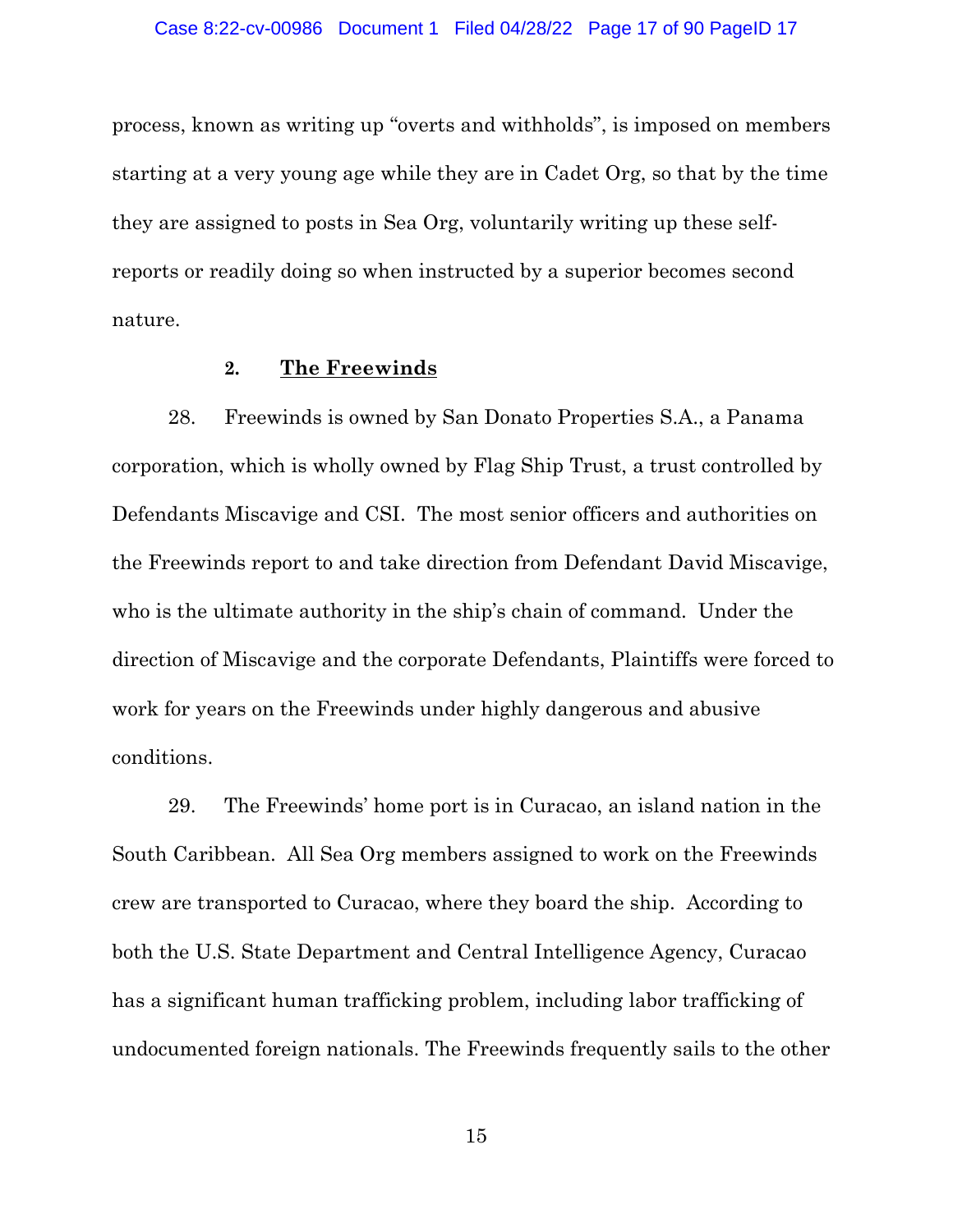#### Case 8:22-cv-00986 Document 1 Filed 04/28/22 Page 18 of 90 PageID 18

two "ABC islands" of the Antilles, Aruba and Bonaire, where anti-trafficking measures are also weak.

30. Consistent with Defendants' longstanding policies, the Freewinds never docks at any U.S. port, and it never enters the territorial waters of the United States.

31. At all times relevant hereto, RTC's senior executive on the Freewinds, Lurie Belotti, reported directly to David Miscavige. As Miscavige's representative and an RTC executive, Belotti was the ultimate authority on the ship, communicating frequently with Miscavige about the ship's operations, including matters concerning crew work assignments, behavior, and discipline. Three other officers on the ship had principal responsibility for day-to-day operations, including carrying out Miscavige's and Belotti's directives. Sue Price, a director of Defendant FSSO, Inc., served as Commanding Officer of CMO on the ship, reporting to both Belotti and Miscavige. Sharron Weber was President of FSSO, Inc., and served as Commanding Officer of the FSSO organization on the ship, reporting to Belotti and Price. The ship's Captain, Mike Napier, had operational command of the Freewinds Service Organization ("FWSO") and he also reported to Belotti and Price.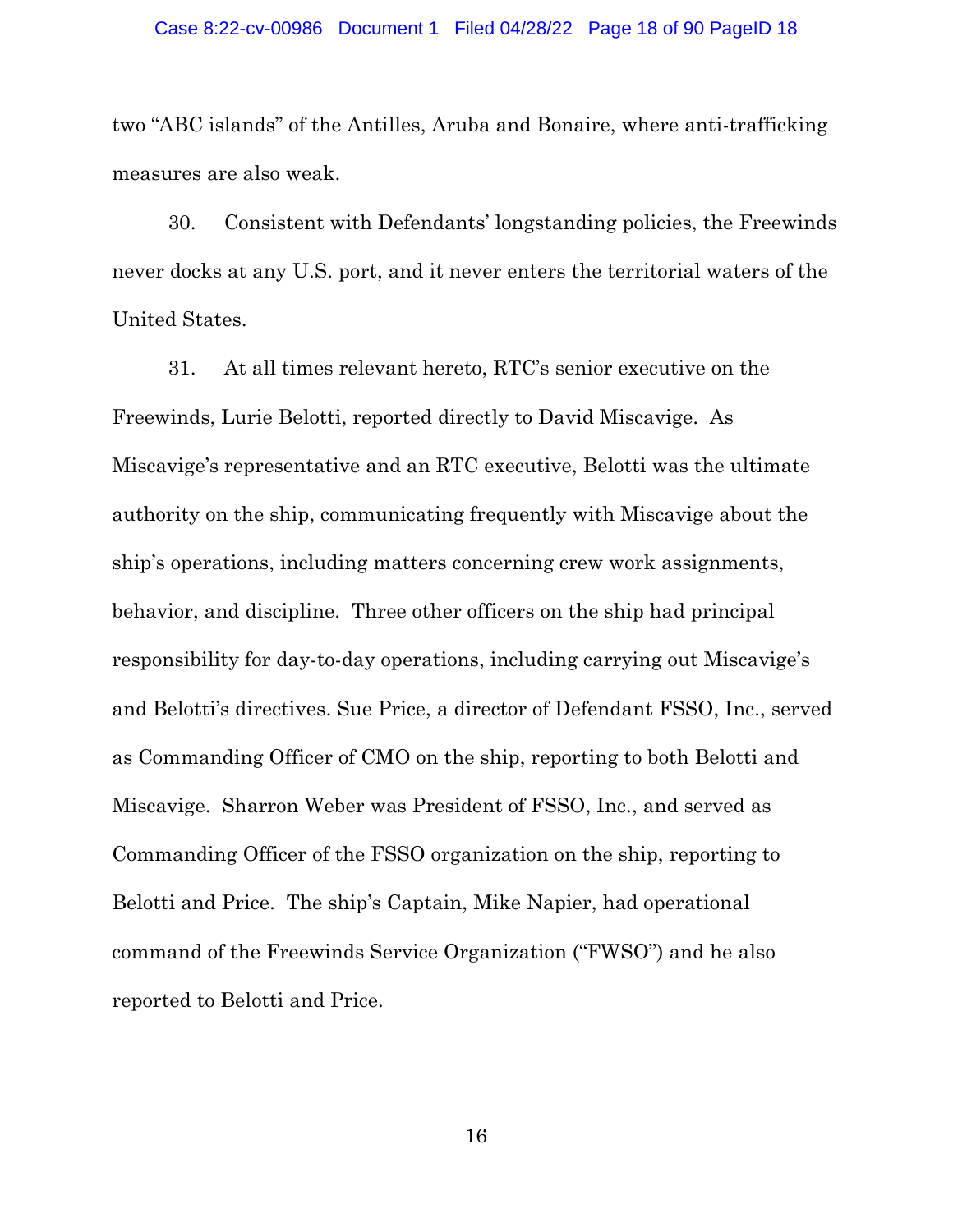32. FWSO and FSSO are both operations of Defendant FSSO, Inc., organized into two groups to delineate and separate those operations that are managed day-to-day by the ship's captain from all other operations on the ship. FWSO is responsible for accommodations, food preparation and dining facilities, cleaning, maintenance and engineering, and the ship's medical office. Security also operates within FWSO, including the personnel charged with confiscating crew documents, preventing crew from unauthorized departures from the ship, maintaining surveillance of crew members subject to disciplinary actions, and recovering defectors who escape from the ship.

33. FSSO's organization includes the ship's recruitment, personnel, ethics, and discipline operations, as well as operations for auditing ship crew and correction of crew auditors. FSSO also provides all services and courses to the public Scientologists who are guests on the ship, including Scientology's highest level (and most expensive) course, OT VIII.

34. IASA's operation on the ship is limited and largely public-facing. IASA staff are tasked with promoting Freewinds programs and signing up IAS members for those programs. While IASA signs up members for programs on the ship, FSSO provides auditing services and courses to guests on the ship and FSSO collects the fees for those services. When new guests board the ship, however, IAS staff are required to solicit additional,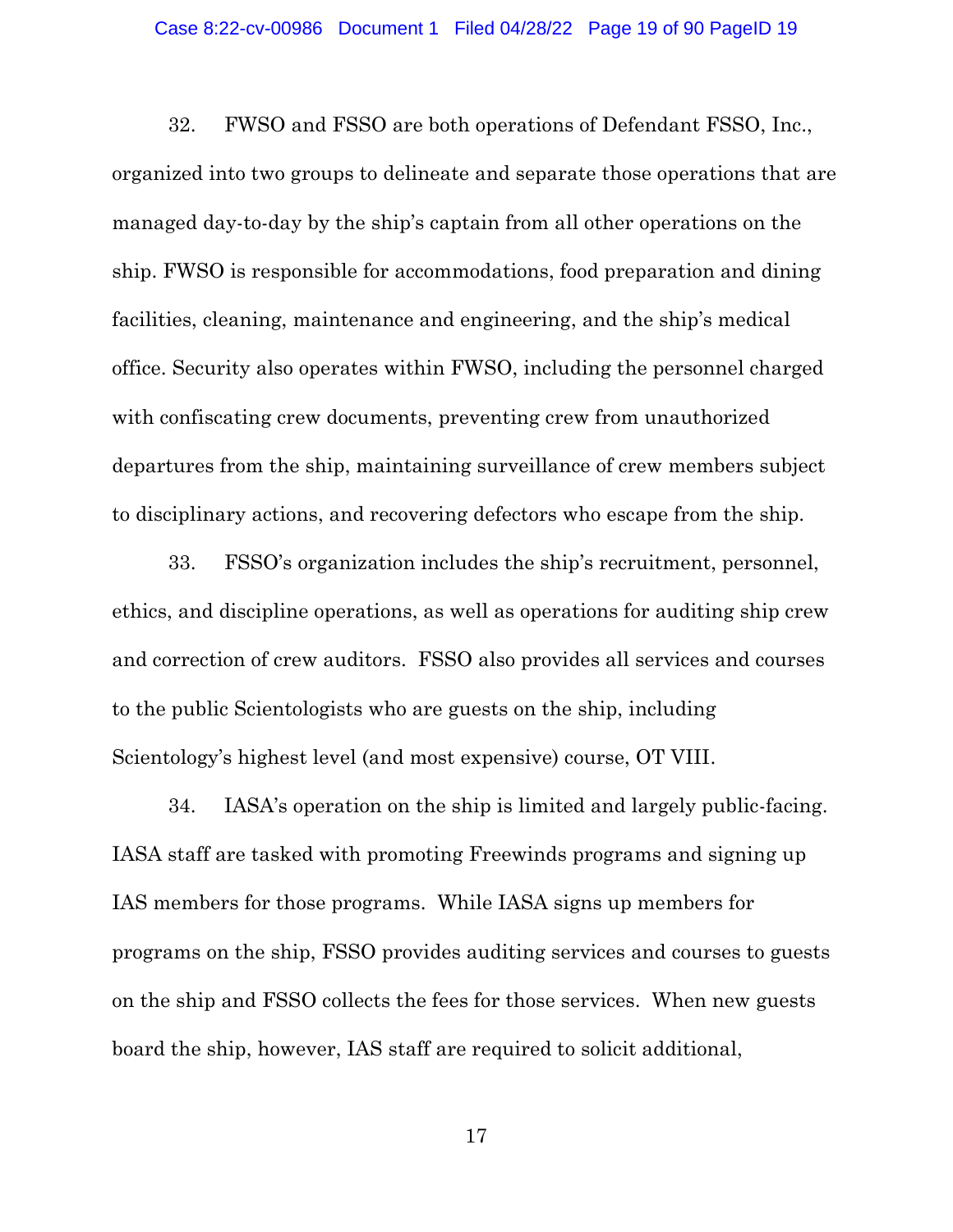sometimes very large donations, which are paid into IASA's coffers. Among many other things, when Miscavige hosts celebrity guests on the ship, he uses IASA funds to provide them (and himself) with lavish treatment and luxuries not provided to other guests. Indeed, he occasionally uses the Freewinds as his private yacht, including hosting celebrities when the ship is not occupied by other public members.

#### **3. Psychological Theory**

35. Scientology rests almost entirely upon the writings of L. Ron Hubbard, a science fiction author who wrote *Dianetics: The Modern Science of Mental Health* (1950), which was for a time a popular volume in the self-help, "human potential" genre. The basic theory of Dianetics is that the human mind can be separated into two spheres: an emotionally reactive mind and an unemotional, analytic mind. Dianetics teaches that the analytic mind is a computer, incapable of error. Human misjudgments, on the other hand, which create social problems and much individual suffering, are attributed to the emotionally reactive mind, which is made up of patterns imprinted on the nervous system in moments of pain or stress. These imprinted patterns may be triggered by stimuli associated by the emotional mind with the original imprinting, which may, in turn, produce unconscious or conditioned behavior which is harmful or irrational.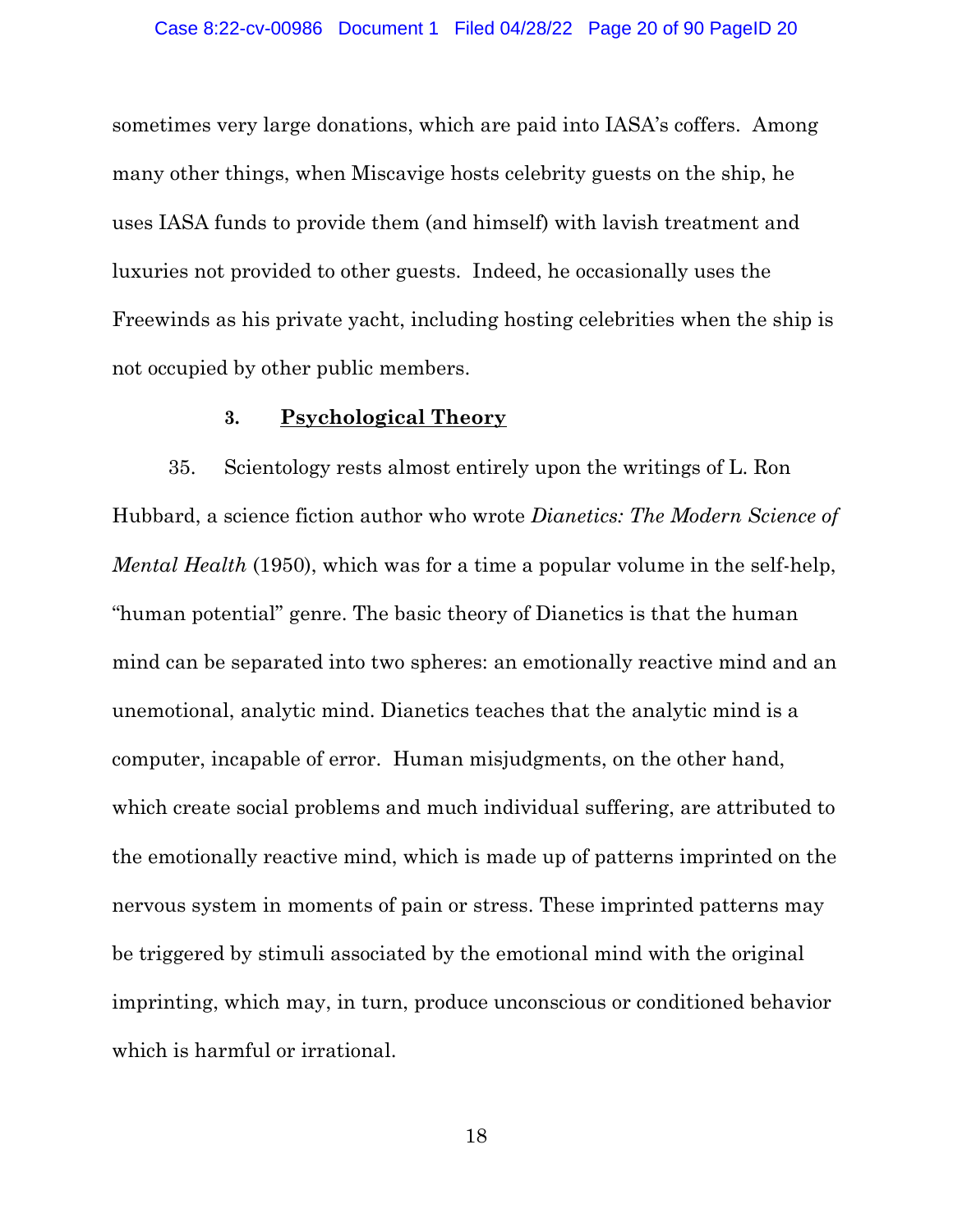#### Case 8:22-cv-00986 Document 1 Filed 04/28/22 Page 21 of 90 PageID 21

36. This psychological theory, which is unquestioningly accepted and applied in Scientology, is not considered to be limited to a description of the mind, but to also offer a basis for a practical science which purportedly can cure many individual and societal problems. Scientology labels ordinary persons, encumbered by their reactive minds, 'preclears,' whose mental computers contain errant code that needs to be deleted. The goal of Dianetics is to render people 'clear' of this errant, emotional code, thereby permitting their unemotional, analytical minds to govern their behavior. Among other things, Dianetics teaches that all mental disorders are caused by these imprinted patterns in the reactive mind, which can be erased, curing the mental illness. This concept is extremely broad and permits Scientology to consider every behavior, feeling or thought that an individual may have, and which is deemed by Scientology to be aberrant or deviant, to have been a result of some error in their reactive mind that can be erased.

37. This theory is used by Scientology to justify the application of highly abusive, destructive methods that enable it to manipulate, break down and subsequently gain nearly complete coercive control over its subjects, resulting in long-term emotional, psychological, and even physical injuries. This theory is also used to justify odious forms of child abuse and the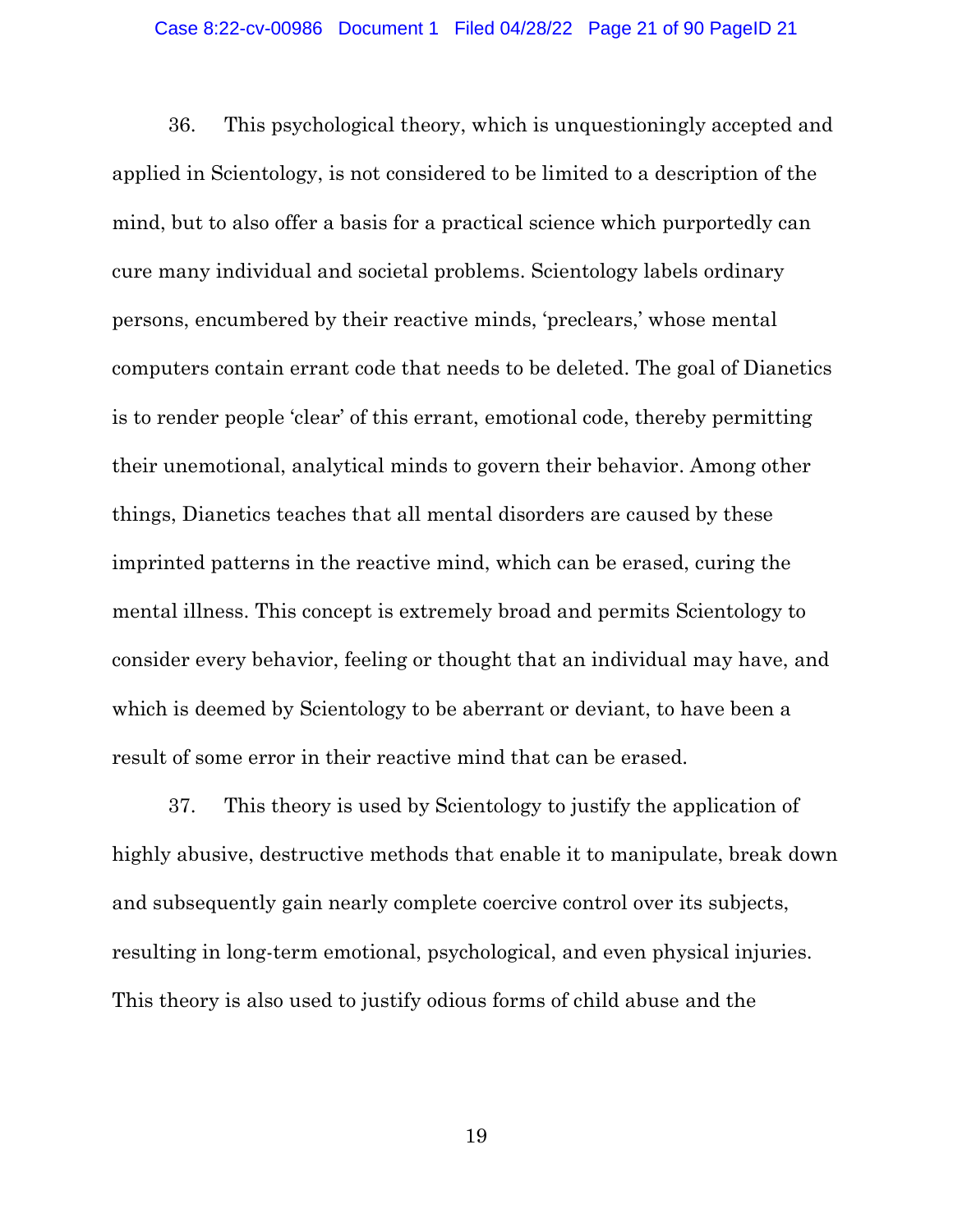#### Case 8:22-cv-00986 Document 1 Filed 04/28/22 Page 22 of 90 PageID 22

covering up of such abuses, including those inflicted upon the Plaintiffs alleged herein.

## **4. Membership**

38. So-called "public members" of Scientology typically live in their own homes, earn livings working for businesses not owned by Scientology, and pay annual membership fees to IAS and purchase materials and services such as auditing at a local Scientology center. In contrast, Sea Org members are required to sign billion-year service contracts, become increasingly indebted to Defendants, live in residences on Scientology bases, and work for low and even no pay as staff members in the various Defendant entities and other Scientology-controlled entities and organizations.

## **5. Coercive Control**

## **a. Auditing**

39. Defendants employ a manipulative process referred to as "auditing," which enables them to attain and exert control over members, including Plaintiffs. Auditing is conducted by Defendant FSO's operations at Scientology centers around the world, which are required to provide facilities for the procedure. Pursuant to Defendants' policies, all members, including children, are required to submit to auditing on a regular basis.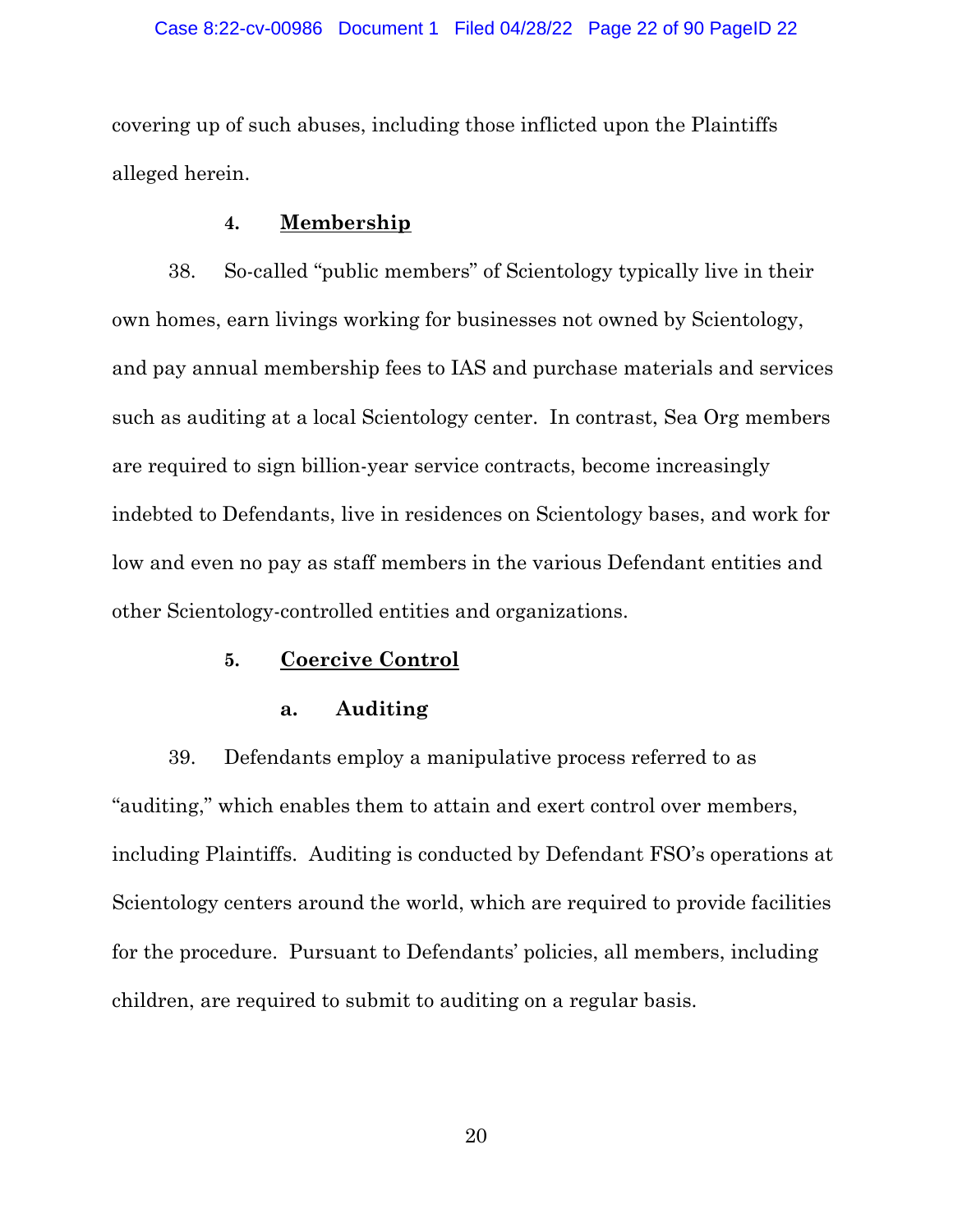40. The auditing process is conducted by an "auditor," who is trained to lead the subject through interrogation sessions that can last hours. All audit sessions are thoroughly documented in auditors' notes and audio or video recordings of the sessions, which are compiled in permanent dossiers for each member known as Pre Clear or "PC" folders that are maintained in the ordinary course of Defendants' operations. FSO Case Supervisors review PC folders and provide "correction" to auditors who do not achieve expected results. PC folders are also available to and reviewed by CMO and RTC officers, who enforce Defendants' exacting requirements for how auditors conduct the sessions and monitor members' compliance with their obligations to submit to the process. RTC's OIG agents and CSI's OSA agents also access and review PC folders to monitor members' behavior and to obtain information that can be used as leverage to control errant members and defectors.

41. Nothing is out-of-bounds in an auditing session. Every memory of past experiences, and each thought and aspect of the subject's behavior is explored in minute detail as the auditor repeatedly questions the subject until the auditor is satisfied with the subject's answers.

42. In an auditing session, the auditor seeks to establish a relationship of trust with the subject. The auditor has absolute authority to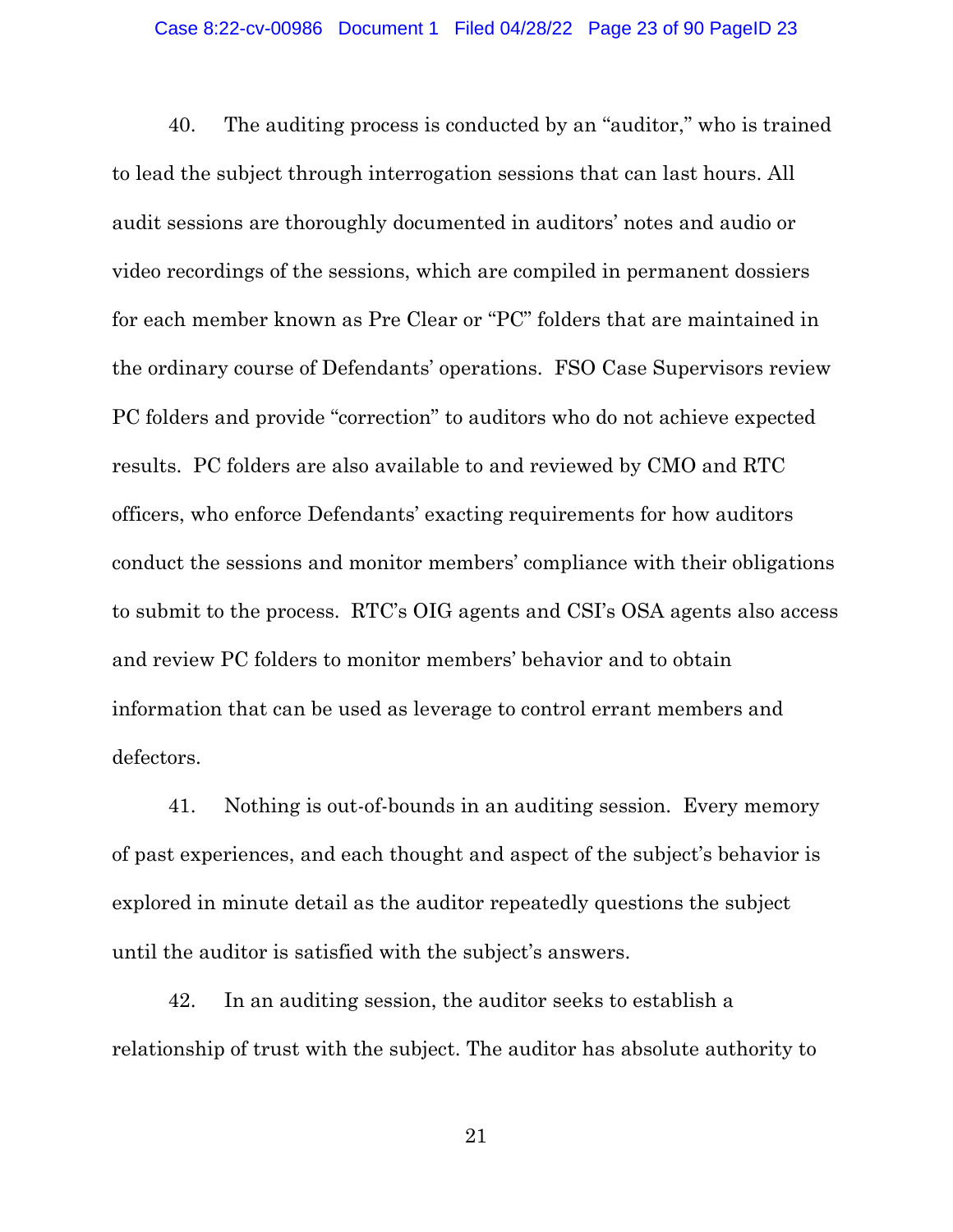guide the questioning, extract desired responses, and decide when the session may be concluded. Subjects are not permitted to leave the room until the auditor declares the session over. To reduce subjects' resistance and lower their guards, auditors are trained to remain low-key in their questioning and to avoid reacting to what subjects disclose. Subjects are required to fully answer all their auditors' questions, including deeply personal and compromising information that, if disclosed to others, would embarrass, humiliate, and inflict personal costs on the subject (and, often, the subject's family). Through repeated interrogations of subjects, auditors identify and document vulnerabilities that are used to manipulate, pressure, and coerce members. Subjects are instructed to suppress feelings and emotions connected to the information they are conveying, even when recounting details of past traumas, which they are repeatedly told by their auditors are the subjects' own fault. This induces experiences of dissociation, which is intended to normalize the extremely abusive superior-subordinate dynamic that is central to Defendants' operations.

43. Skilled auditors lead their subjects to admit having errant thoughts or behaviors, or the withholding of such information in prior sessions, which are thus known as "overts and withholds." If a subject does not admit to something sufficiently compromising, she or he is coerced into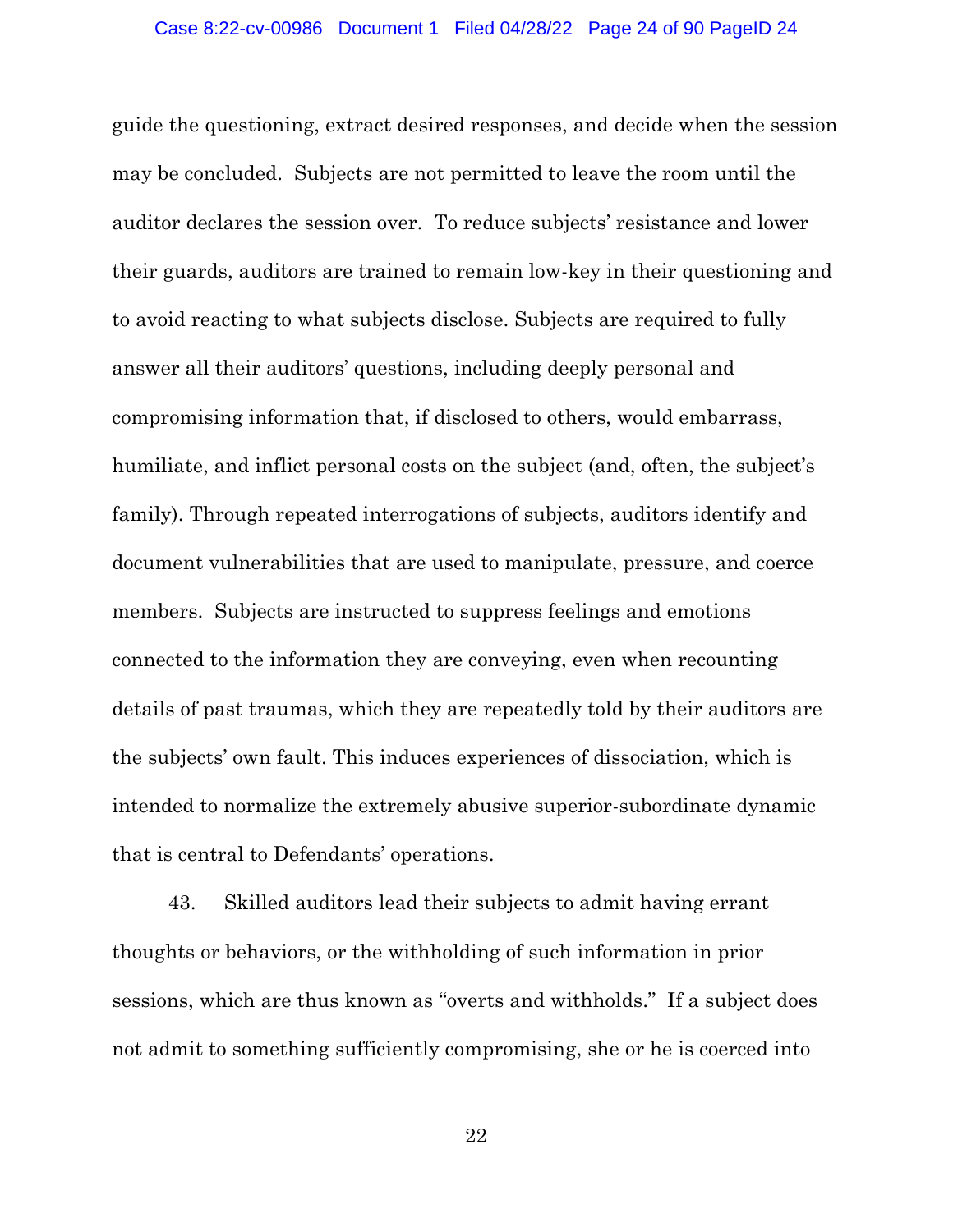giving a false confession. Because failing to provide every detail of every thought or experience to an auditor, or failing to self-report errant conduct, is considered serious misconduct, auditors can trip up their subjects using information gleaned from PC folders to identify some gap or missing detail, or to elicit a response to a question that might be characterized as inconsistent with a statement in a prior session. The subject is then required to admit to intentionally withholding information, regardless of whether there was any omission or if it was intentional. One way or another, once an auditor begins to steer a session towards the objective of extracting admissions of wrongdoing, it is pointless for the subject to resist, even if it means admitting to things they never thought or did. Once a subject's overts and withholds have been documented, they are weaponized, the threat of disclosure held over the subject's head throughout their lives.

44. Auditing sessions can have a highly sexualized component, even when the subjects are minors. Children are interrogated about sexual thoughts and experiences that the children may not comprehend or have experienced, and they often find that the only way out of an auditing session (during which they may be locked inside a room with their auditor) is to provide a false confession, making up stories about sexual conduct based upon leading questions asked by their auditor.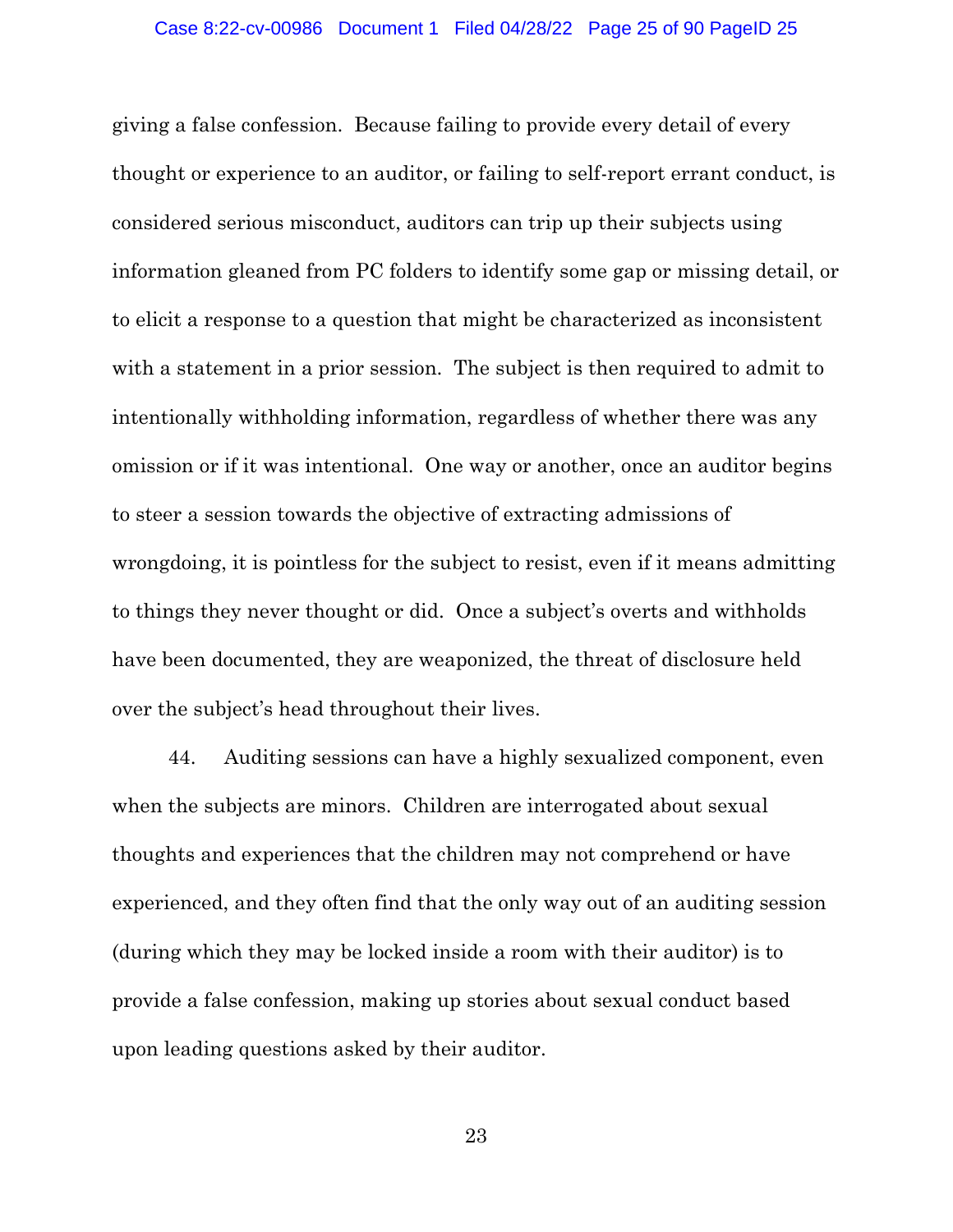#### Case 8:22-cv-00986 Document 1 Filed 04/28/22 Page 26 of 90 PageID 26

45. The auditing process thus lays the foundation for Defendants to subjugate and control a large workforce. Along with the perpetual fear of open disclosure of personal and damaging information, Sea Org members internalize feelings of self-doubt, self-blame, guilt, and shame. When a senior officer deems a Sea Org member to be insufficiently obedient or in need of corrective discipline, they do not even need to send the member for auditing: they can simply instruct the member to sit and write up their overts and withholds, true or false, which have been routinized. They can verbally abuse members in private or more open settings, knowing that they will trigger a dissociative process that is useful in breaking members' resistance and will. And the interrogation-admission cycle becomes fully normalized, generating expectations of punishment and acceptance of even more extreme forms of the process whenever RTC or CMO officers impose it.

## **b. Isolation of Children**

46. The children of Sea Org members are separated from their parents when they are infants. Children under six years old are cared for, disciplined, and groomed for the "Cadet Org" by Sea Org members who hold no qualifications to raise children. These Sea Org members discipline and indoctrinate the children into Scientology. When their children are as young as six years old, parents relinquish custody to Cadet Org, which prepares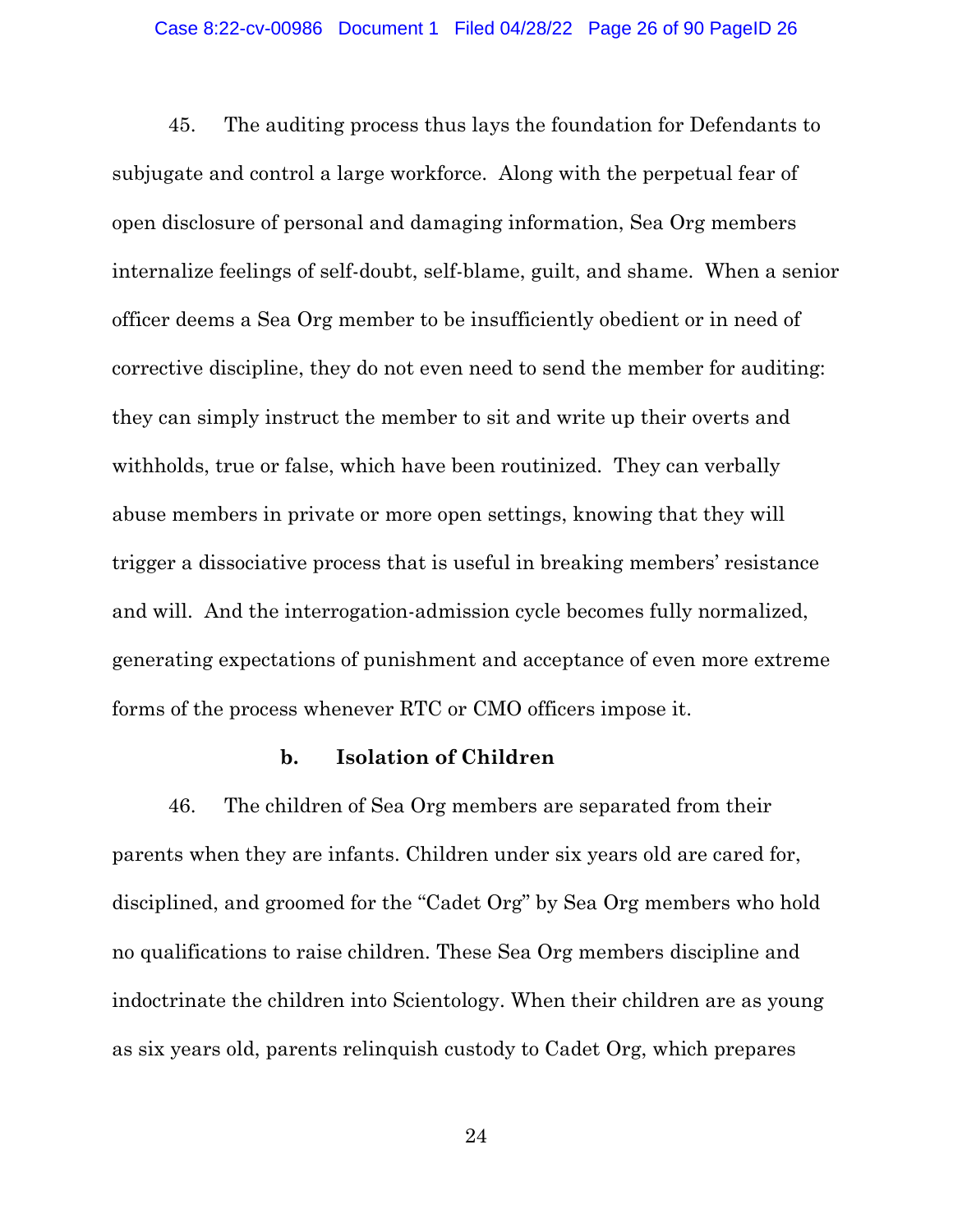them for a lifetime of servitude under Defendants' control. Once their children are in Cadet Org, parents are stripped of their parental rights and responsibilities; they do not make any decisions with respect to their children's living conditions, how their children are educated, what work assignments they are given, or even how they are disciplined.

47. Scientology does not permit children of Sea Org parents to have the kinds of early experiences, relationships, and activities that are critical for healthy development. Scientology largely does not differentiate between children and adults. Instead, children over six years old are considered to be and are frequently told that they are adults, and that they should act and expect to be treated as adults. They are not even called children; rather, they must be referred to as "Cadets." They are required to work jobs and immerse themselves in Scientology's indoctrination process, which takes priority over their education, playtime, rest, and all other activities. Children are considered a resource and personnel asset, required to complete various work projects referred to as "Cadet Missions."

48. Cadet Org is run by a Cadet Coordinator, a senior member of Sea Org who reports to and takes direction from senior RTC and CMO officers. To prevent parents from interfering with children in Cadet Org, except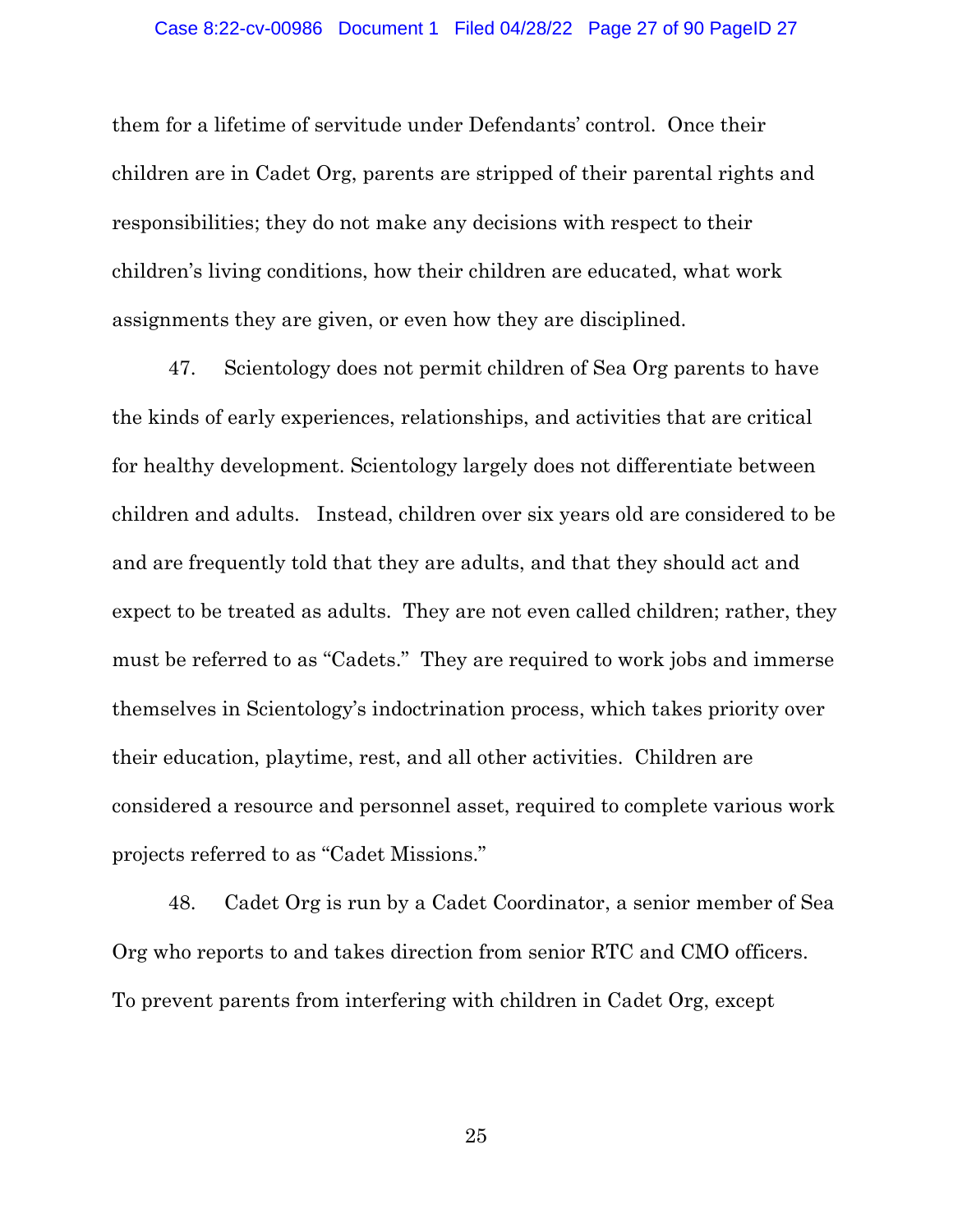#### Case 8:22-cv-00986 Document 1 Filed 04/28/22 Page 28 of 90 PageID 28

during very limited "family time," parents are not permitted to communicate with their children directly.

49. Family time for Cadets is limited to one visit per week, which can be cancelled if either the child or parent is being punished for some alleged transgression, or if the parent is assigned to a Scientology position at another base. Children can be punished and deprived of contact with their parents for offenses as minor as failing a "white glove" inspection of their living quarters (where, if the white glove picks up any dust, the child fails the test).

50. Children raised in Defendants' Cadet Org do not have any contact with anyone in the outside world, and they are taught from a very young age to distrust outsiders and all outside institutions. They are frightened into believing that they will perish or suffer if they leave, and stories of Sea Org members who have died or struggled outside the community are held out as examples of this. From childhood, Sea Org members must refer frequently to written Scientology materials, which explain that people who leave or speak out against Defendants often become sick or die.

51. Children who grow up in Defendants' Cadet Org are deprived of any meaningful education so that they are easier to manipulate and retain.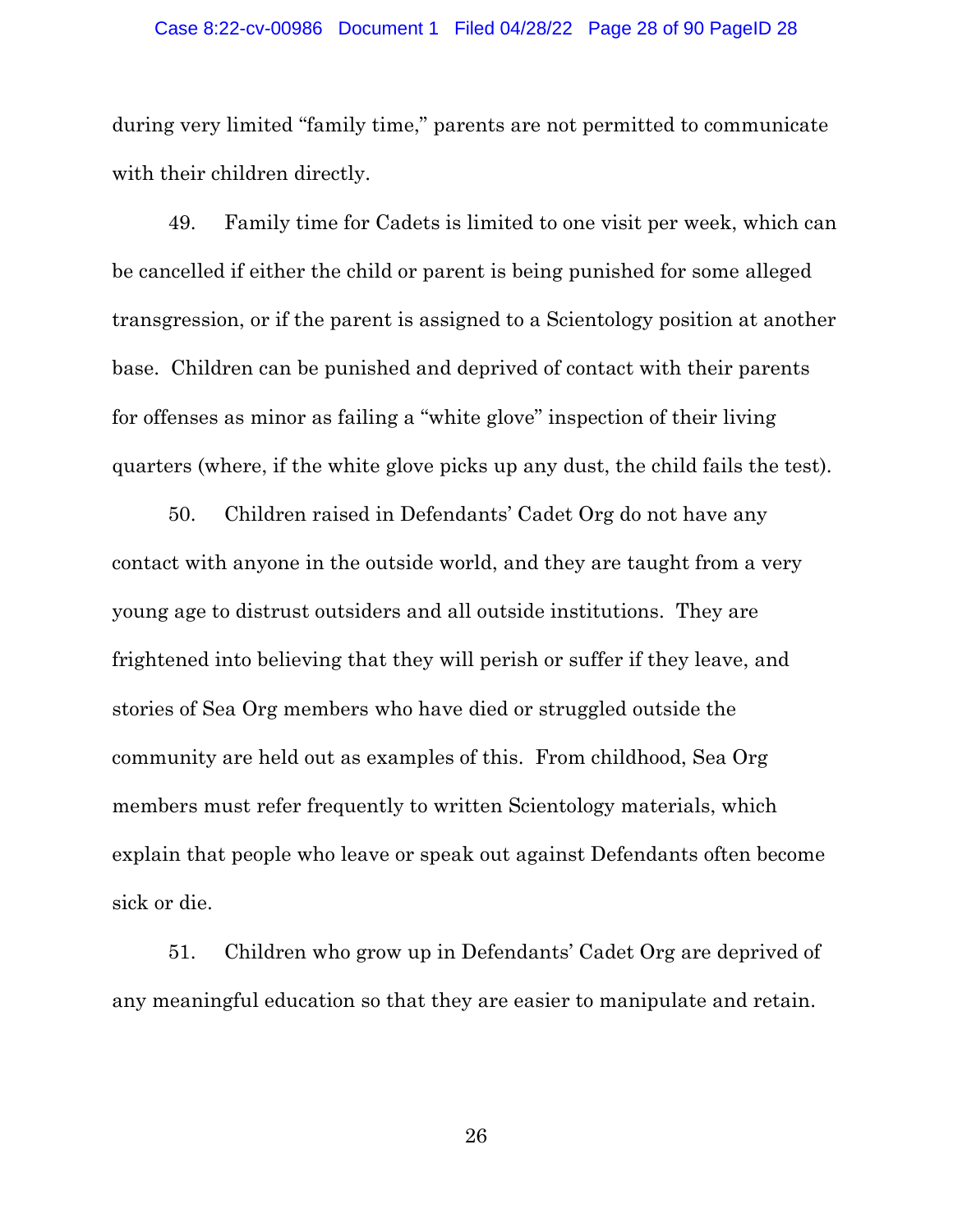Members often have no high school diploma or work experience outside of Scientology to pursue other jobs and earn a living independently.

## **c. Crime and Punishment**

52. All transgressions, no matter how minor, are considered "crimes" against the entire community for which various punishments are meted out. Senior RTC, OSA, and CMO officers regularly meet and communicate with Defendant Miscavige, report in detail on Sea Org members who are in poor standing, or who have left Sea Org, or who have spoken out against Defendants, and receive detailed instructions from Miscavige on how to quiet or punish these individuals.

53. Defendants' ethics policies strictly forbid any Sea Org member from taking or instigating any legal action against Defendants, any Sea Org member, or any other Scientologist, including filing lawsuits or reporting abuse, assault, or other serious matters to law enforcement or child protective services. This is done to protect Defendants and their leadership from legal consequences and negative publicity.

54. A common punishment for what are often vaguely or arbitrarily categorized as crimes is to assign an offending member the status of being in a "lower condition." In those circumstances, the member is required to confess his or her crime, write up detailed overts and withholds, and make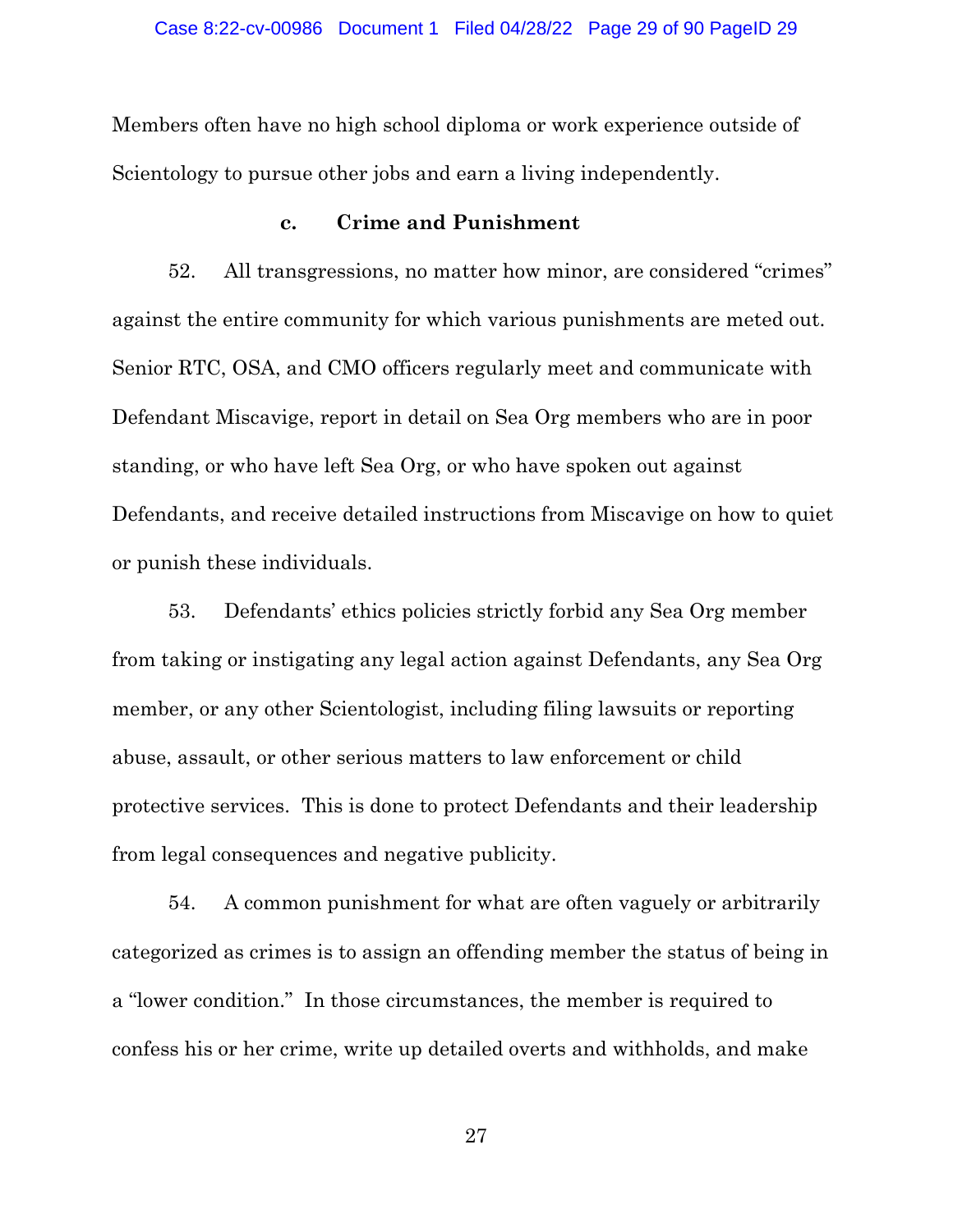amends to the member(s) with whom he or she has a conflict, the entire group that they are posted to, and to the supervisors of that group. While in lower conditions, members are physically isolated, subjected to continual surveillance, and prohibited from having contact with anyone else in the organization until they have been deemed rehabilitated and can be readmitted to the organization.

55. Members put in lower conditions often have their sensitive personal information, derived from auditing sessions, written overts and withholds, or other processes, posted in common areas where all Sea Org staff on site can see it. This tactic is employed by Defendants' officers to encourage other Sea Org members to shun persons in lower conditions and to subject them to humiliation and scorn.

56. Speaking negatively about or criticizing Defendants and their officers, even in a private conversation with a fellow Sea Org member, is considered a serious violation of Defendants' "ethics" policies. Expressing a desire to leave is an even more serious offense. Reporting mistreatment by another Sea Org member results in a rapid response from RTC or CMO officers, who coerce the reporting member into (falsely) admitting to having fabricated the matter, which then results in severe punishment.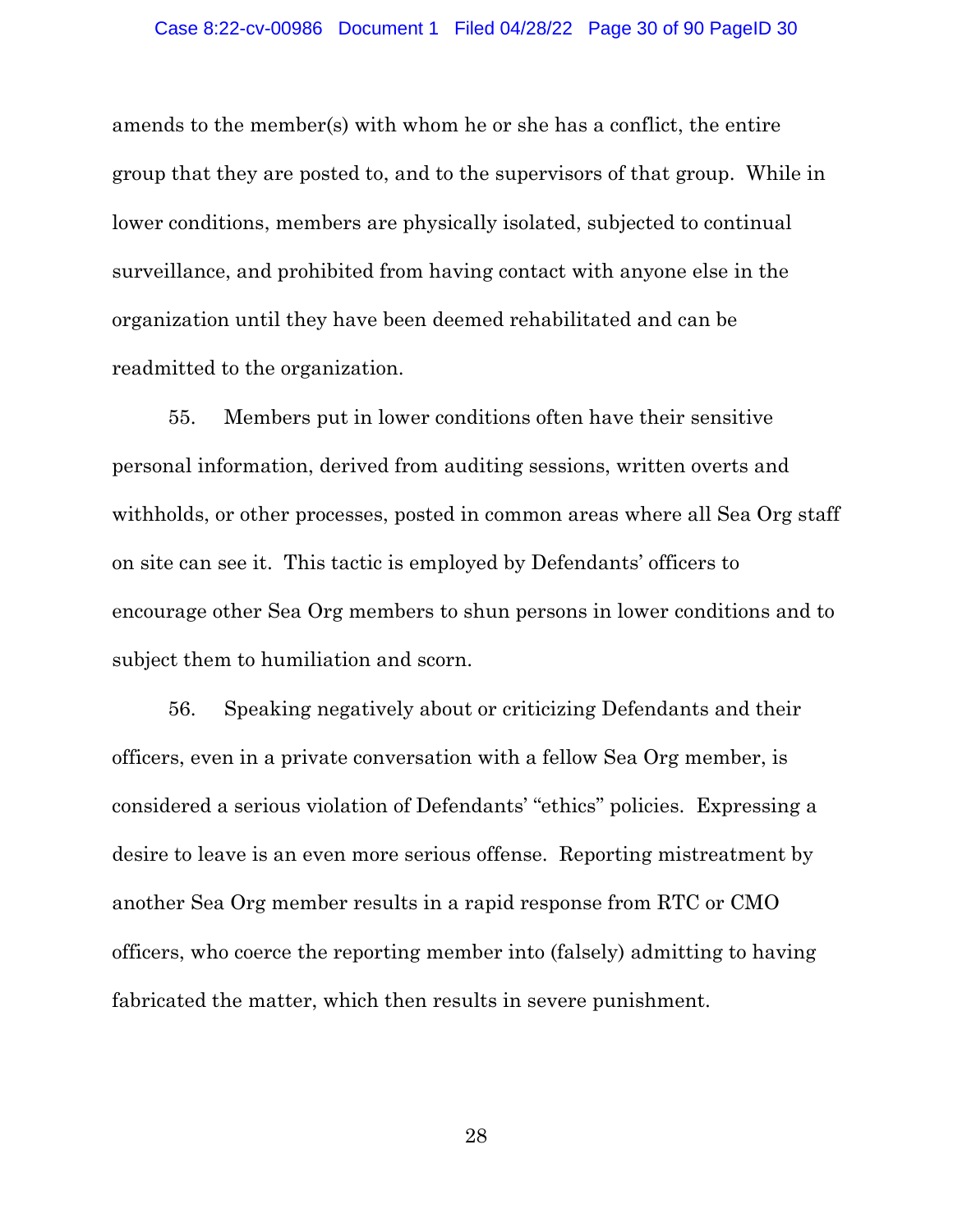#### Case 8:22-cv-00986 Document 1 Filed 04/28/22 Page 31 of 90 PageID 31

57. Defendants' abusive, punitive system is intended to and frequently results in absolute obedience and silence. Lower ranking members, including children, quickly learn that reporting mistreatment by higher ranking members will result in punishment. If someone – including a child – reports having been aggrieved or harmed by another Sea Org member, no matter how severe the harm, the complaining individual is pressured into accepting responsibility.

58. Sea Org members who violate Defendants' ethics policies are punished with "ethics handlings," during which they are severely interrogated, scolded, verbally abused, and systematically debased and broken down until they accept responsibility for the problem and write a confession of their "crimes." Detailed records of ethics handlings are maintained in ethics folders that are kept along with PC folders for every member who has been subjected to a "handling." The information and confessionals in those folders are utilized by Defendants' officers to exert pressure on and coerce members (and former members) into submitting to and complying with Defendants' demands. Ethics handlings can last many hours, and offenders can be subjected to days or even weeks of handlings, until RTC or CMO officers deem the member to have been rendered adequately submissive.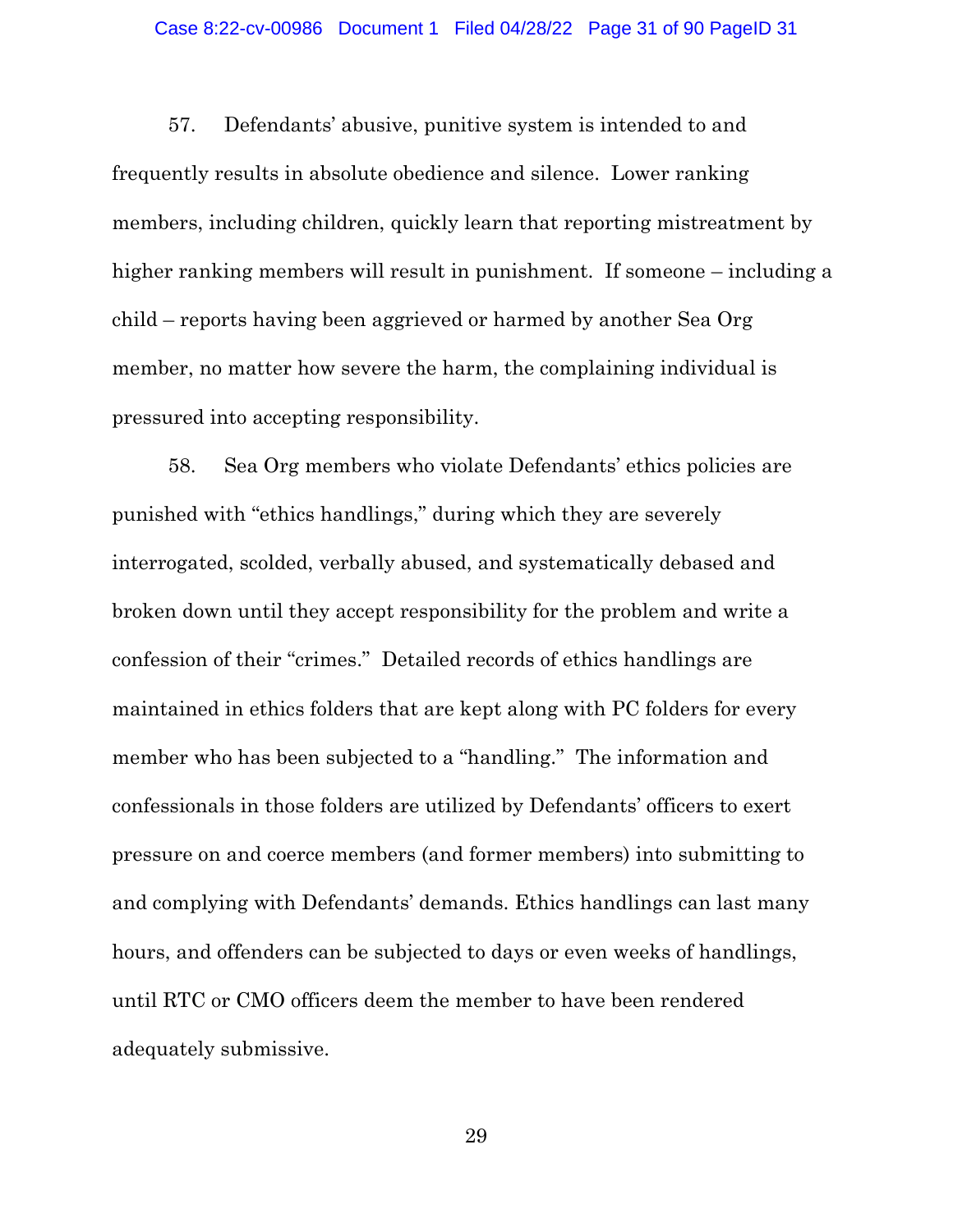#### Case 8:22-cv-00986 Document 1 Filed 04/28/22 Page 32 of 90 PageID 32

59. A more severe form of punishment, usually reserved for those who have been subjected to lower conditions, ethics handlings, and other abusive treatment and who still do not perfectly comply with all the demands placed upon them, is to be transferred to one of Defendants' Rehabilitation Project Force ("RPF") sites. RPF sites are labor camps, heavily guarded, often with fenced perimeters. Sea Org members may be sent to an RPF site for a defined period, but more typically assignment to an RPF site is for an indefinite period that can last months or even years, where members are held and subjected to brutal conditions until Defendants deem them sufficiently "rehabilitated" to return to their former post or be placed in a new post.

60. In addition, Cadet Org and Sea Org members can be forced to submit to lengthy, intensive, scripted interrogations called "security checks." Ostensibly intended to ferret out individuals who may pose a risk to the integrity of the organizations, security checks are highly abusive sessions of indeterminate length in which subjects are repeatedly interrogated about their thoughts and conduct, including about their sex and sexuality, purported criminality, contacts with law enforcement and other government agencies, and other thoughts and behaviors deemed errant by Defendants.

61. The design and effect of these sessions is to break the members' will and achieve absolute compliance by altering their perception of their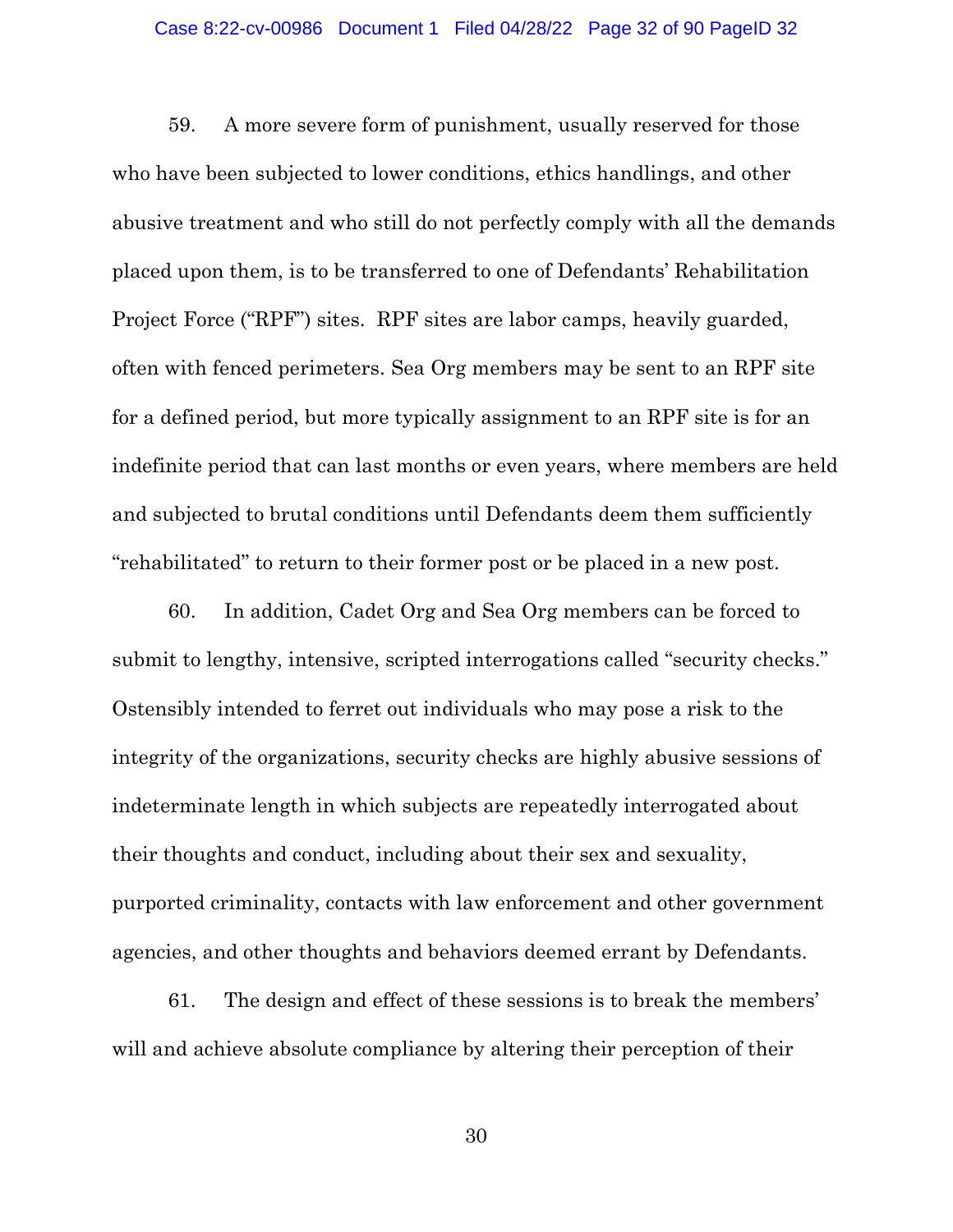thoughts and experiences, instilling deep feelings of guilt, shame, self-doubt, and fear, even for things they have never really thought or done. Security checks also reinforce Defendants' demands for absolute secrecy regarding all internal matters. For example, the security check script for children includes, among its 99 questions, the following: "Have you ever spoiled things for somebody?" "Who have you made feel guilty?" "Have you ever tried to make others believe that your parents, or teachers, were cruel to you?" "Have you ever offered as an excuse for something you have done wrong that you are only a child, or that you haven't grown up yet?" "Have you ever been a coward?" "Have you ever made too much fuss over a little hurt?" "Have you ever made out that you were more badly damaged than you were in order to make someone stop picking on you?" These hours-long sessions, in which interrogators focus repeatedly on the same question until they get the answer they want, are designed to establish complete dominance over members, including children.

62. Years of intensive auditing, ethics handlings, security checks, and the many other punishments meted out for alleged "crimes" cause serious psychological harm. Having to live day-to-day in fear of punishment for the often-false confessions members are coerced into providing is itself traumatic. Existing in this intentionally fear-inducing environment throughout their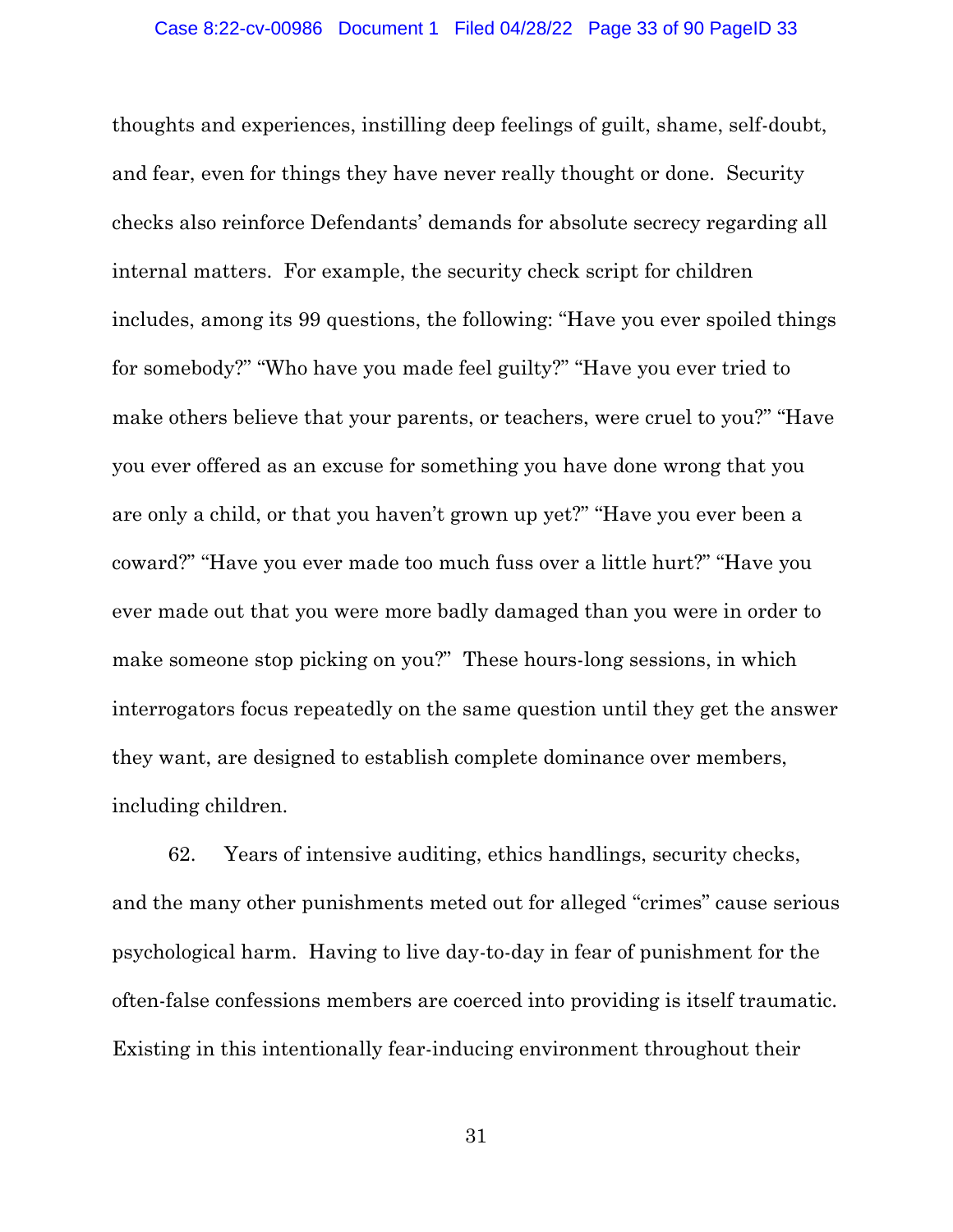childhoods and formative years leaves them broken, unable to fend for themselves, or defend against the continued abuses inflicted on them even after they reach adulthood. That deep, primal fear is Defendants' objective, and it never dissipates. Believing the world to be even more dangerous than Sea Org, many members accept their subjugation and continue to acquiesce to even the most outrageous and unreasonable demands. Even those who leave cannot escape the pervasive fear of consequences for anything Defendants consider to be in violation of their extremely coercive policies.

## **6. The Consequences of Defecting**

63. Miscavige and high-ranking RTC and CMO officers direct the enforcement and implementation of the stringent and abusive policies dictating how Sea Org members may leave the organization. All Defendants are aware of the aforementioned policies and support their implementation and use. The result is that very few members are able to safely leave. Among other things, defecting from Scientology can mean being declared a "Suppressive Person" and cut off from all contact with family members, friends, and employers, because anyone within Scientology who maintains any contact with a Suppressive Person is deemed guilty of a crime and subject to punishment. For people who have been raised in Scientology, being shunned is devastating and untenable; it means being completely cut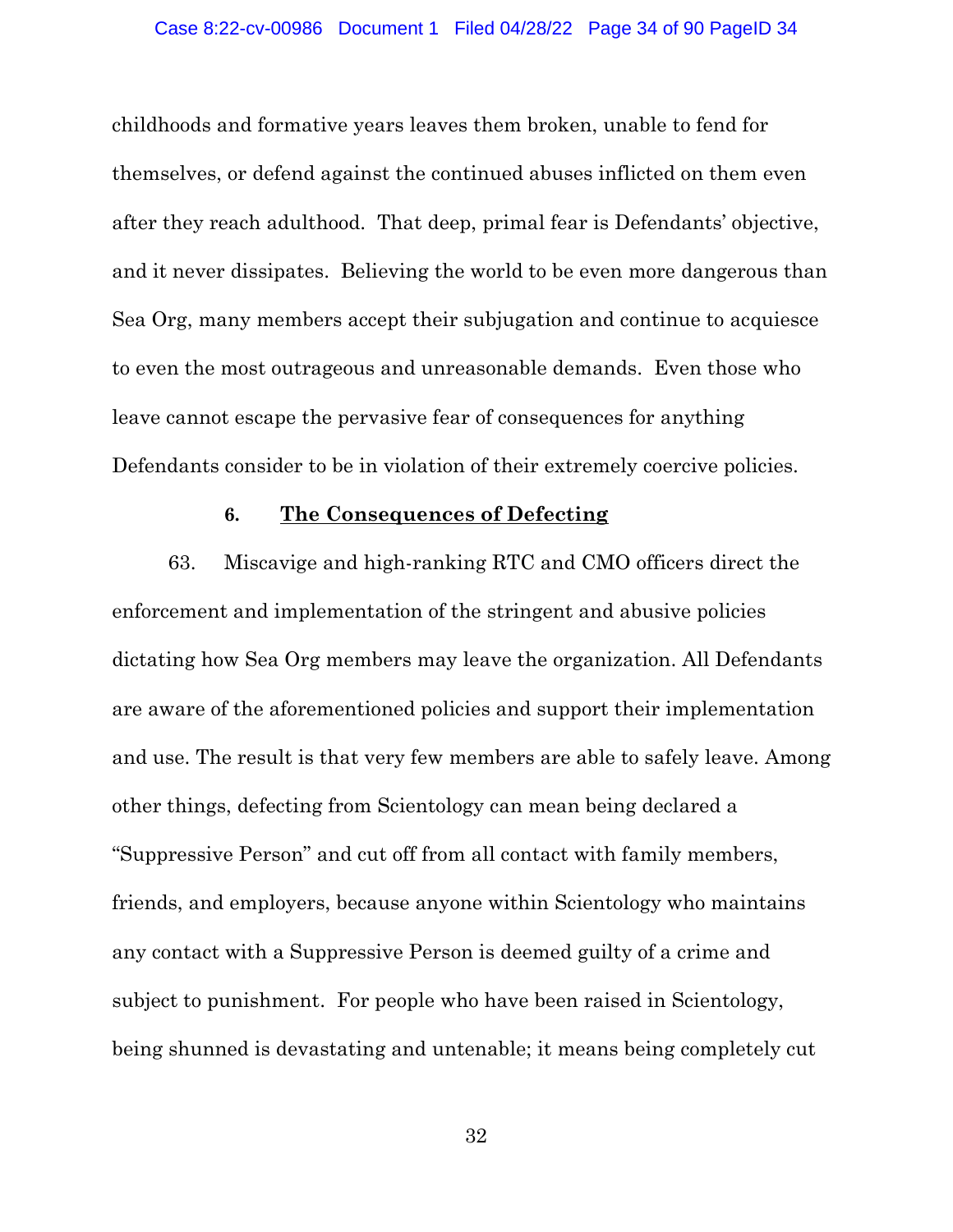#### Case 8:22-cv-00986 Document 1 Filed 04/28/22 Page 35 of 90 PageID 35

off from the only community they have known, including in many cases their family, as well as their source of meals, housing and necessities.

64. Miscavige and the corporate Defendants, through RTC, OSA, and CMO, closely monitor defectors and persons they have declared to be Suppressive Persons, and frequently harass, intimidate, and terrorize them, should they criticize Defendants in any manner. OSA is, among other things, Defendants' intelligence and black ops arm, coordinating spying on and retaliating against Sea Org defectors and other purported enemies of Defendants. In addition to the detailed information already possessed by Defendants in defectors' PC and ethics folders, investigators working for Defendants go through defectors' garbage looking for "dirt," monitor their movements and communications, and dig into the backgrounds of defectors' relatives, friends, and co-workers, searching for vulnerabilities that can be used to pressure and manipulate defectors.

65. In one widely reported case, a private investigator working for Defendants was arrested near a defector's house after a neighbor reported a suspicious person loitering and looking into the window of a house. A search of his vehicle turned up multiple firearms, large amounts of ammunition, an illegal silencer, GPS tracking devices, cameras, and other surveillance equipment. The investigator admitted to the police that he and his son had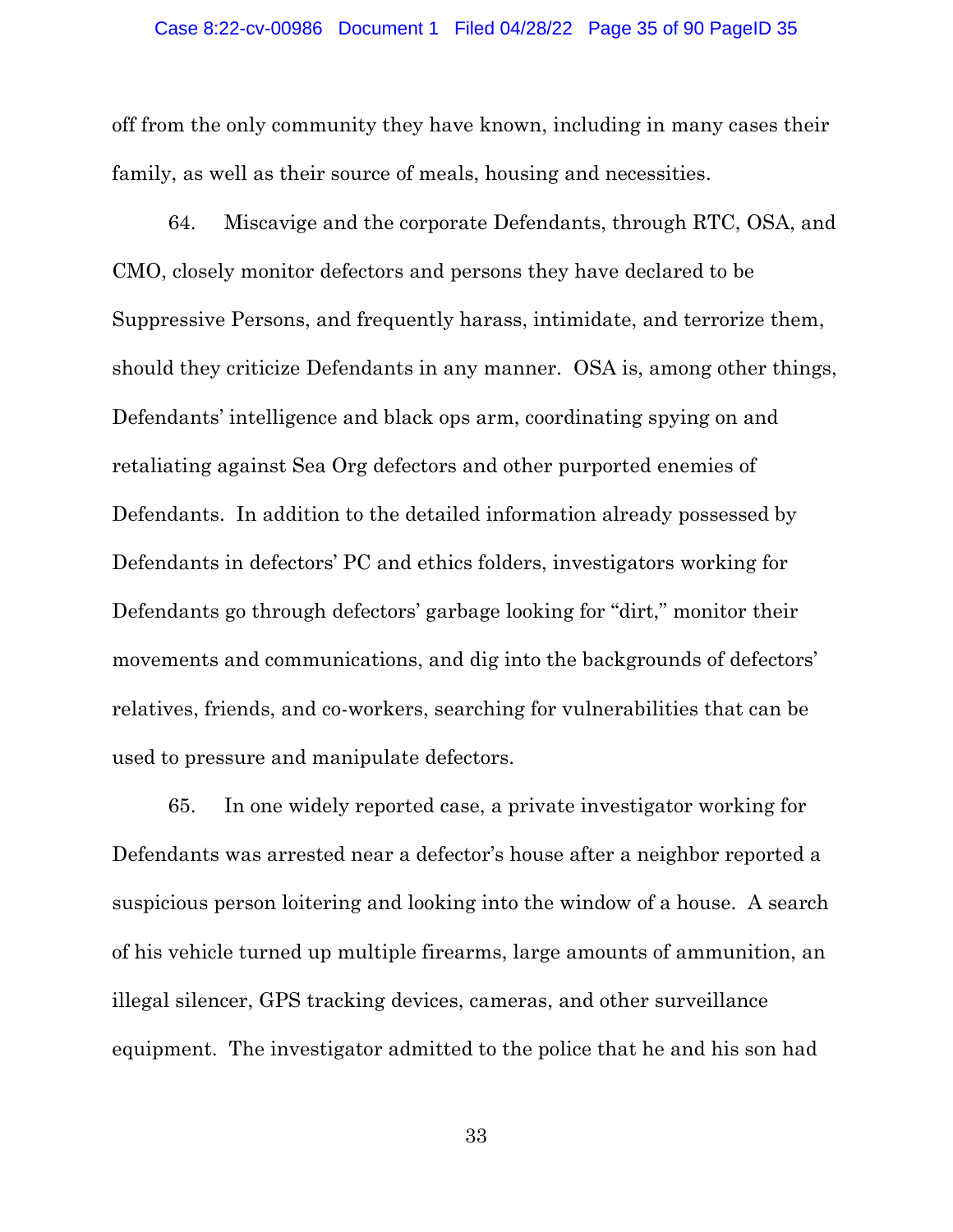been working for Defendants for two years, tracking the defector's every move, listening in on his conversations, and even recruiting persons to befriend the defector to monitor him more closely. He told police that he was required to report hourly to one of Defendants' agents on the defector's moves, every person the defector met, and every conversation that the defector had if anything was said that might be of interest to Defendants. When the police informed the defector and checked his car, they found a GPS tracking device that the investigator had planted.

66. Similar to the redundant structure of RTC and CMO, Defendants have even employed investigators to monitor the investigators tracking defectors.

67. In addition to being spied on, defectors can face harsh retaliation that can preclude building and maintaining a life outside of Scientology. For example, Defendants direct the creation of defamatory websites using the defector's name, thus ensuring that a Google search of the defector brings up the site. These websites accuse defectors of lying about their experiences in Scientology, post photos of the defector smiling and the positive testimonials she or he made during coercive auditing sessions prior to their escape from Scientology, as well as declarations of other members attesting to the positive experience the defector had. Defendants, through their members, maintain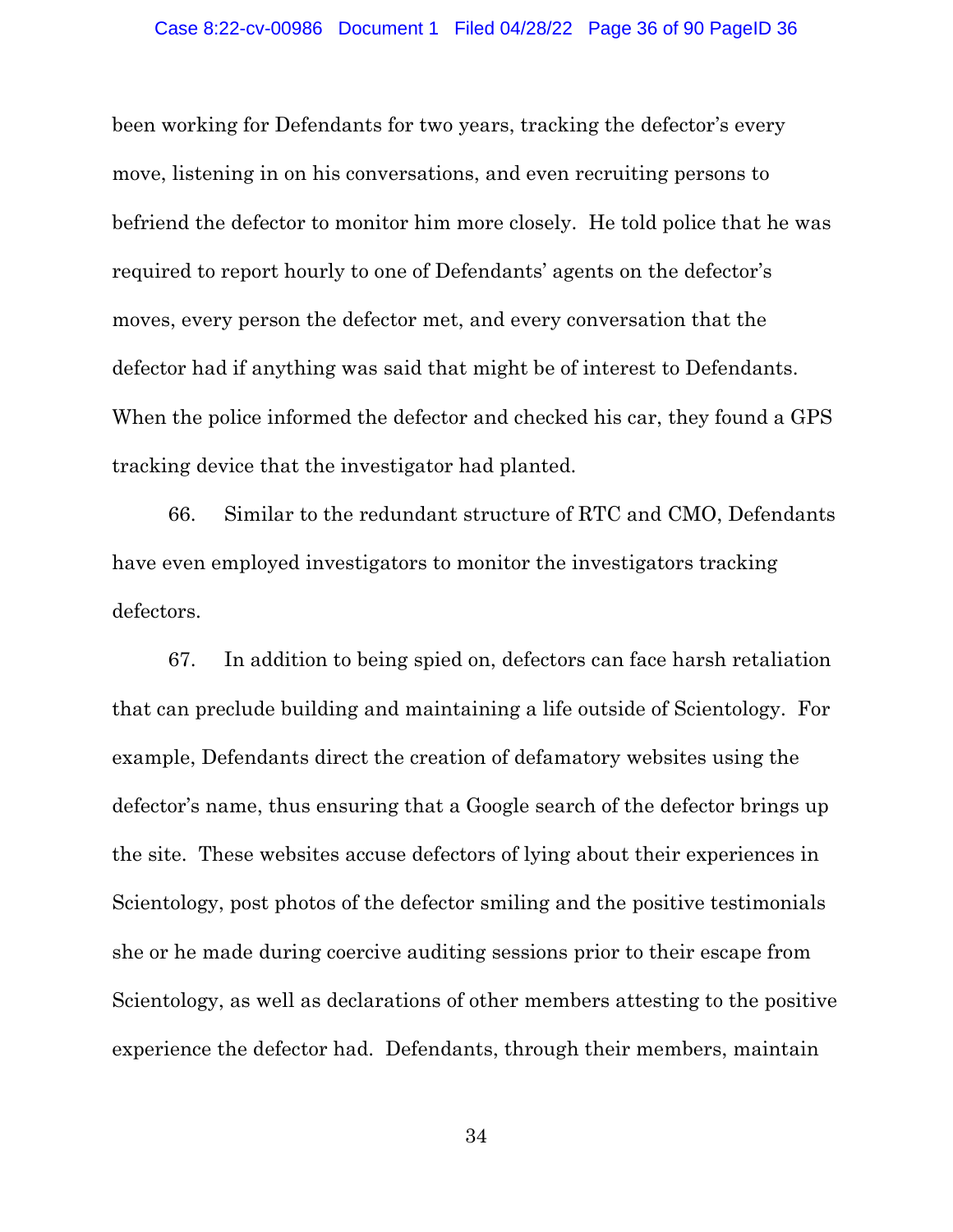such a website targeting Plaintiff Valeska Paris:

http://www.valeskaparis.com/.

68. Defendants' retaliation tactics can escalate, aiming to damage defectors' reputations; agents of Defendants will picket defectors' places of employment, residences, and neighborhoods with posters falsely accusing the defector of crimes of moral turpitude, such as child molestation, to humiliate and destroy the lives of those defectors. Defendants' agents have confronted defectors outside their homes, workplaces and even in airports, yelling and accusing them of wrongdoing. These tactics are well known among members of Sea Org as part of the arsenal of weapons Defendants can deploy, and that knowledge alone intimidates many Sea Org members from ever leaving.

69. Additionally, Defendants' leaders and most zealous adherents proclaim that "Suppressive Persons," are "fair game," meaning that there are no limits to the magnitude of retaliation visited upon that person. Defendants' policy on "Counter-Attack Tactics" dictates that defectors' post-Scientology employment is a particularly significant vulnerability and that retaliation should aim to cause the defector to lose his or her job. If the job is not perceived as being sufficiently valuable to the defector, or if Defendants through their members fail to cause the person to lose their job, anything important to that defector should be targeted.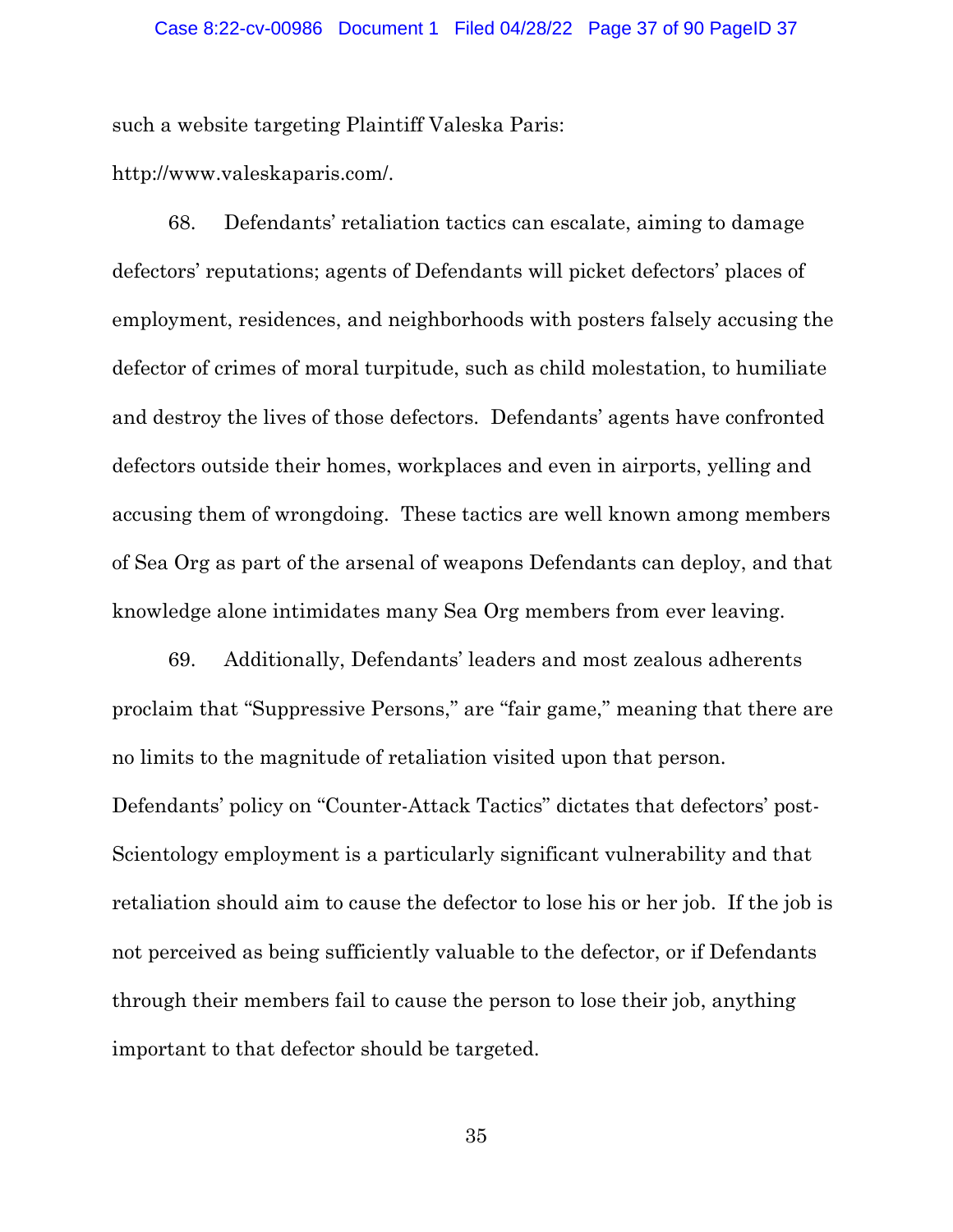### Case 8:22-cv-00986 Document 1 Filed 04/28/22 Page 38 of 90 PageID 38

70. Defectors who have taken legal action against Defendants and their members have been subjected to extreme forms of retaliation. Very recently, several defectors who had reported rapes and subsequent coverups, and at least one person close to them, have accused Defendants of poisoning their pets, breaking into their homes, fraudulently re-registering one of their vehicles and reporting it stolen, and even arson. After filing a lawsuit against Defendants for these acts, they suffered additional retaliation.

71. There are also consequences for the family members of a defector who are still in Scientology; if a defector is declared a Suppressive Person, the remaining family may be deemed "Potential Trouble Sources," which can result in around-the-clock surveillance, traumatic ethics handlings and security checks to satisfy Defendants that these persons are fully disengaged from any contact with the defector.

72. These tactics and events are well-known to people who leave Scientology. As a result, many defectors go into hiding or even change their names. Most struggle for years before they can summon the strength and courage necessary to seek medical services, mental health counseling, or to speak with attorneys or law enforcement about what they experienced while living in Scientology. Many struggle silently for the remainder of their lives,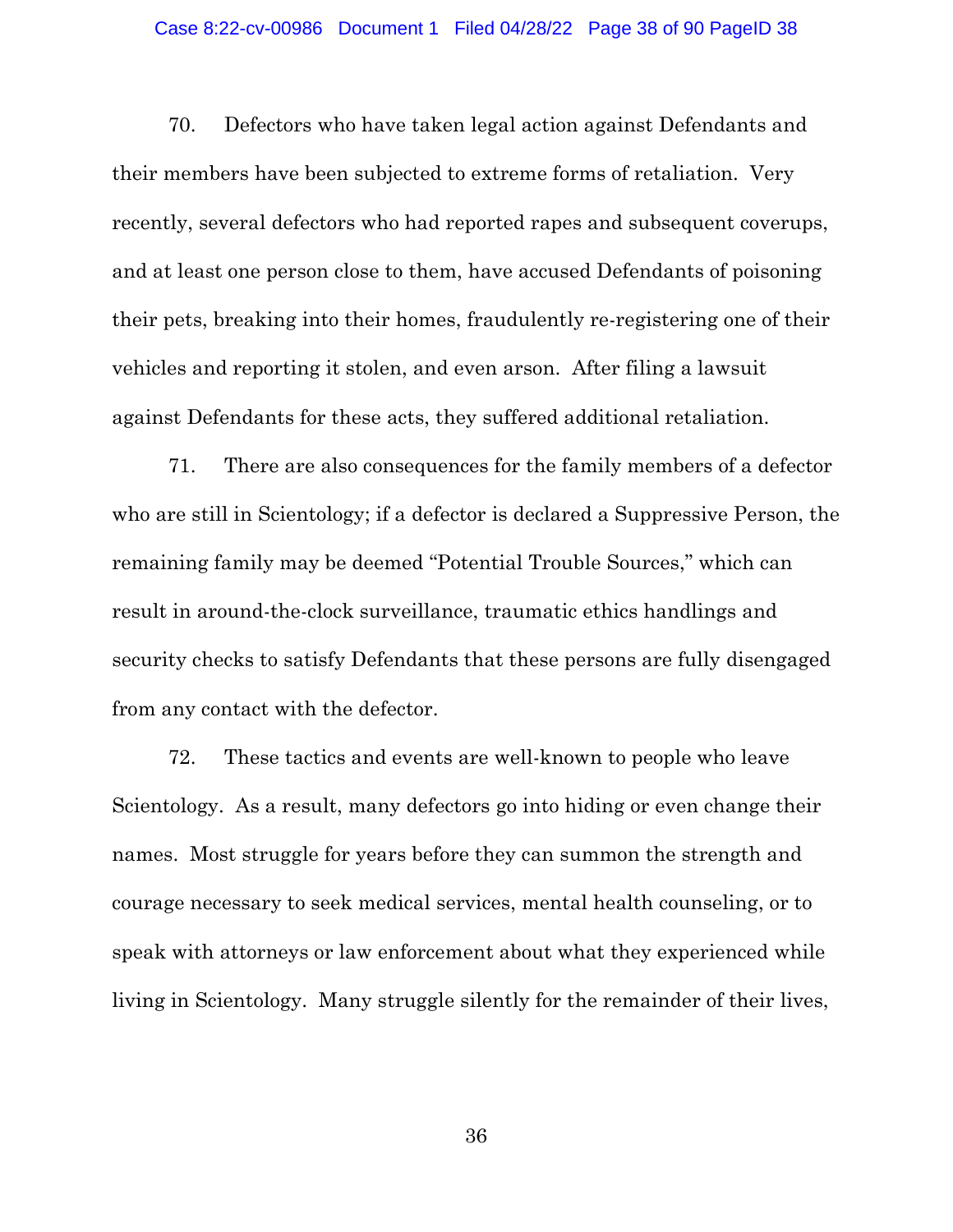fearful of the consequences they will face if they take any action against Defendants.

# **7. The Abusive Formal Process for Leaving Scientology**

73. The only way to leave Sea Org without immediately exposing oneself and one's family to the consequences of being declared a Suppressive Person is to suffer a litany of abuses in a process called "routing out," which includes weeks or months of auditing sessions, ethics handlings and security checks to stamp out any thoughts or designs counter to Scientology. During this period, the subject is isolated and placed under twenty-four-hour surveillance. At Flag Base, individuals who express the desire or intent to leave, and those who have attempted to leave without routing out, are detained in a bare room in a parking garage, where they are guarded around the clock and permitted to leave the area only with an escort to attend hourslong ethics handling and security check sessions. The routing out process is not intended to provide a means for departure, it is intended to break a member's will to depart and to agree to submit to rehabilitation, often at one of Defendants' RPF sites.

74. Members who manage to resist this coercion are only permitted to complete the process once they have been psychologically broken and physically weakened. The last step in routing out is for the member to be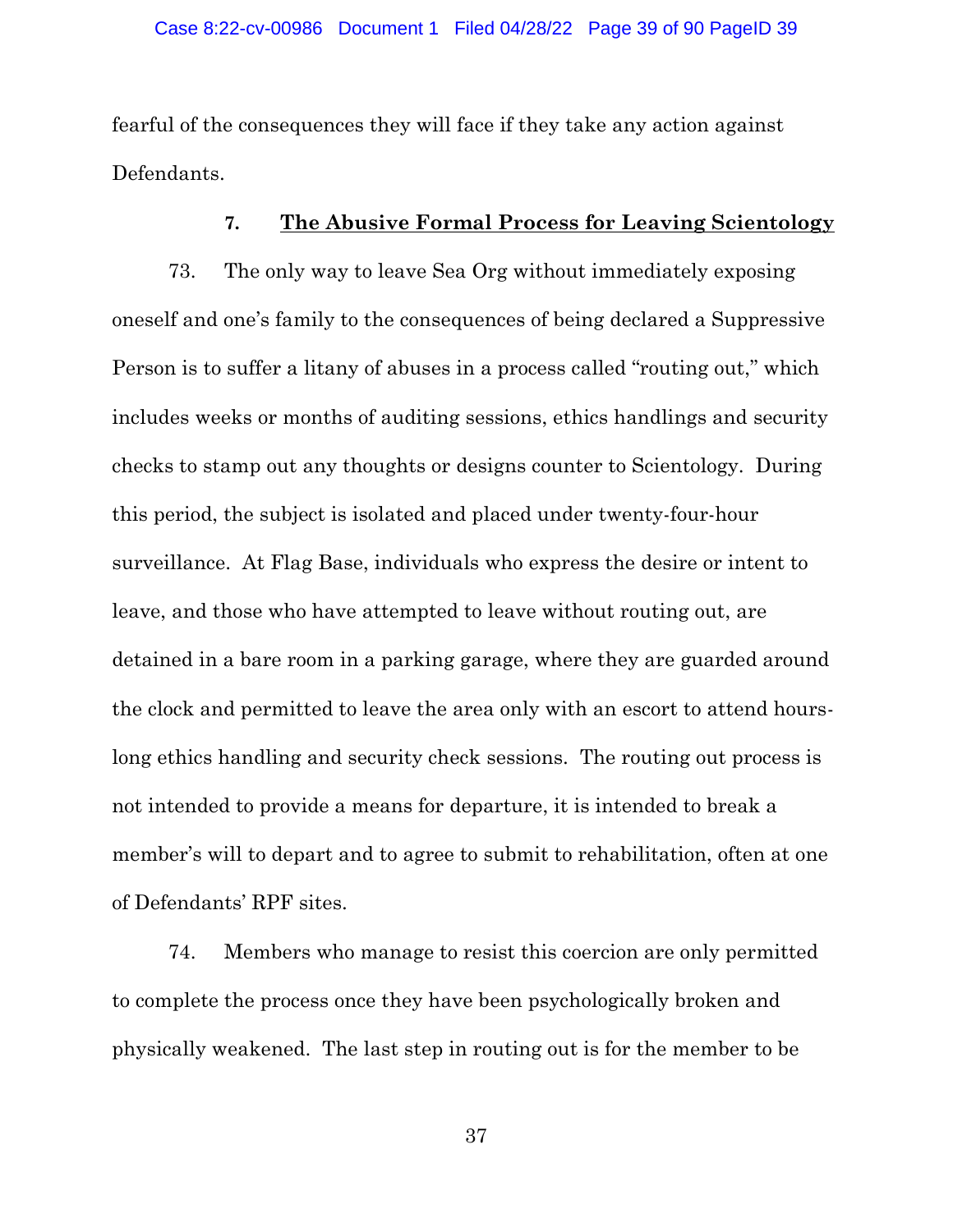### Case 8:22-cv-00986 Document 1 Filed 04/28/22 Page 40 of 90 PageID 40

placed in a room where high-ranking officers compel him or her to sign documents. No explanation is provided concerning the contents of the documents, and the member has no opportunity to review them, seek advice from any outside persons or even keep copies of the documents.

75. Departing Sea Org members who grew up in Scientology have little ability to understand the documents or the consequences of signing them. Having endured a lifetime of abuse and weeks or months of routing out mistreatment designed to break their will, departing members have no meaningful choice other than to sign the documents in order to be permitted to leave the room and leave Scientology.

76. Sea Org members know that if they leave without permission, Scientology security will comb airports, train stations, bus stations, and hotels, track their credit cards, and scour their PC and ethics folders for clues as to where the person who escaped might be found. Security will then force the person to return to their base for routing out. People confined to the Freewinds have an additional obstacle: security confiscates their passports when they board the ship, so even if they escape from the ship, they are unable to travel freely. Security has been known to chase down people who escape the Freewinds, force them to return to the ship, confine, and place them under constant surveillance.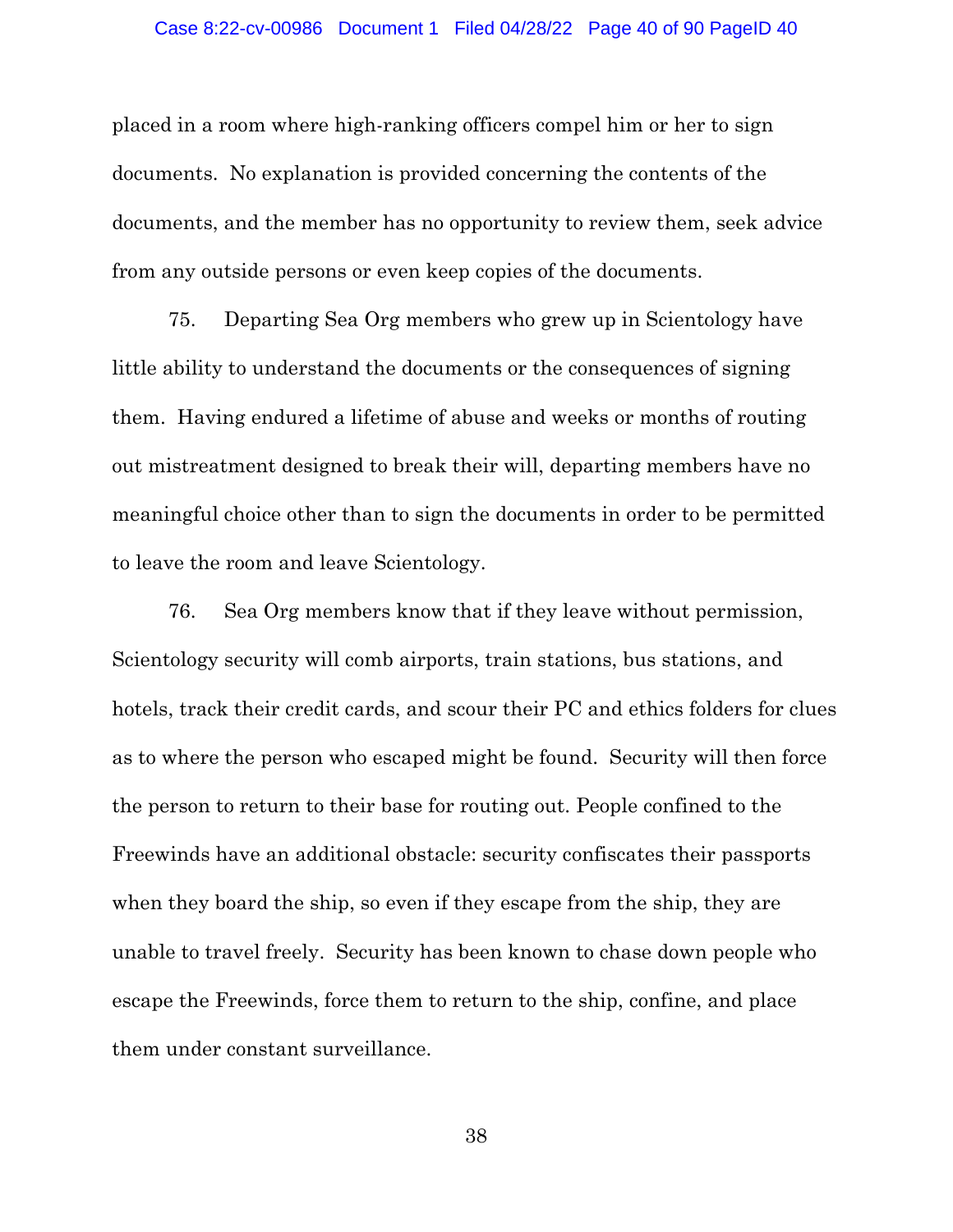### Case 8:22-cv-00986 Document 1 Filed 04/28/22 Page 41 of 90 PageID 41

77. For an individual who grew up in Scientology and who is impoverished, in debt, and without meaningful education or life skills, it is nearly impossible to simply walk away. Many members linger for years, accumulating trauma on top of trauma, until finally mustering the courage to slowly, and very quietly, allow for some distance between themselves and Scientology. This process can take years. When children who grew up in Sea Org find the strength and courage to quietly leave, they are still operating under a set of beliefs inculcated in them since childhood, including that anything done to them or wrong with them is their fault. Because they are raised to believe that psychology and psychiatry are the most dangerous elements in society, it can be years before they understand that they have been traumatized and require mental health counseling or therapy. Due to their deep distrust of authorities and the legal system, and no understanding at all of the concept of legal rights, it can also take years for survivors to appreciate that Defendants caused injuries warranting the seeking of legal advice or reporting to authorities. Defendants' possession of each person's voluminous PC and ethics folders gives them added leverage, because those files contain coerced "confessions," as well as valuable information regarding each person's fears and vulnerabilities. The ever-present threat of retaliation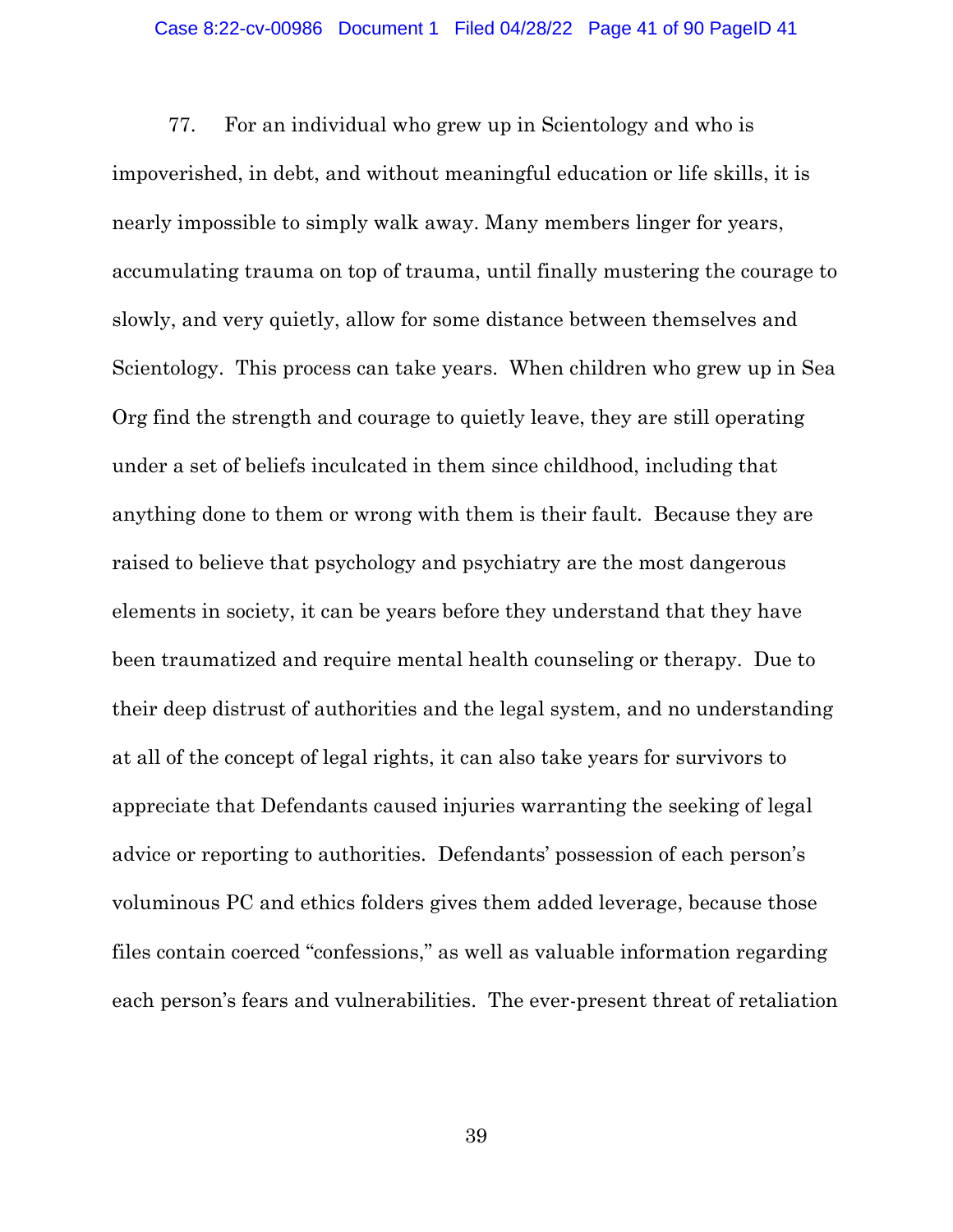### Case 8:22-cv-00986 Document 1 Filed 04/28/22 Page 42 of 90 PageID 42

is almost always sufficient to prevent defectors from ever taking any action against Defendants.

## **C. FACTS SPECIFIC TO PLAINTIFFS**

## **1. Plaintiff Gawain Baxter**

78. At two months-old, Gawain Baxter's parents placed him in Cadet Org nursery in Clearwater, Florida. At age six, Gawain became a member of Cadet Org and was required to sign a contract pledging to serve Sea Org, in essence the Defendants, for one-billion years. As a member of Cadet Org, Gawain had minimal schooling; time most children spend in school learning reading, writing, arithmetic, critical thinking, civics, and developing basic life skills was instead devoted to providing labor and services for various Scientology-affiliated groups, organizations, and entities, including Defendants.

79. Gawain was separated from his parents, and forced to live in a dormitory, a repurposed Quality Inn, with around one hundred other children, sleeping on bunk beds in crowded shared rooms. Cadet Org was overseen by Cadet Coordinator, Rusty Hilton, who reported to Victor Sanchez, the FSO senior executive on Flag Base in charge of Flag Crew and Flag Service Organization operations. Initially, Gawain was permitted to visit his parents every evening at dinner. But at approximately ten years old,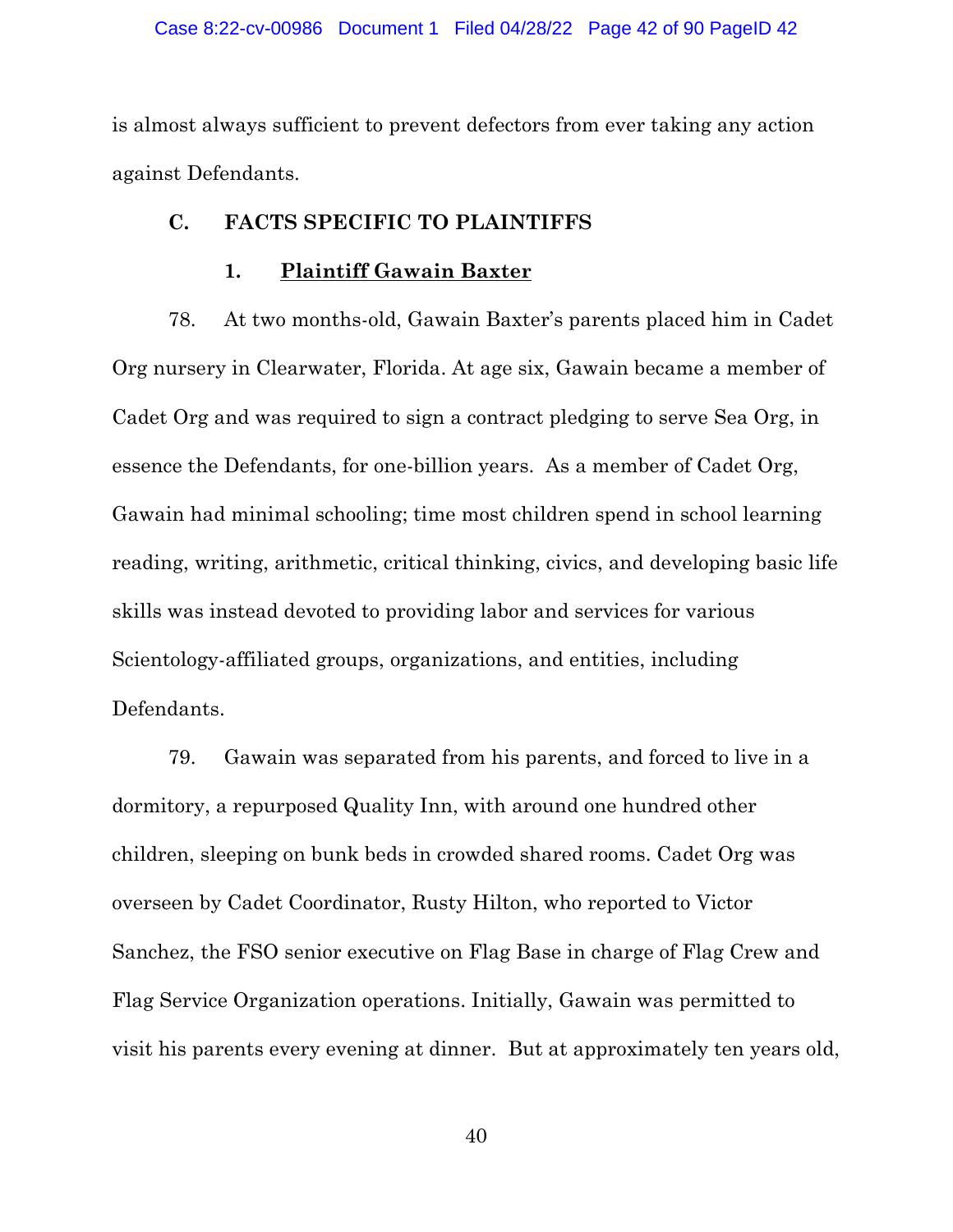Gawain was permitted to visit his parents only once a week for about three hours and was often limited to a single monthly visit if he was in "lower conditions," such as after a negative cleanliness inspection or if he had tried to overstay his allotted time with his parents on a previous visit. Sea Org parents lived in quarters approximately twenty to thirty minutes' drive from Cadet Org dormitory. Children were bussed to and from parents' quarters and had no means to independently visit their parents outside of this highly controlled system.

80. From the ages of six to fourteen, Gawain was not permitted to attend any accredited public or private school. Instead, schoolwork consisted of two to three hours per day of basic reading, writing, and math in a classroom of thirty other children, under the supervision of Linda Hilton, Cadet Coordinator's spouse. Beginning when Gawain was ten years old, he was required to spend one to two hours daily in Scientology indoctrination courses as well. The cost of each course was recorded as a debt that Gawain was told he would owe if he ever left Cadet Org or Sea Org. As he grew up, and throughout his life in Scientology, he was regularly reminded that he would be responsible for paying this mounting debt should he ever leave Sea Org.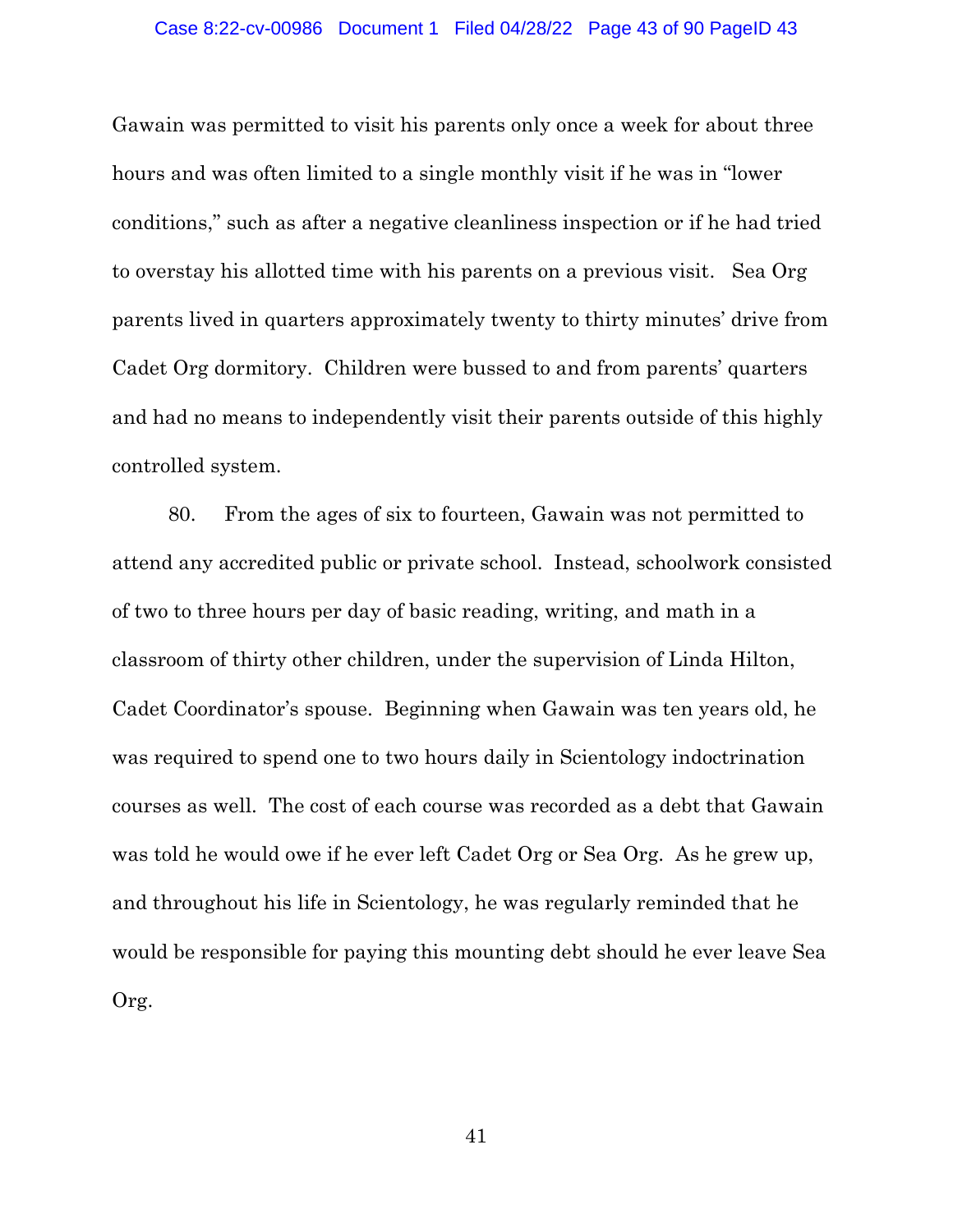### Case 8:22-cv-00986 Document 1 Filed 04/28/22 Page 44 of 90 PageID 44

81. Following daily schoolwork and Scientology indoctrination,

Gawain was forced to provide five to ten hours a day of unpaid work at Flag Base, including food preparation, trash removal, landscaping, and clerical work. During staff shortages, Gawain was made to work full-time and skip his schoolwork entirely. At age thirteen, Gawain was provided a stipend of eight dollars per week, which was contingent on his completing his training courses and performing his work to the satisfaction of Cadet Coordinator. Gawain used this paltry amount to purchase necessities, including his toiletries and shoes.

82. When Gawain was fourteen, he was transferred from Cadet Org to Sea Org. A prerequisite to joining Sea Org was the completion of the Estates Project Force ("EPF"), a bootcamp at Flag Base. Without informing the Cadets about where they were going, or the purpose, Jim Sedeko, Cadet Coordinator at the time, put Gawain and a group of other children on a bus from their dormitory to Flag Base, where Victor Sanchez and another individual filled out an intake form and demanded that Gawain sign it and start working on the EPF. Gawain did not want to join the EPF but had no choice, because if he resisted or disagreed, he would be punished with lengthy and abusive security checks, ethics handlings, and possible expulsion and homelessness. He was also aware that his parents would be punished for his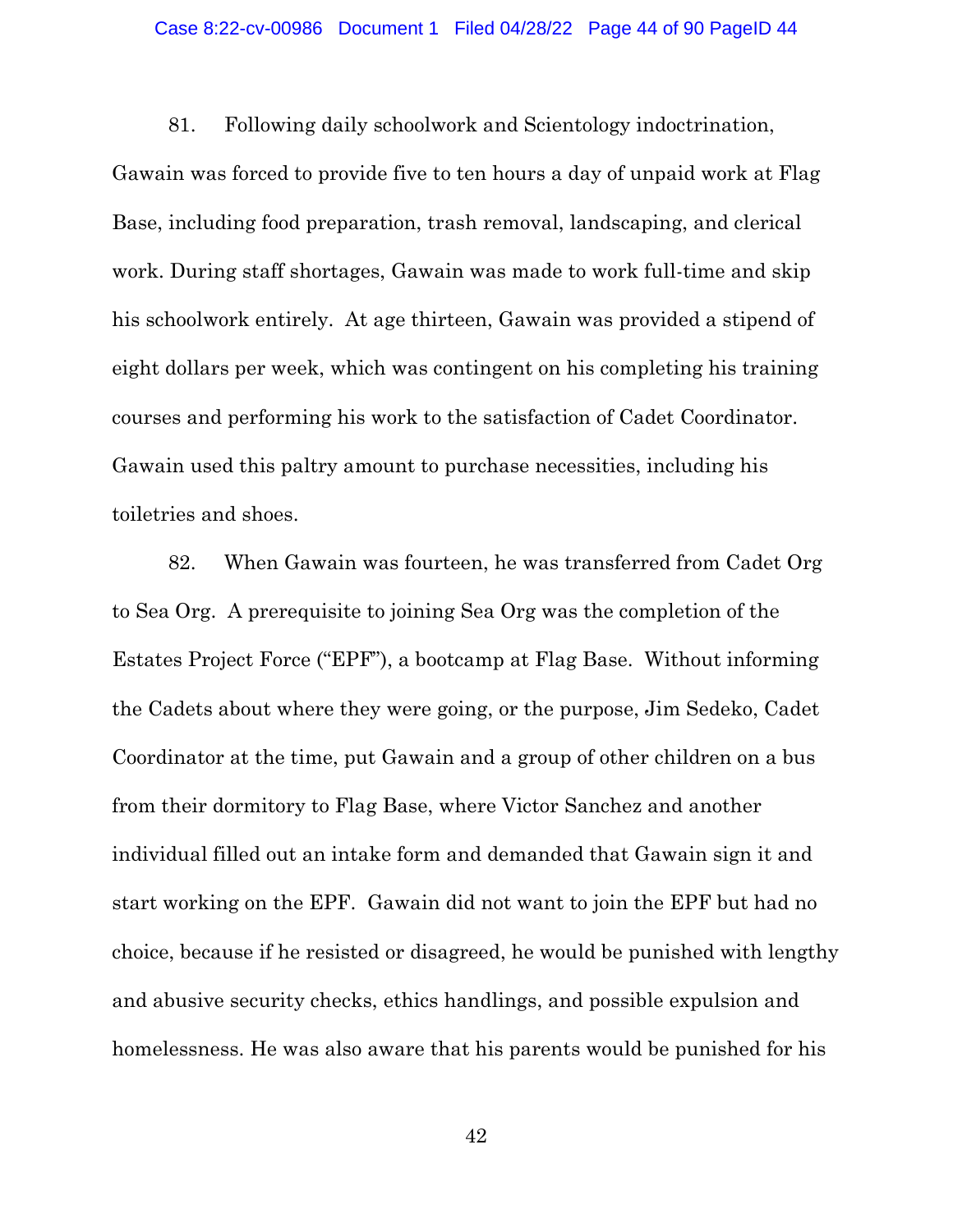### Case 8:22-cv-00986 Document 1 Filed 04/28/22 Page 45 of 90 PageID 45

resistance, as was common practice in Sea Org. For the three-month period that he was on the EPF, Gawain was required to perform physical labor, including renovating a building, cleaning other facilities, and landscaping for twelve or more hours per day, and to spend an additional five hours each day immersed in Defendants' indoctrination programs. During this entire period, Gawain was sleep-deprived, given inadequate time to eat, and verbally abused by his adult supervisors, including the senior officer in charge of EPF, Dave Englehart, the Commanding Officer of Flag Crew, Laurie Englehart, and the CMO Commanding Officer, Angie Blankenship.

83. After three months working on EPF, Gawain transitioned to Sea Org. Shortly thereafter, Gawain wrote a letter to Javier Martinez, a senior RTC officer at Flag Base, requesting permission to leave Sea Org because he was continually subjected to verbal abuse and intolerable living conditions. Shortly thereafter, Danny Light, a high-ranking IASA officer from the Freewinds who was at the time located at Flag Base, verbally abused and screamed at Gawain for having sent the letter and demanded that he call Martinez and falsely confess to fabricating the allegations of mistreatment in the letter. Gawain was frightened by threats of serious punishment and complied. Light and others thereafter punished Gawain for writing to Martinez, forcing him to write up confessions to "crimes," make amends to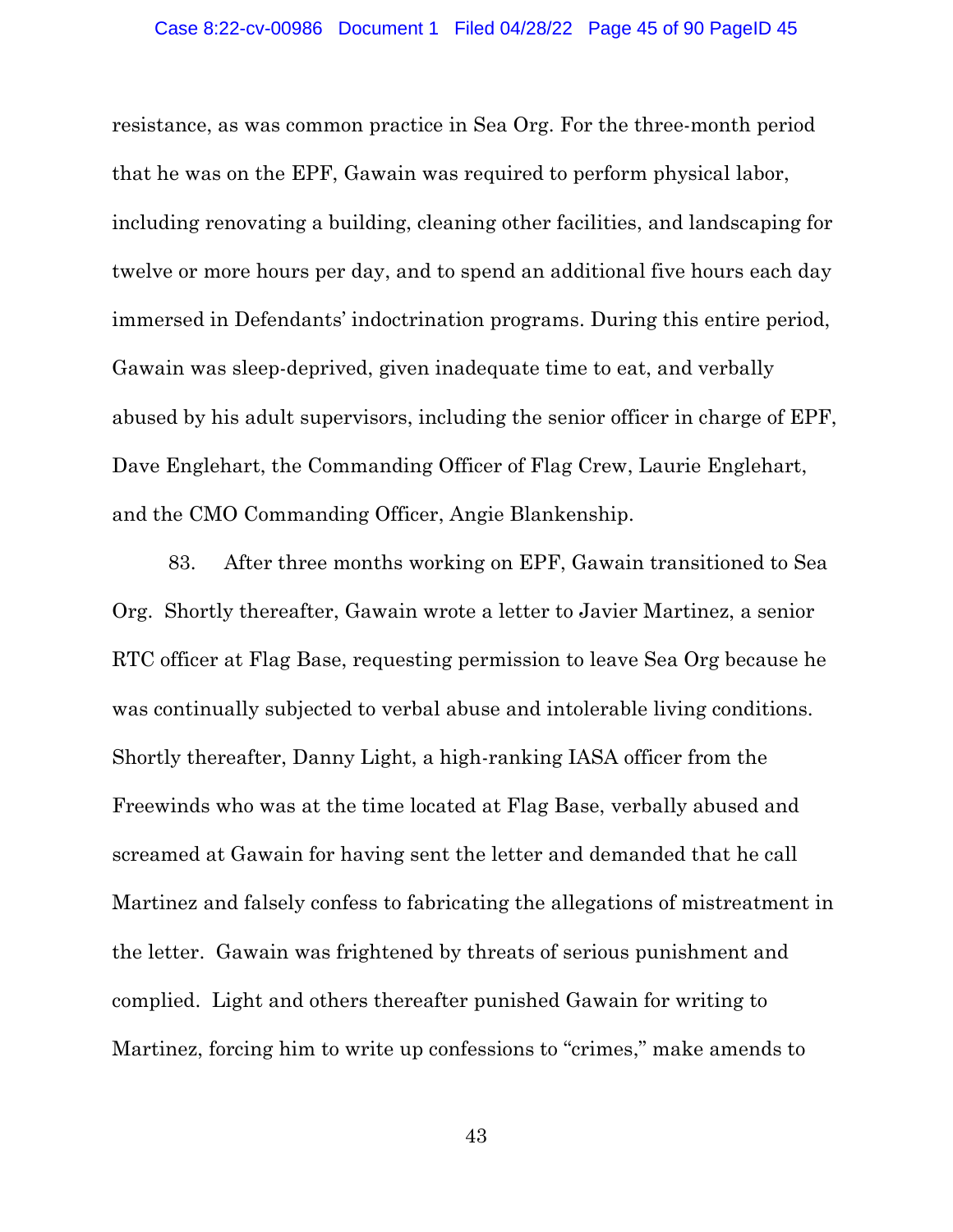those about whom he wrote his letter by doing work for them, and complete intensive security checks. Gawain wanted to leave Sea Org, but he knew he would be punished and possibly put out on the street, so he had no meaningful choice but to stay. At only fifteen years old, with little education, no money or support system, the belief he owed Defendants a substantial sum of money, and no life skills, Gawain knew he could be declared a Suppressive Person and permanently separated from his family (who would also be punished for his alleged transgressions) and from the Scientology world, which was all he knew, to be cast into a frightening world in which he had been long taught that former Sea Org members met awful fates, including death.

84. After Gawain completed his punishments for writing the letter, he was informed that he would be assigned to work on the Freewinds. As a prerequisite to being sent to the Freewinds, Defendants subjected Gawain to additional highly abusive security checks. During the sessions, an FSO officer, Natalie Galbiatti, and another individual, interrogated Gawain about every aspect of his life, including explicit questions about his sexual experiences, affiliations with intelligence and law enforcement agencies, past criminal behavior, and drug use. In each session, his interrogator prohibited him from leaving the room until he provided answers to his interrogator's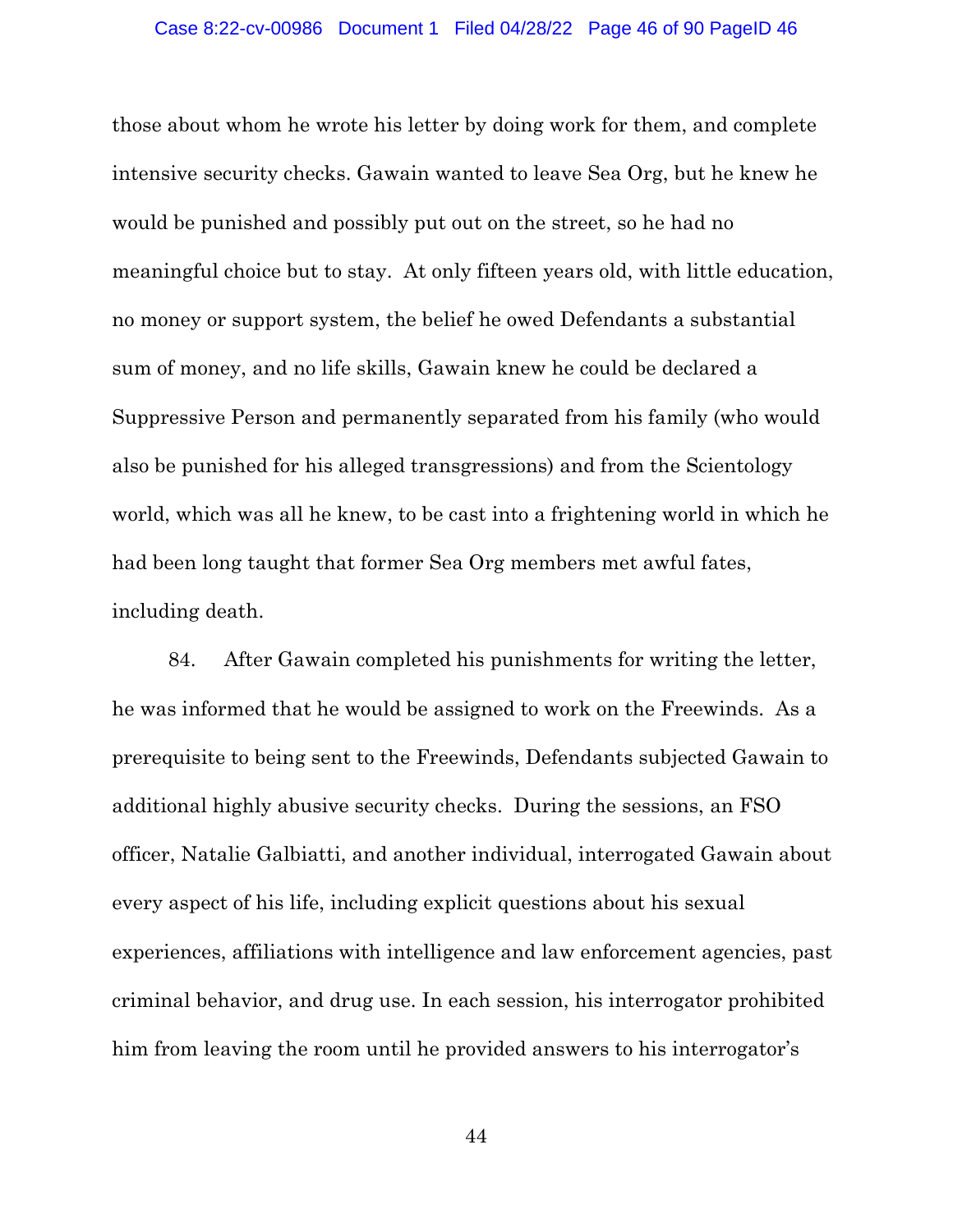satisfaction. Even though Gawain had engaged in absolutely none of the conduct he was being questioned about, Moxin and Galbiatti required him to undergo dozens of these interrogations, each of which lasted for up to twelve hours.

85. Eight months later, after completing the security checks and the EPF program to the satisfaction of the EPF senior officer, Dave Englehart, Gawain was transported from Clearwater to Tampa and then flown to Curacao, where he was forced onto the Freewinds. Once aboard, Freewinds' security confiscated Gawain's passport, immigration documents, and identification documents to prevent him from escaping and to force him to provide free labor and services.

86. During his time on the ship, Gawain was forced to perform arduous physical labor and menial tasks and punished for any failure to fully comply with the commands of higher-ranking Sea Org members. Gawain suffered from sleep deprivation and was always anxious and fearful that anything he said or asked might be interpreted as rebellious and result in physical or mental punishment.

87. On the ship, Gawain worked between sixteen and twenty-four hours per day, including manual labor such as repainting pipes, cleaning the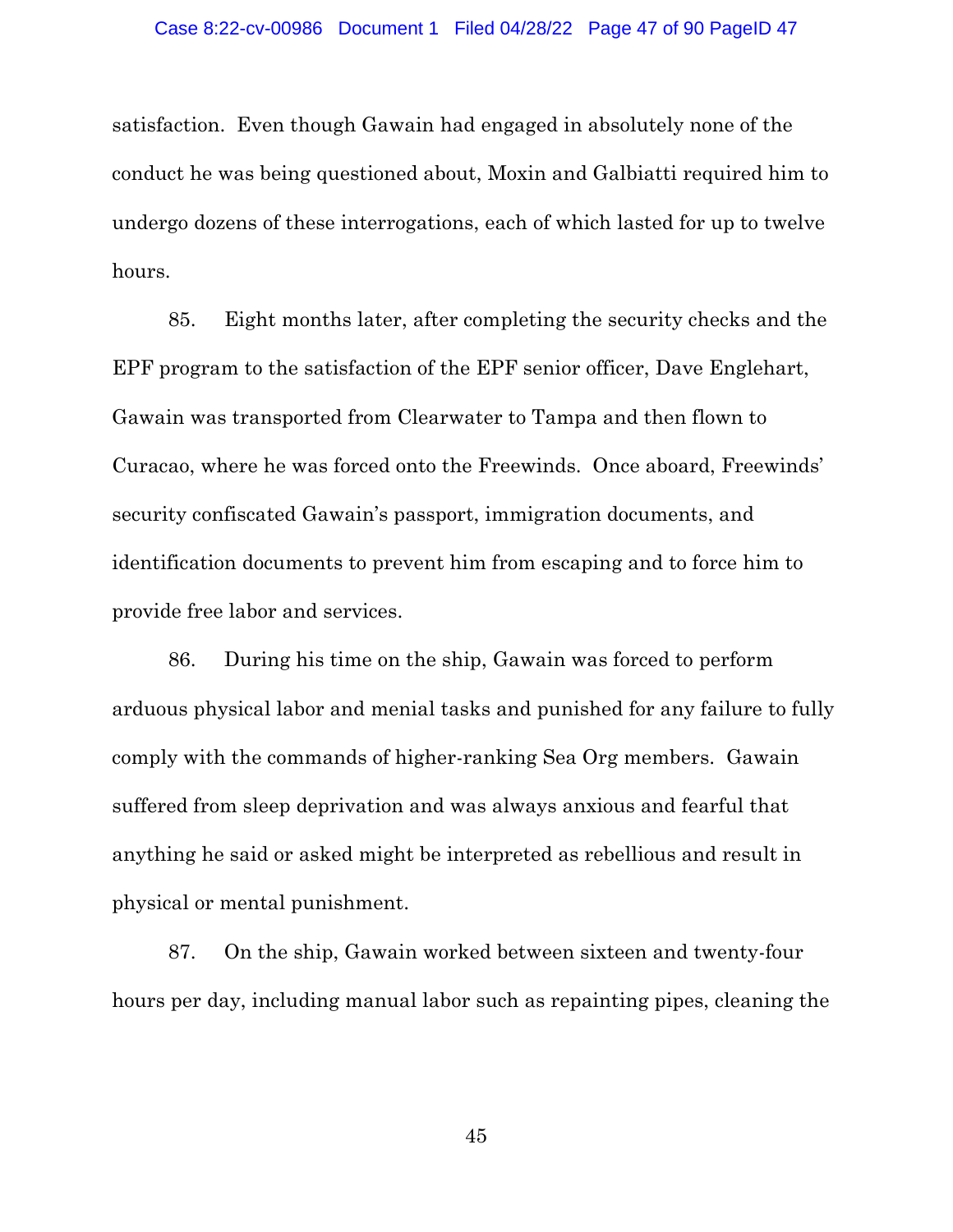### Case 8:22-cv-00986 Document 1 Filed 04/28/22 Page 48 of 90 PageID 48

ship's deck, preparing food in the kitchens, and serving as a steward for the crew, as well as administrative work for Defendant IASA.

88. Work assignments on the Freewinds were often dangerous. In Gawain's first year on the ship, Janet McLaughlin, the senior most IASA officer on the ship, ordered him to squeeze into fuel tanks and clean them by lantern in the dark, without a respirator or other protection from fumes. The tanks were a meter high by a meter wide and a meter deep, and Gawain had to crawl from tank to tank.

89. Around eight months after boarding the Freewinds, Gawain again expressed a desire to leave Sea Org (and thus the ship). In response, Ewa Ronnquist, a senior officer on the ship, placed him under severe restrictions on Janet McLaughlin's orders. Officers now considered him a security risk and did not allow him on any part of the Freewinds that was not monitored by cameras.

90. Around ten years after Defendants first forced Gawain into service on the ship, the Freewinds underwent extensive renovations. During this time, Gawain worked more than eighteen hours per day and was exposed to blue aspestos $6$  and concrete dust. He soon became ill, coughing up blood.

<sup>&</sup>lt;sup>6</sup> "Crocidolite asbestos, also known as blue asbestos, is considered the most hazardous type of asbestos in the amphibole family. Crocidolite is made up of extremely fine sharp fibers that are particularly easy to inhale. Studies show that crocidolite is so hazardous, it may be responsible for more illnesses and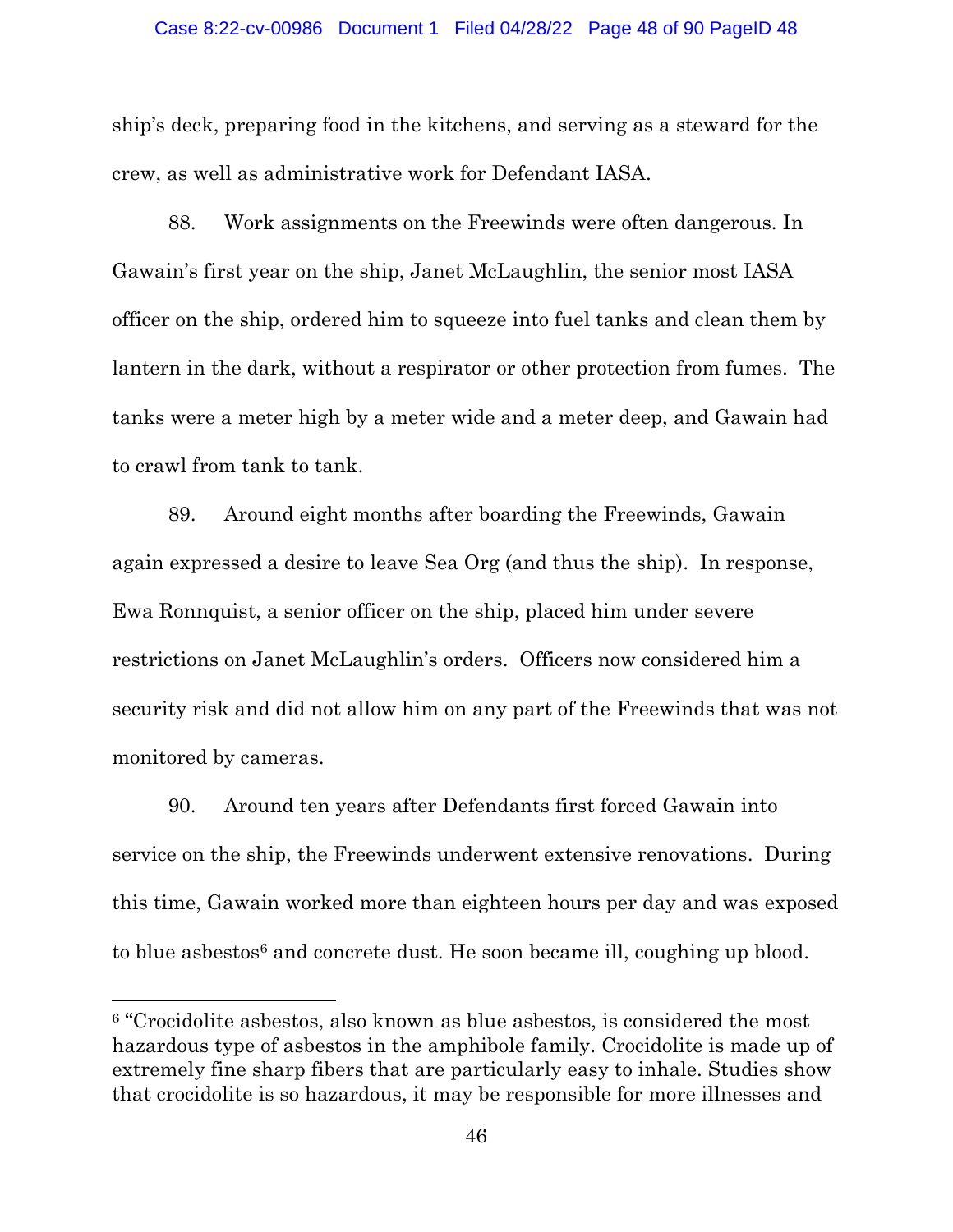Gawain was not provided with a mask or any protective equipment, and they did not permit Gawain to see a doctor or seek medical care. Gawain was granted a brief rest period and ordered to resume working once he ceased coughing up blood. Gawain knew that any additional time he spent on bedrest meant that other Sea Org members would have to make up for his work in his absence. At this time, numerous other Sea Org members were also sick and on bedrest.

91. Gawain's supervisors also physically abused him. For instance, Raymond Feneck ("Feneck"), the kitchen manager, struck Gawain hard on both sides of his head. When Gawain reported the assault, Feneck wrote a negative report about Gawain, resulting in Gawain being assigned to lower conditions and required to write a confession of his "crimes," including taking responsibility for causing Feneck to assault him.

92. For all of this, Gawain was supposed to be paid fifty dollars per week, out of which he purchased his toiletries and other personal items. Gawain was often denied full pay, at times going weeks without compensation, sometimes because his shipmates had failed to meet their own performance targets.

deaths than any other type of asbestos."

https://www.pennmedicine.org/cancer/types-of-cancer/mesothelioma/asbestoscancer/types-of-asbestos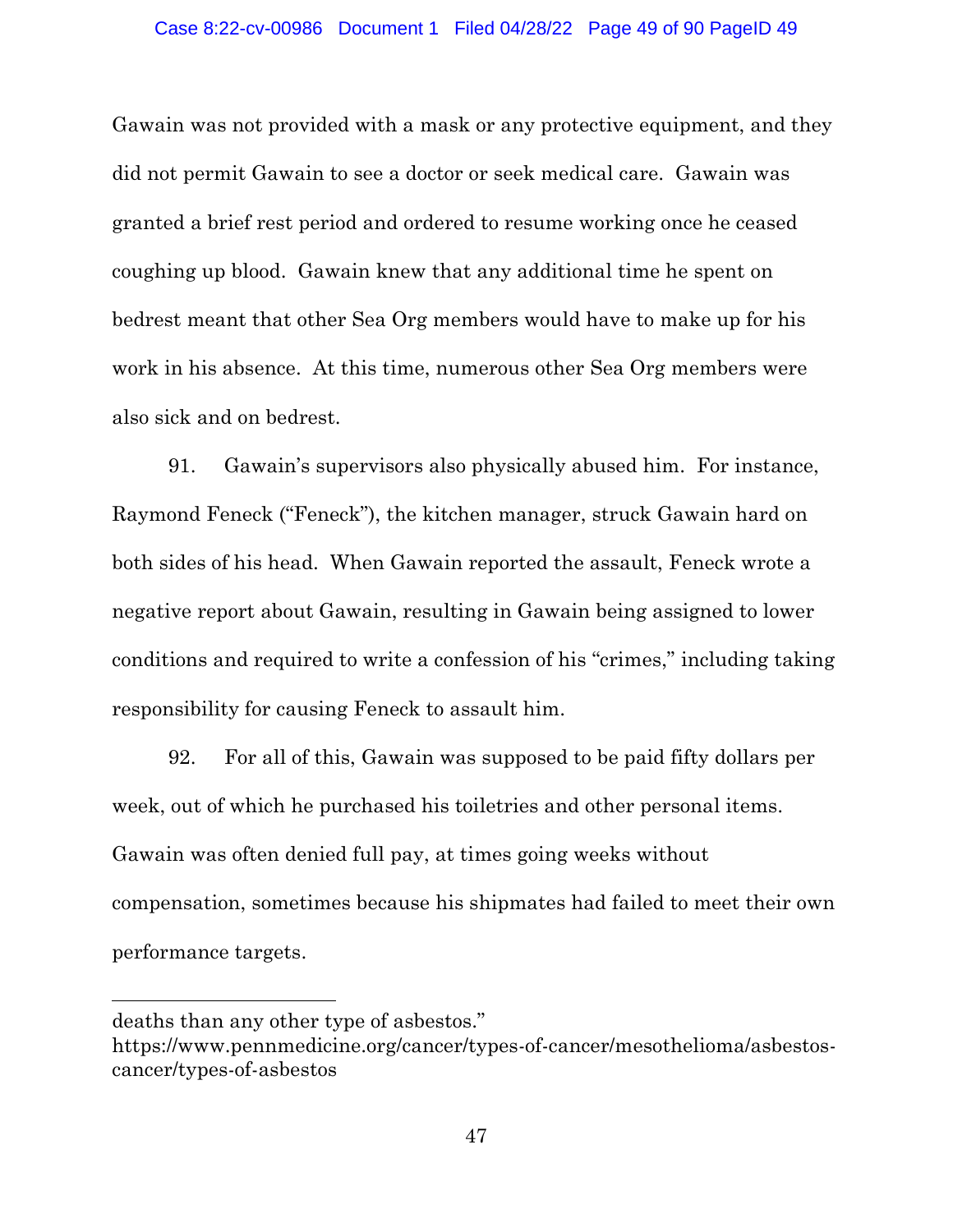## **2. Plaintiff Laura Baxter**

93. Laura Baxter grew up in Scientology, serving on the staff of a local Scientology organization in Germany. At age seven, when she first learned to read and write, Laura's mother signed her up to take Scientology courses for up to three hours per course, twice a week. At age fifteen, Laura became a staff member at Defendants' local organization in Stuttgart. As a condition of being on staff, Laura was required to undergo auditing and other checks.

94. When Laura was sixteen, she was manipulated, pressured, and coerced by a FSSO Sea Org recruitment officer to sign a contract pledging to serve Scientology for life within Sea Org.

95. Laura was forced to travel to the United Kingdom to start the EPF as a prerequisite to joining Sea Org. Because she was a minor, Laura's mother signed over guardianship of Laura to Freddie Hunkeler, a Sea Org member and senior IASA officer at the UK site where Laura was sent. For the period that Laura was on the EPF, she was required to spend eight to ten hours per day performing arduous physical labor, including digging trenches, cleaning toilets and dumpsters, and landscaping under the supervision of the senior officer in charge of EPF. Laura was paid the equivalent of twenty-five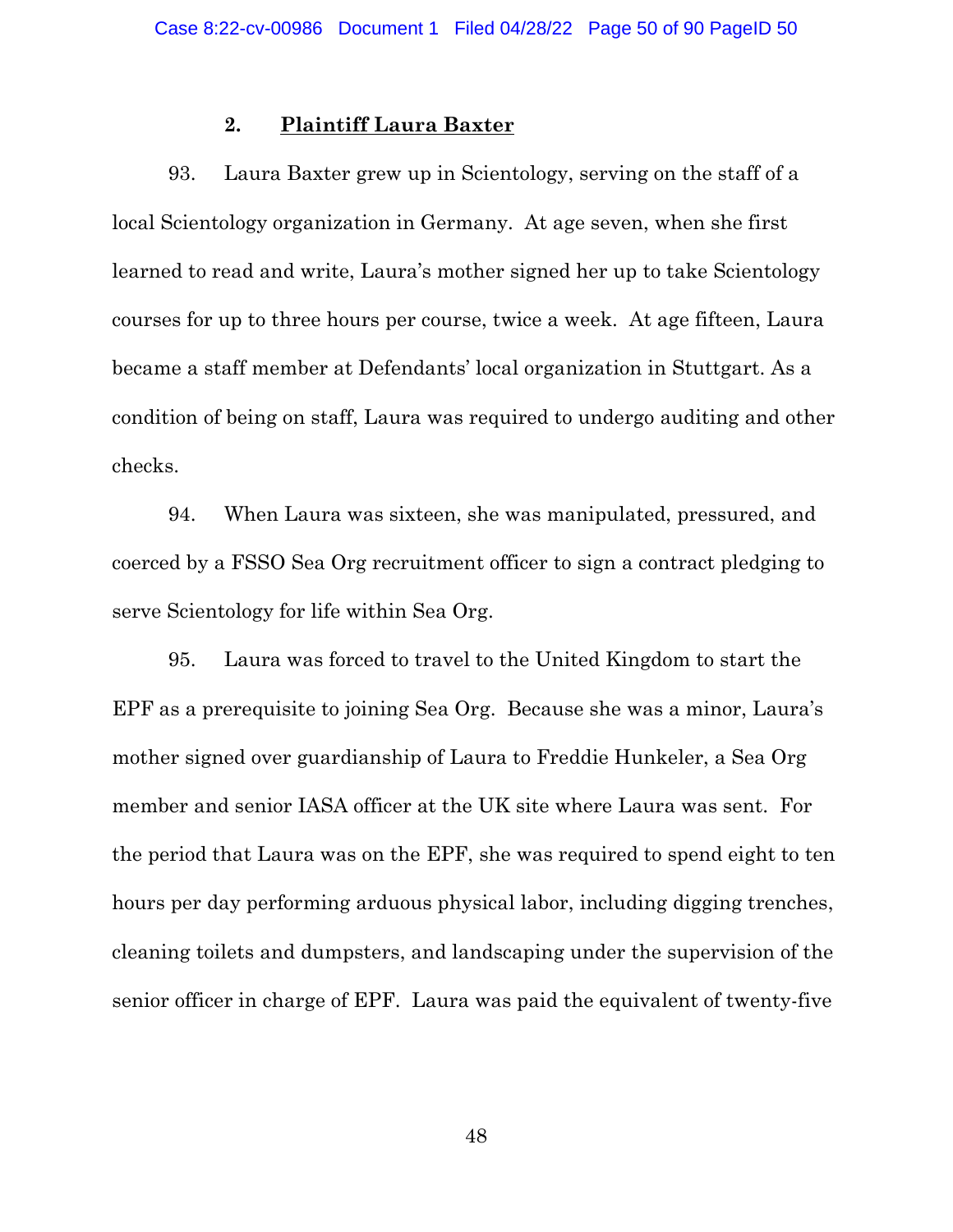### Case 8:22-cv-00986 Document 1 Filed 04/28/22 Page 51 of 90 PageID 51

dollars per week. During this time, Laura was denied adequate time to eat proper meals or take breaks.

96. After one-month, Laura transitioned from the EPF to Sea Org and she was told she would work for Defendant IASA on the Freewinds under IAS President Janet McLaughlin. As a prerequisite to being sent to the Freewinds, Laura was subjected to a series of intense, manipulative, and emotionally abusive security checks. During these interrogation sessions, Laura was repeatedly asked a series of sexually explicit questions, as well as questions about her affiliations with law enforcement or intelligence agencies, past criminal behavior, and drug use. Laura was forced to undergo dozens of these interrogations, each of which lasted for up to twelve hours during which she could not leave the room except to eat or use the bathroom.

97. Accompanied by her IASA guardian, Hunkeler, Laura was then transported from England to Miami, Florida, and then to Curacao, where she boarded and began working on the Freewinds in IASA files administration. She was forced to work long hours, was given no days off, and was paid twenty-five dollars per week.

98. At age seventeen, Laura was told her experience in Sea Org was inadequate and that she required more training. She was removed from the Freewinds and sent to Defendants' European Base in Copenhagen as a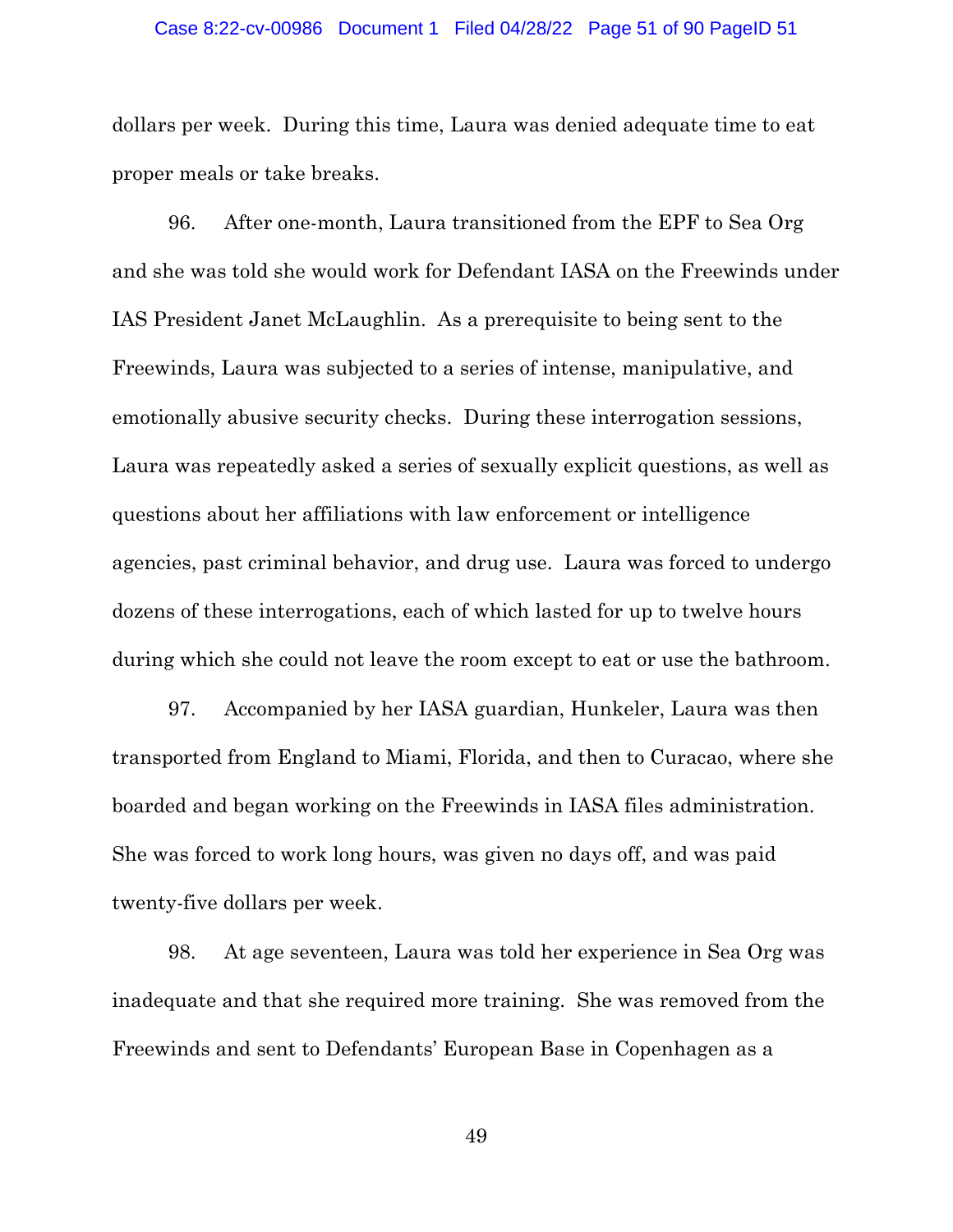# Case 8:22-cv-00986 Document 1 Filed 04/28/22 Page 52 of 90 PageID 52

member of the IASA staff. Laura was forced to work as many as eighteen hours a day, cleaning offices, making travel arrangements for staff members, soliciting recruits for staff, and soliciting donations to the IASA. Laura was paid the equivalent of fifty dollars per week.

99. After approximately two years, Laura was informed she would be transferred back to the Freewinds. Prior to her transfer, although Laura was a healthy weight, she was forced to overeat until she gained seven kilograms (more than ten percent of her normal weight) in a short period of time. Once she was returned to the ship, security confiscated Laura's passport, immigration documents, and identification documents for the purposes of eliminating any ability to escape and coercing Laura into providing labor and services.

100. Once aboard the ship, Laura was required to work between twelve to fifteen hours per day as a files administrator.

101. In 2004, a celebrity actor celebrated his birthday aboard the Freewinds at Miscavige's invitation. Janet McLaughlin (who knew Laura had been instructed by other officers to be present at the gathering) falsely accused Laura of trying to monopolize the actor's attention and ordered a senior officer, Ken Pirak, to take her into a small room where MacLaughlin, Pirak, and two other IASA officers, Lise Cohee and Karleen De Simone,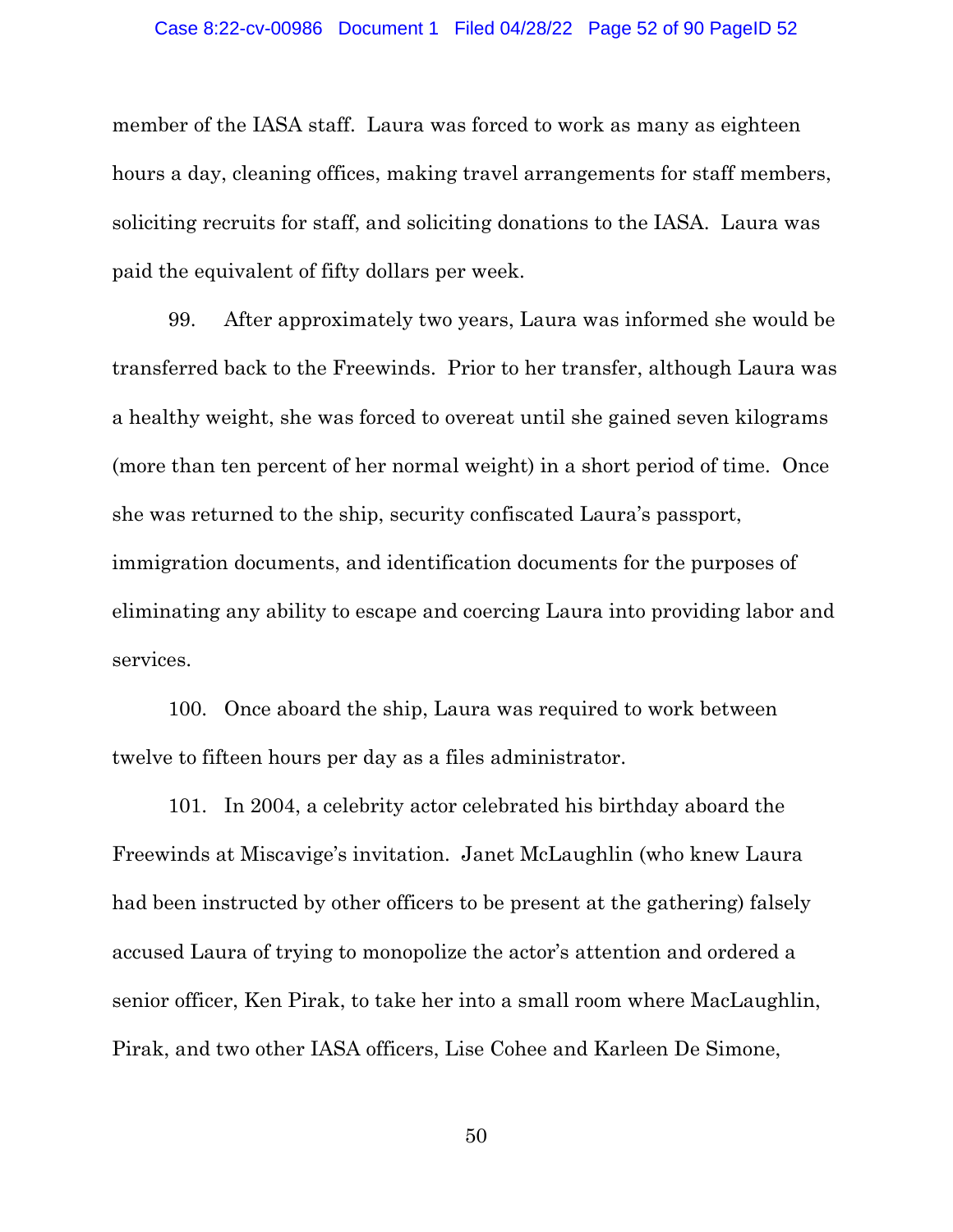### Case 8:22-cv-00986 Document 1 Filed 04/28/22 Page 53 of 90 PageID 53

screamed abusively at her. Laura was then confined to the extremely hot engine room for three days, allowed to leave for only a few minutes at a time for meals and to return to her room for a few hours of sleep.

102. As a result of the alleged incident at the party, for the next two months, Laura was subjected to handling sessions, assigned to a lower condition, forced to confess to alleged crimes against Scientology, and to make amends. During this period, Laura was not allowed to receive pay and was confined to an office during the day and to her room at night, under twentyfour-hour surveillance, and only permitted to leave her room for interrogations or when she was accompanied by another Sea Org member. Laura was not permitted to leave her room unaccompanied even to use the bathroom. On one occasion, she was forced to urinate into a trash can for fear of being punished if she went to the bathroom unaccompanied. Additionally, Laura was forbidden from communicating with anyone except the specific Sea Org members who were her handlers at the time, including Ken Pirak. For the following four months, Laura was confined to her room and only permitted to leave to study Defendants' ethics policies for up to 14 hours per day, with fifteen-minute meal breaks and bathroom breaks.

103. Following this period of punishment, Laura was deemed unfit to work in IASA, and she was demoted to a position as crew steward in the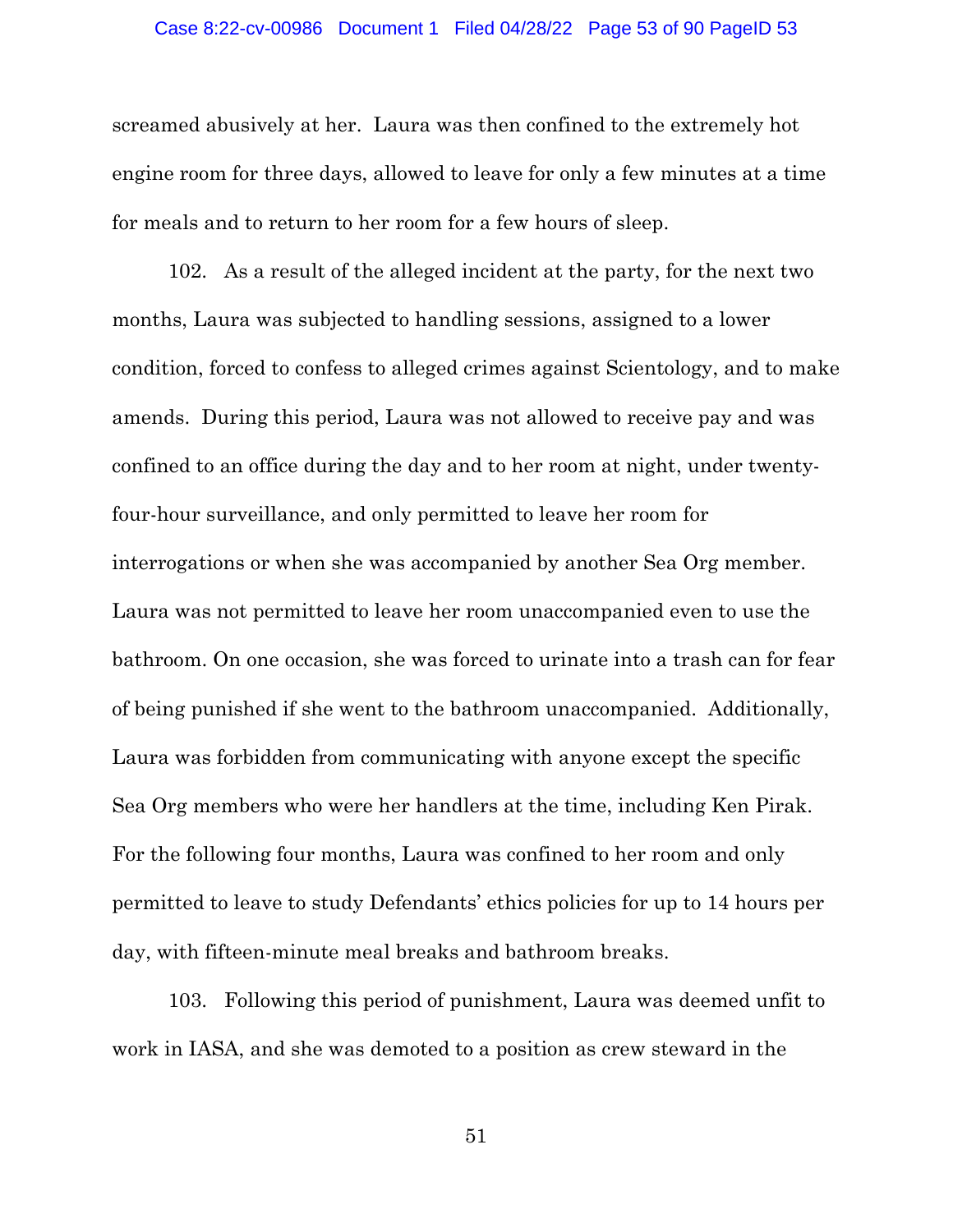### Case 8:22-cv-00986 Document 1 Filed 04/28/22 Page 54 of 90 PageID 54

FWSO, where she was forced to work twelve to eighteen hours per day unloading deliveries of food to the ship, organizing and cleaning the food storage rooms and walk-in fridge and freezer, preparing food, and cleaning the kitchens.

104. During Laura's time on the ship, she suffered from sleep deprivation and was constantly fearful that anything she said might result in punishment. Laura was paid fifty dollars per week for her labor, out of which (if she was lucky enough to receive her full pay), she purchased clothing and other personal items. Laura rarely saw her full pay and often went weeks without compensation, which her superiors justified by claiming that she was guilty of unnamed and unsubstantiated transgressions, or that her shipmates failed to generate a required level of revenues.

105. During renovations of the Freewinds, Laura was exposed to blue asbestos and concrete dust, but she was not provided with a respirator or any other protective equipment. Sea Org members were afraid to say anything to any officers on the ship, because even raising the concern would have been a "high crime" for which they would have been severely punished.

# **3. Plaintiffs Gawain Baxter and Laura Baxter Meet and Marry**

106. Gawain met Laura on the Freewinds, and they wanted to have a relationship, but ship officers, including Janet McLaughlin, Colm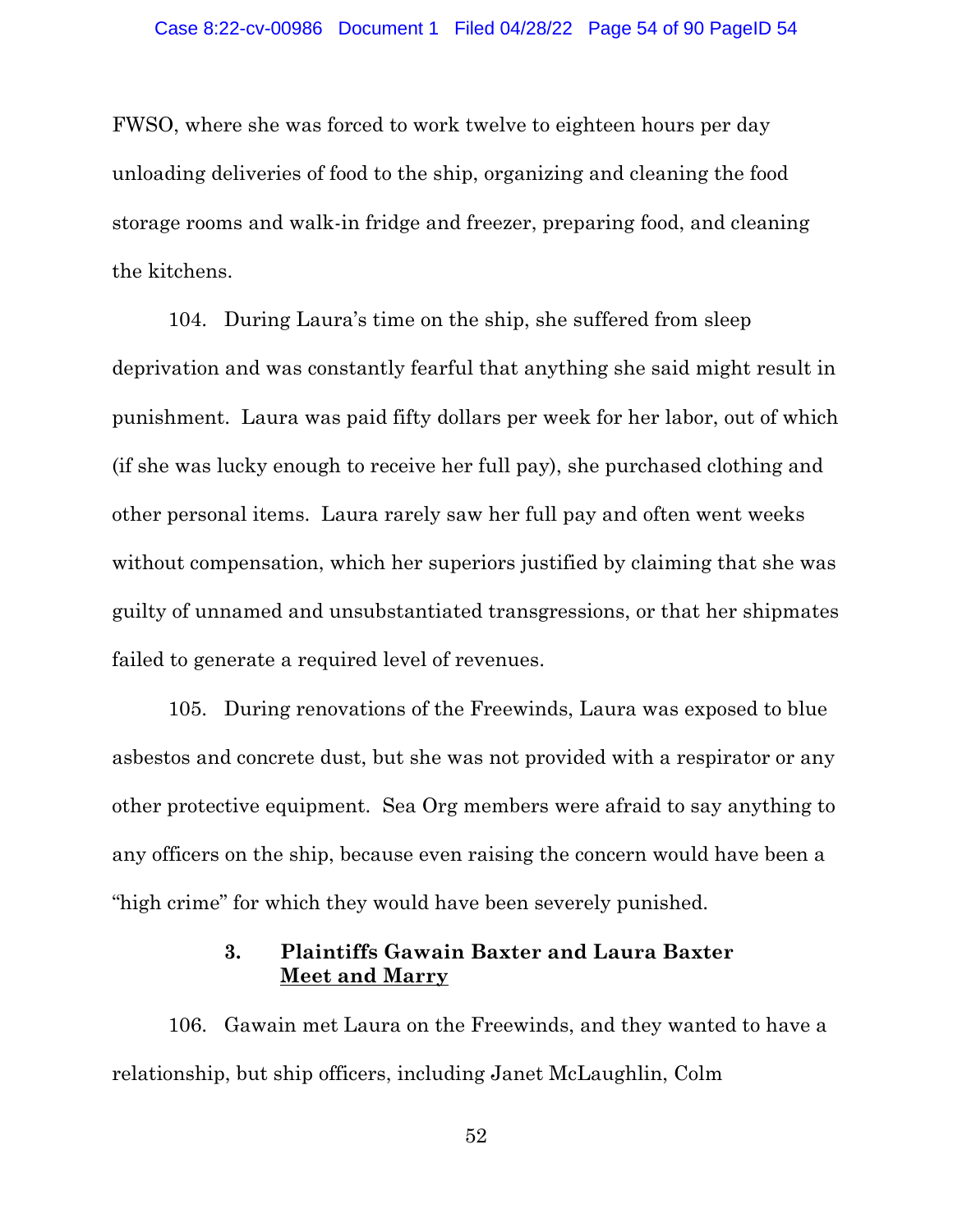McLaughlin, Melissa Deness, Rob Napier, Ken Pirak, Lucia Keating, and even ship Captain Mike Napier systematically interfered. So long as they were single, Gawain and Laura were easy targets for manipulation and could be kept apart for significant periods through changes in job assignments, restrictions, and punishments for purported transgressions. Knowing that married staff were far less likely to experience such interference, Gawain and Laura eventually decided to get married. Ship staff are not permitted to marry without the permission of the Captain of the Freewinds. Obtaining permission typically took one to two weeks. But when they informed senior officers that they wanted to get married, Gawain and Laura were forced to wait three months before being given consideration and, when they were finally allowed to marry, they were prohibited from living together for another six months.

107. After marrying Laura, Gawain began to consider the possibility of a different and better life in the world that Scientology had taught him to distrust. But escaping was not an option: Defendants considered even communicating the intent to leave Sea Org a high crime, punishable by the most severe repercussions, including assignment to arduous physical labor, confinement to the engine room, and even possible rendition to an RPF site for "rehabilitation." Eventually Gawain discussed this with Laura, and they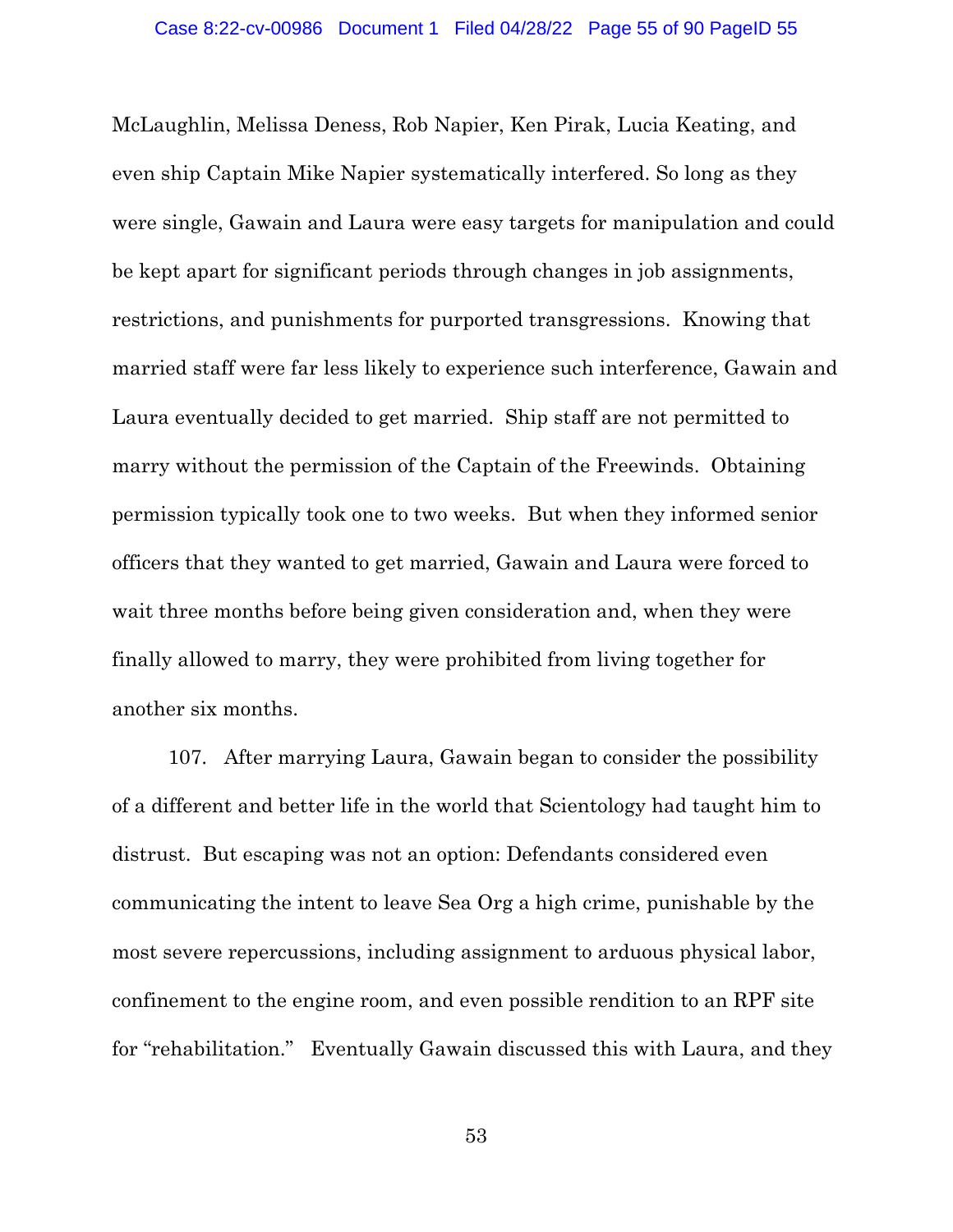decided they wanted to leave the ship and Sea Org. But they needed to figure out a way to accomplish this departure without enduring the tremendous consequences they would suffer if they attempted to leave without the Defendants' permission.

108. Laura and Gawain eventually came up with a plan. Defendants had enacted a ban on Sea Org members having children, and pregnant Sea Org members were being coerced into terminating their pregnancies. However, this forced abortion policy was also beginning to receive negative media attention. Gawain and Laura decided that the only way they could leave, if at all, without suffering dire consequences, would be for Laura to become pregnant in advance of Defendant Miscavige's next visit to the Freewinds. A pregnant Sea Org member would cause Miscavige to direct his wrath towards the senior Sea Org officers. They concluded that, if it were known to senior officers on the ship that Laura Baxter was pregnant and would not terminate her pregnancy, they would be required to leave the ship and Sea Org.

109. Thus, Laura deliberately became pregnant. Because ship crew did not have access to pregnancy tests, and wanting to reduce the chance of being forced to terminate her pregnancy, Laura waited several months to see Marjorie Laughlin, the ship's medical officer, who confirmed the pregnancy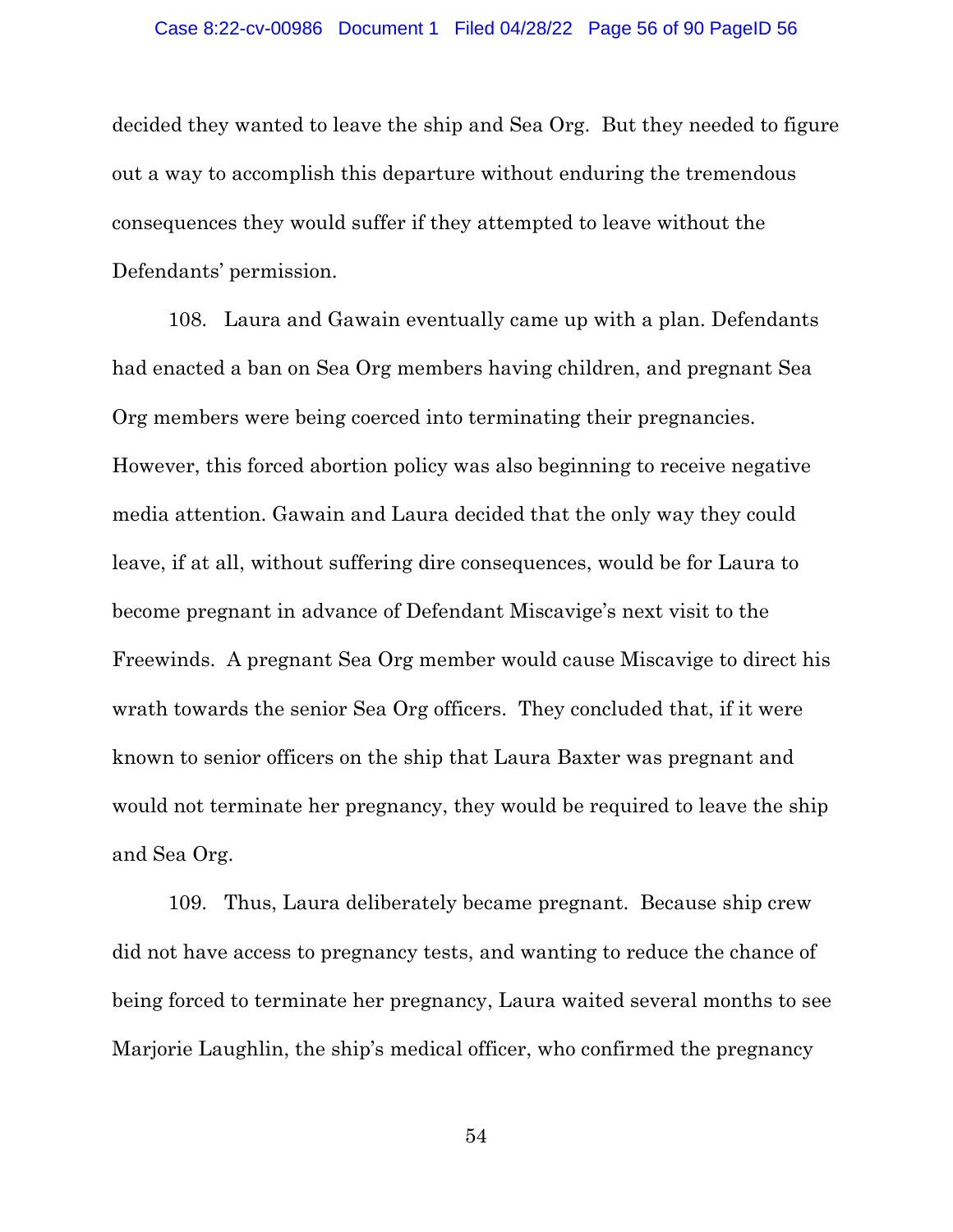and reported it to senior officers on the ship, including the ship's RTC executive, Lurie Belotti, the commanding officer of CMO, Sue Price, a senior FSSO officer, Max DeGroot, Paolo Coccodo, Bill Bragg, and Captain Mike Napier.

110. Max Degroot and another officer then attempted to pressure Laura and Gawain into agreeing to terminate the pregnancy. Laura and Gawain refused to terminate the pregnancy and were required to undergo ethics handlings and security checks as punishment. In drawn out interrogation sessions, a ship officer, Jodie Zagary, berated Gawain for getting his wife pregnant and for not forcing her to terminate her pregnancy. In addition to undergoing this series of severe "handlings," Laura and Gawain were isolated from the ship's staff and put under full-time surveillance under the supervision of ship security, including Peter Ramaker.

111. After weeks of punishments and isolation, with Defendant Miscavige's visit approaching, it became clear to the ship's officers that Laura was not going to terminate her pregnancy, and Max DeGroot told Laura and Gawain that they would be leaving the ship. However, before returning Laura and Gawain's passports and identification documents, Krister Nilsson, an officer working under the direction of Ludwig Alpers, the Freewinds Port Captain, compelled Laura and Gawain to sign a series of documents while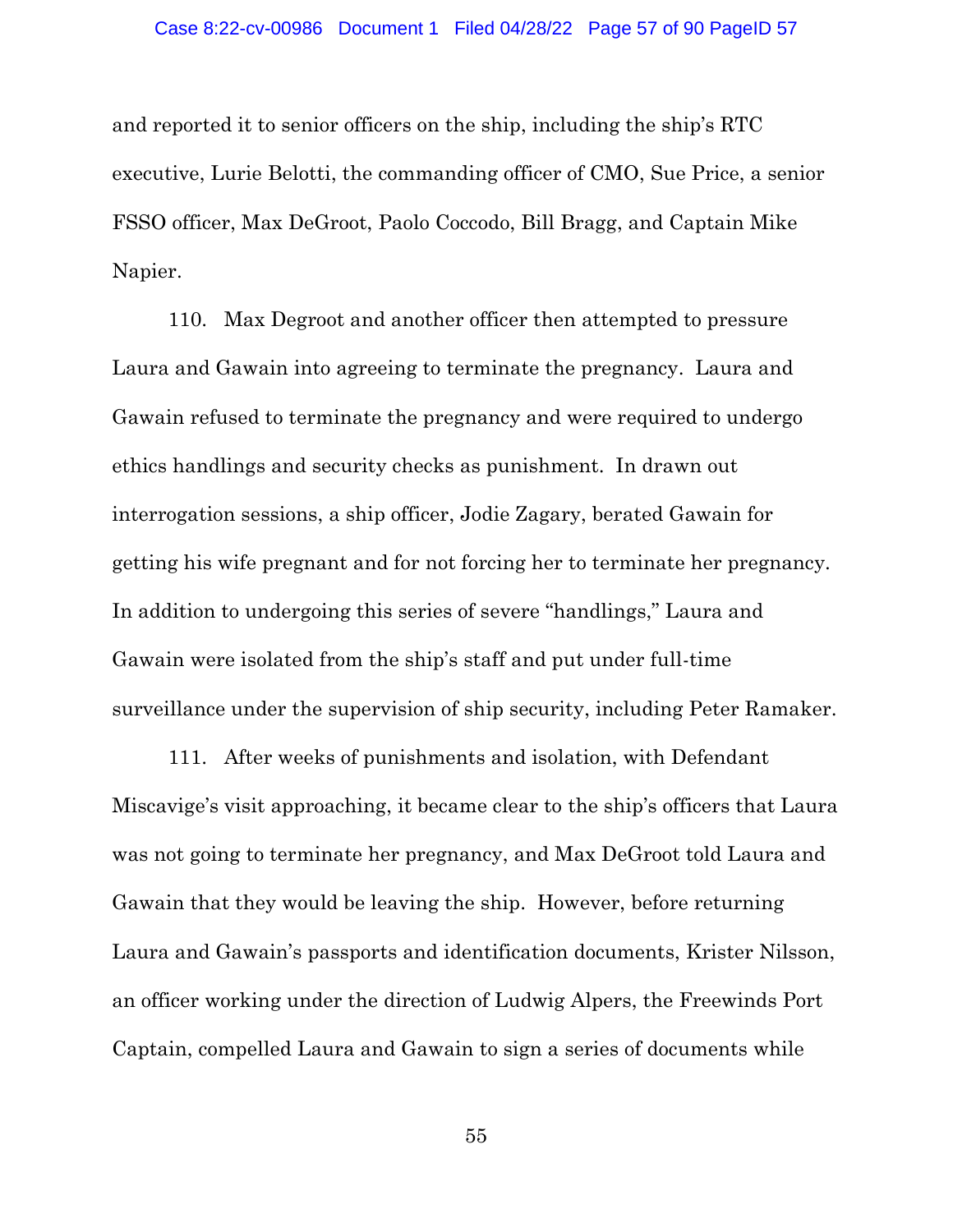### Case 8:22-cv-00986 Document 1 Filed 04/28/22 Page 58 of 90 PageID 58

being videotaped. This was a policy and process developed, implemented, and supported by Defendants to create the facade of a voluntary, informed, and consensual process. Laura and Gawain were not given an opportunity to examine the documents, make copies, or find anyone to help them review and understand them. If Laura and Gawain refused to sign the documents, they would have been required to undergo additional punitive ethics handlings and security checks and would have been denied their travel and identity documents. They were trapped on the ship, and the only way off was to submit to the demands of the Defendants and sign the documents.

112. Before permitting them to leave, Peter Ramaker, ship security, also confiscated Gawain's computer and deleted photos from the hard drive documenting his time on the ship, because they considered those photos a threat to Defendants.

113. Laura and Gawain Baxter were traumatized as a result of their experiences in Sea Org and aboard the Freewinds and suffer emotional harm on an ongoing and continuing basis. Gawain also continues to suffer from the physical injuries he incurred while on the ship.

114. Laura and Gawain are regularly intimidated by phone calls from Scientologists, purportedly seeking to confirm their contact information and soliciting them to resume participation in Scientology, including auditing.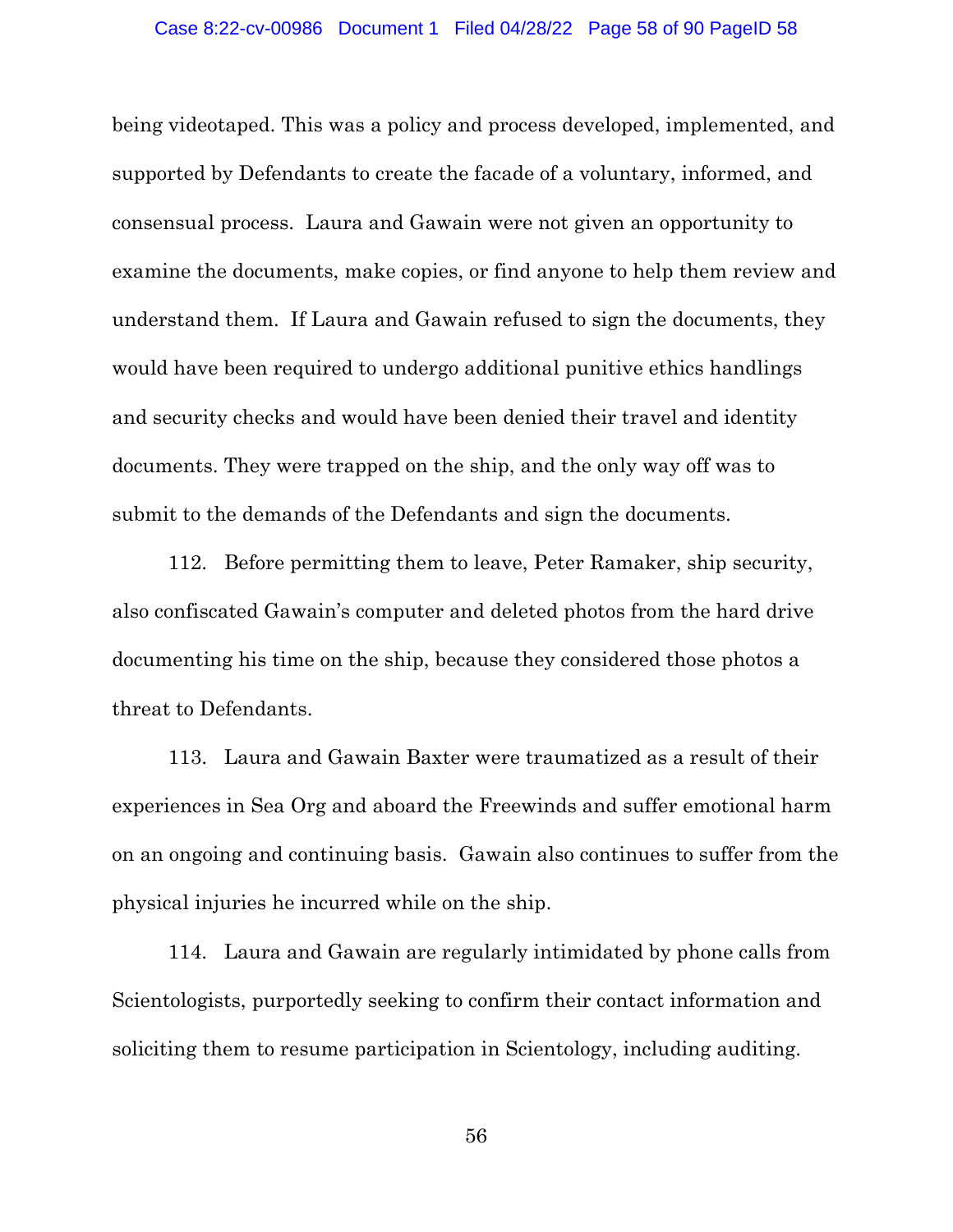These calls are intended to remind them that Defendants continue to monitor them and test the extent to which they pose a risk to Defendants. Laura and Gawain exercise an abundance of caution when responding to these callers because they fear telling them to stop will result in severer forms of harassment. Blocking these callers is not useful, because they call from different numbers.

## **4. Plaintiff Valeska Paris**

115. Valeska Paris's parents were members of Scientology. From the age of four years old, Valeska was subjected to a Scientology training routine during which she was screamed at, verbally abused, and forced to listen to graphic descriptions of sexual content for hours at a time to condition her not to be upset or show any visible reaction and retain her composure in the face of verbal assault. This abuse continued throughout her childhood and teenage years. Once she learned to write, she was often forced to write up false confessions of Scientology crimes, which would be used against her throughout her time in Scientology.

116. At age six, Valeska's father became a member of Sea Org and her parents enrolled her in Cadet Org. She was required to sign a contract pledging to serve Sea Org, and thus the Defendants, for one-billion years. When Valeska's parents divorced, Valeska's father was granted sole custody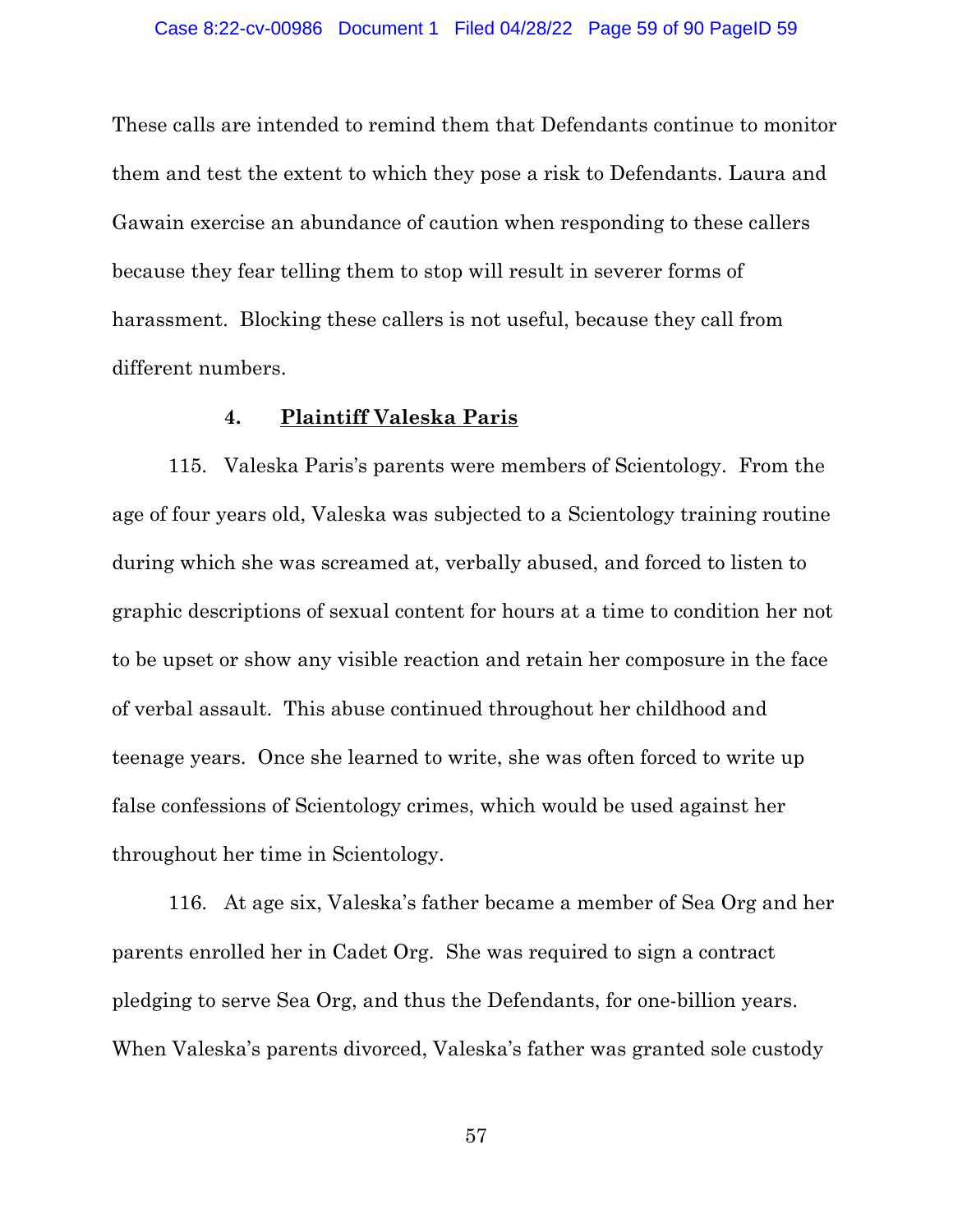### Case 8:22-cv-00986 Document 1 Filed 04/28/22 Page 60 of 90 PageID 60

of her and her siblings. Valeska was separated from her mother, who was taken from the family by two Sea Org members and not permitted to say goodbye to her children or tell them when they would see her again. Initially, Valeska was permitted to visit her father for an hour every evening at dinner. Beginning when Valeska was nine or ten years old, Valeska was only rarely permitted to see her father. Shortly thereafter, Defendants implemented a policy cancelling family time altogether.

117. Valeska was one of about one hundred children, ranging in age from newborn to fourteen, who lived in the dormitories at Stonelands, in England, near Scientology's UK base, Saint Hill. Valeska spoke only French and felt isolated from the other children and adults who spoke only English, until she learned to speak English. Valeska was distraught at being separated from her mother, but adult Sea Org members responsible for Cadet Org reprimanded her for being "dramatic" and punished her by forcibly dragging her to the galley and making her wash pots and pans. Children in Cadet Org were supervised by Dominique Feldmester, Cadet Coordinator, along with other senior personnel including Dominique's husband, Jeremy Feldmester.

118. As a member of Cadet Org in England, Valeska had minimal schooling; she attended Greenfields, a Scientology run school where the only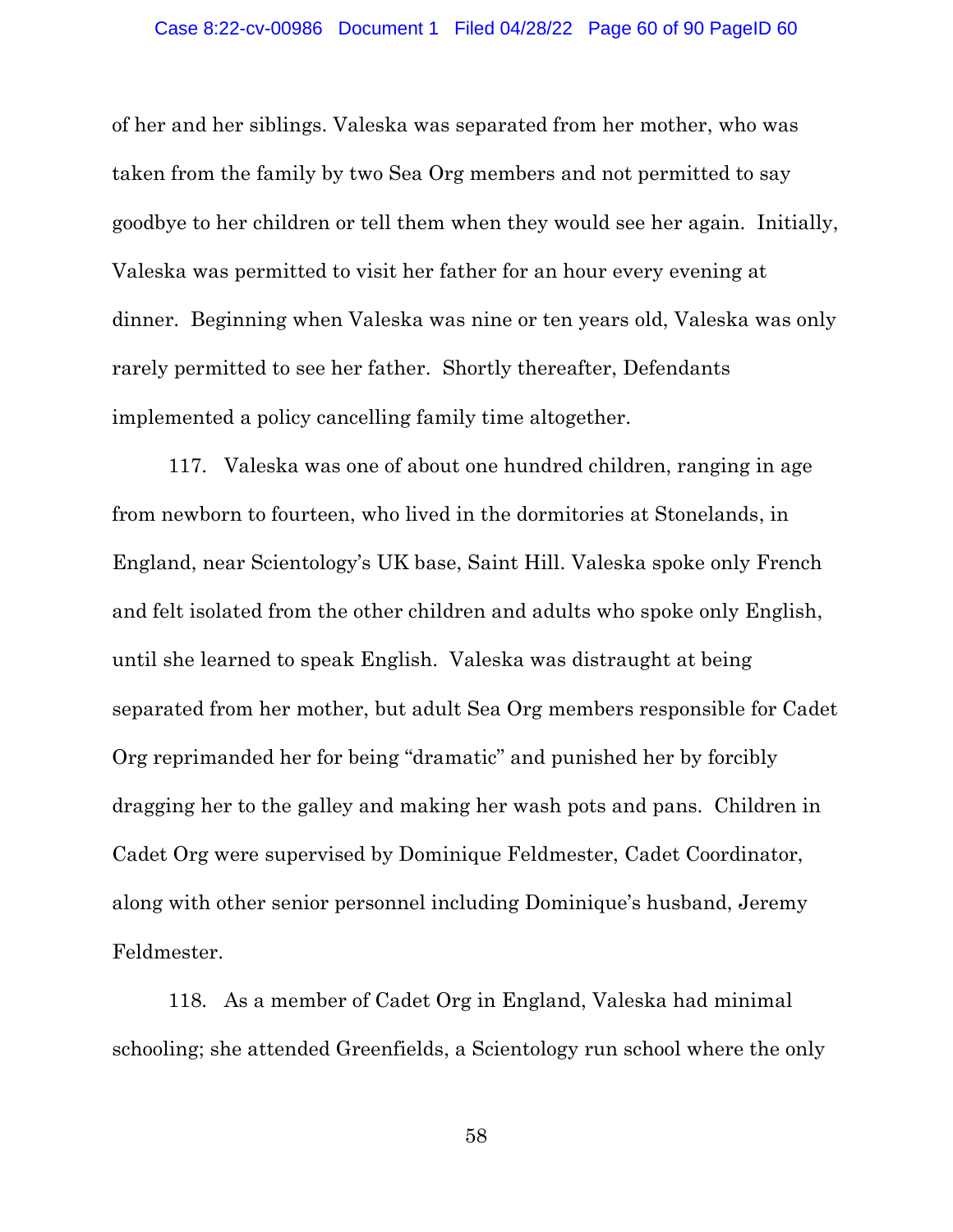### Case 8:22-cv-00986 Document 1 Filed 04/28/22 Page 61 of 90 PageID 61

curriculum is a Scientology check sheet used to apply Scientology indoctrination techniques such as "word clearing." <sup>7</sup> Valeska was also regularly disciplined using Scientology punishments including writing up all of the alleged wrongs and crimes she had been led to believe she committed. Following school, Valeska was required to devote two hours a day to the study of Scientology. The cost of each course was recorded as a debt that she was told she would owe if she ever defected from Sea Org. As she grew up, and throughout her life in Scientology, she was regularly reminded that she would be responsible for paying this mounting debt should she ever leave.

119. Every day, Valeska and the other Cadet Org children performed five hours of unpaid work for Scientology-affiliated entities, including cleaning the premises with harmful chemicals, landscaping, washing dishes and providing childcare for the newborn babies. Defendants' policy was to permit children one day off every two weeks, and only if they were not in

<sup>7</sup> Word clearing is the method Scientology schools employ to teach children reading skills. Children work independently with assigned material, including portions culled from Scientology teachings and the writings of L. Ron Hubbard. They are required to look up and memorize definitions of the words in a given selection, and to recite definitions of words on demand by an instructor. When a child can provide a definition for any word in a selection, she or he is said to have "cleared the words," and moves on to another selection. Unlike traditional, accepted teaching methods, Scientology schools do not teach grammar, writing, reading comprehension, critical thinking, or other analytical skills necessary to do more than perform rote tasks.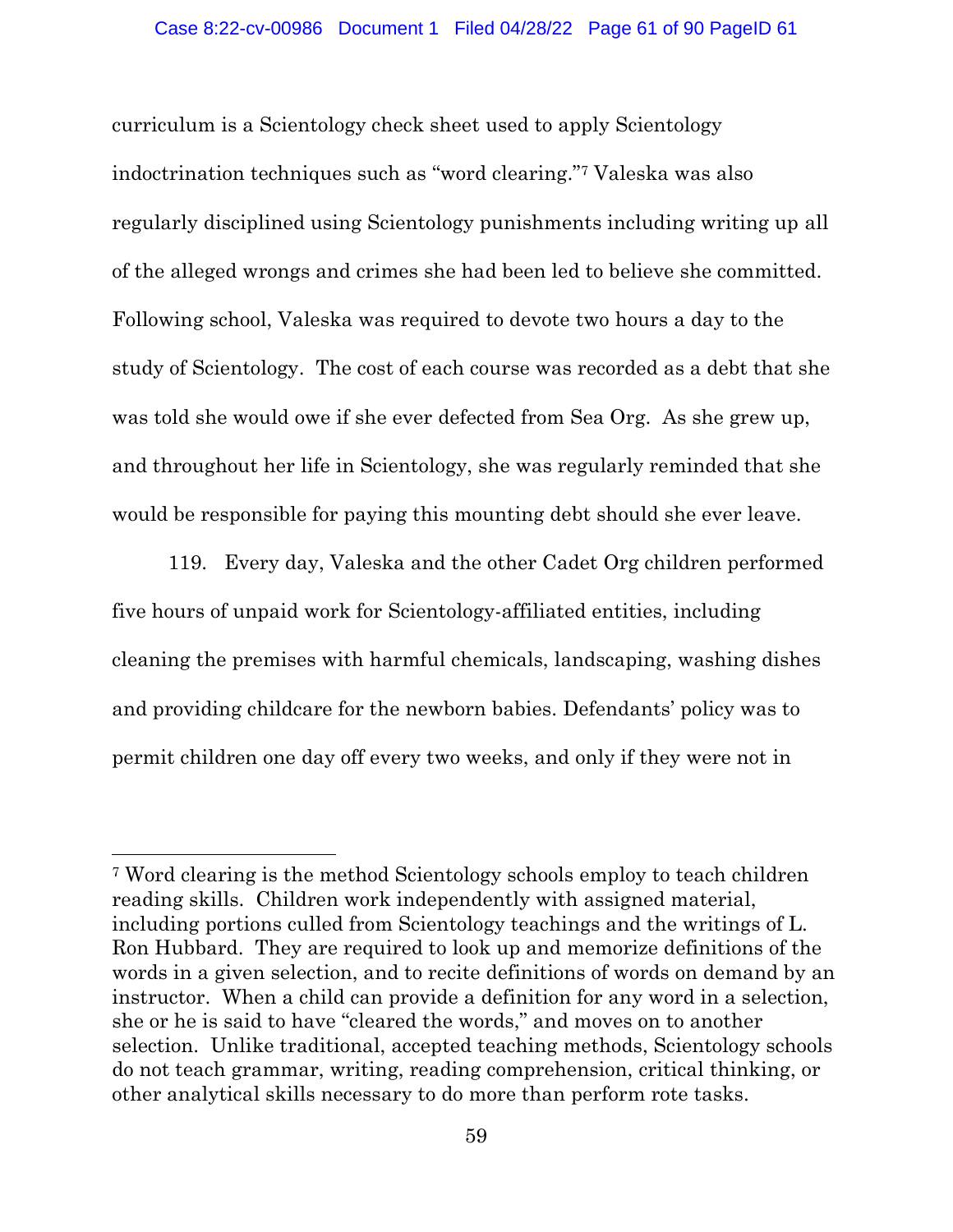### Case 8:22-cv-00986 Document 1 Filed 04/28/22 Page 62 of 90 PageID 62

lower conditions. Valeska was not trained or provided any protective equipment, resulting in physical injuries.

120. Defendants' policy was to routinely deny children in Cadet Org proper medical care; if they became sick, they were excused from working that day and isolated in their dormitory. Valeska was denied medical treatment when she contracted the mumps, per Defendants' policies.

121. Physical violence and sexual abuse were commonplace in Cadet Org. On one occasion, Valeska walked in on an adult Sea Org member, who was responsible for the children, masturbating on a boy's bed. Valeska reported the incident to Dominique Feldmester, who reprimanded **her** for making the report.

122. When Valeska was eleven years old, a twenty-year-old male Sea Org member told her that he was trying to hide from Sea Org staff and demanded that she lie on top of him in her bed to conceal him. Valeska, who had been trained to obey the commands of Sea Org members, complied. When Valeska reported the incident, she was taken to Saint Hill Manor, the former home of Hubbard in England, where a CMO officer, Tony Langley, interrogated her about the incident for four hours without a break and then accused her of having sexual intercourse with the man. Cadet Coordinator, Dominque Feldmester, and Paula Cronin then punished Valeska by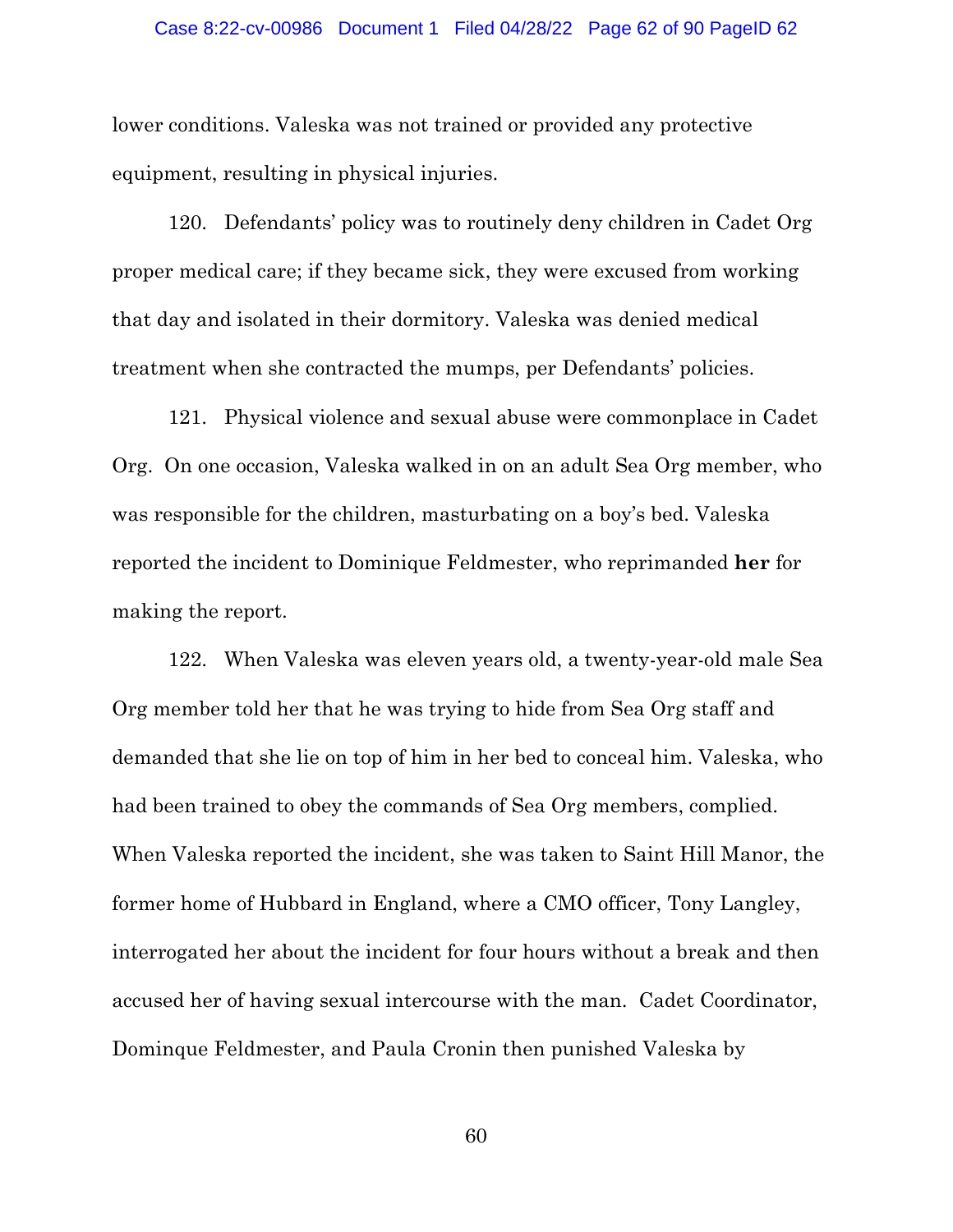### Case 8:22-cv-00986 Document 1 Filed 04/28/22 Page 63 of 90 PageID 63

assigning her a lower condition and requiring her to falsely confess to having sex with the man.

123. When Valeska was twelve years old, Jeremy Feldmester ordered her into a room with him to confess to "crimes" she committed, or alleged sexual acts and thoughts she had, while he stood over her menacingly. When Valeska called Jeremy Feldmester a pervert, Dominque Feldmester put Valeska in lower conditions for a period of six months. Valeska later learned that Jeremy Feldmester was a sexual predator who had installed cameras in the rooms at Stonelands, so that he could watch female children undress.

124. When Valeska was thirteen, Janine, the commanding officer, told her that she had accumulated substantial freeloader debt for the courses and auditing she had gone through, and threatened to kick Valeska out of where she lived if she did not join Sea Org.

125. When Valeska was fourteen years old, she traveled to Flag Base, in Clearwater, Florida. There, she joined Sea Org, with which, she was reminded, she had signed a lifetime service contract when she was six years old. Among other things, as is Defendants' policy, she was threatened that if she did not re-sign Defendants' billion-year service contract and join Sea Org, she would be kicked out of Cadet Org and would become homeless.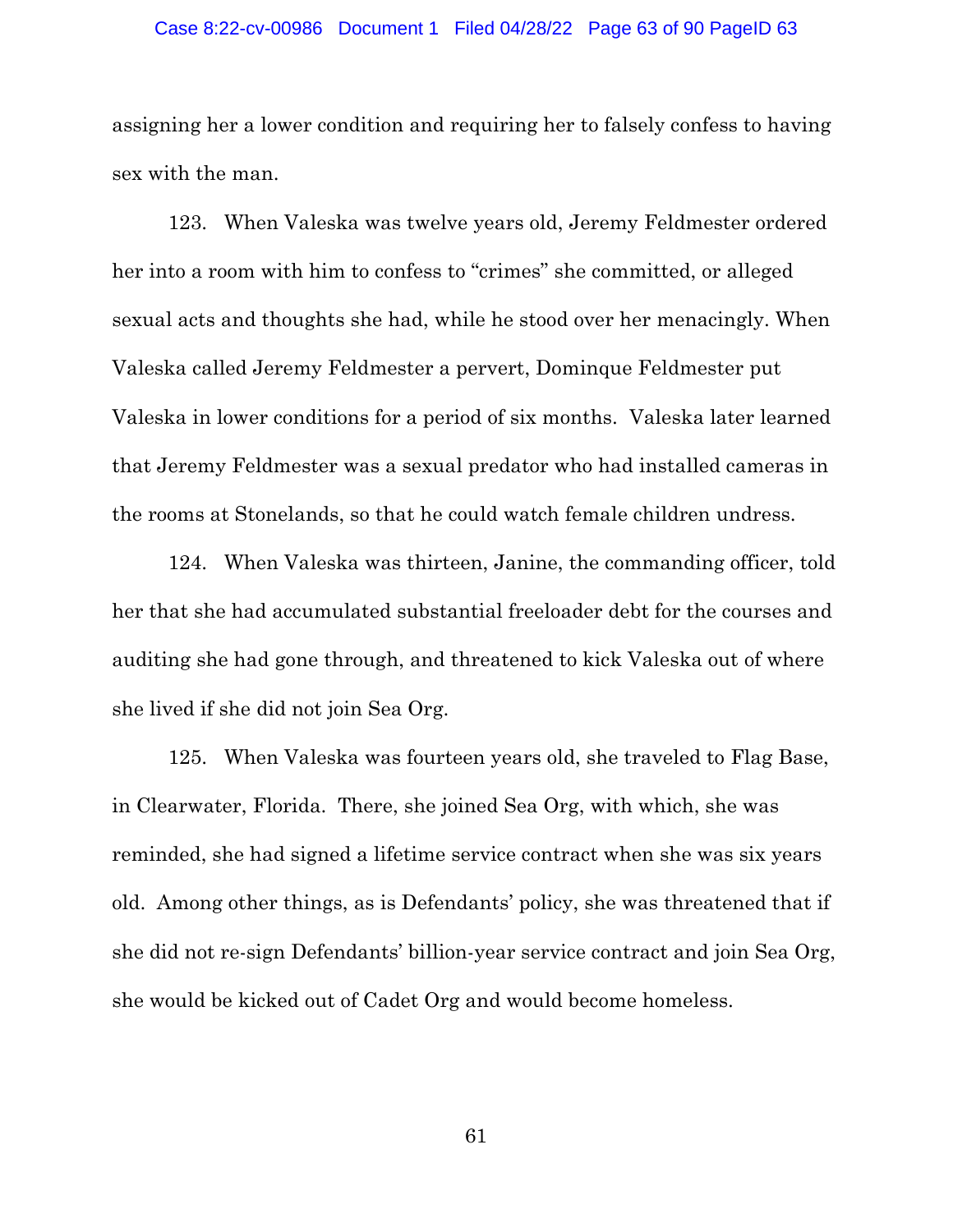### Case 8:22-cv-00986 Document 1 Filed 04/28/22 Page 64 of 90 PageID 64

126. A prerequisite to joining Sea Org was the completion of the EPF. Valeska did not want to join the EPF but knew if she resisted, she would be punished with security checks, ethics handlings, or, worse, expulsion and homelessness. This caused Valeska to experience deep fear because she had experienced sexual abuses as a child and had heard many stories of children who fled or were kicked out and then experienced physical and/or sexual abuse. She was also afraid that Defendants would punish her parents for her "crime" of refusing the assignment to EPF, as it was common for family to be punished for the alleged misdeeds of other family members.

127. When Valeska arrived at the EPF building in Clearwater, Florida, her passport and identification documents were confiscated. From age fourteen onward, Valeska did not have any schooling. During the three months that Valeska was on the EPF, Defendants made her clean the premises for twelve to eighteen hours per day, including requiring her to climb into and scrub garbage dumpsters with toxic chemicals without protective gear. She was usually paid fifteen dollars per week, out of which she purchased her toiletries and other personal items. After her work shifts ended, Valeska was required to spend an additional five hours immersed in Defendants' indoctrination programs. During this period, Valeska was sleepdeprived, poorly fed, and consistently verbally abused by adult supervisors.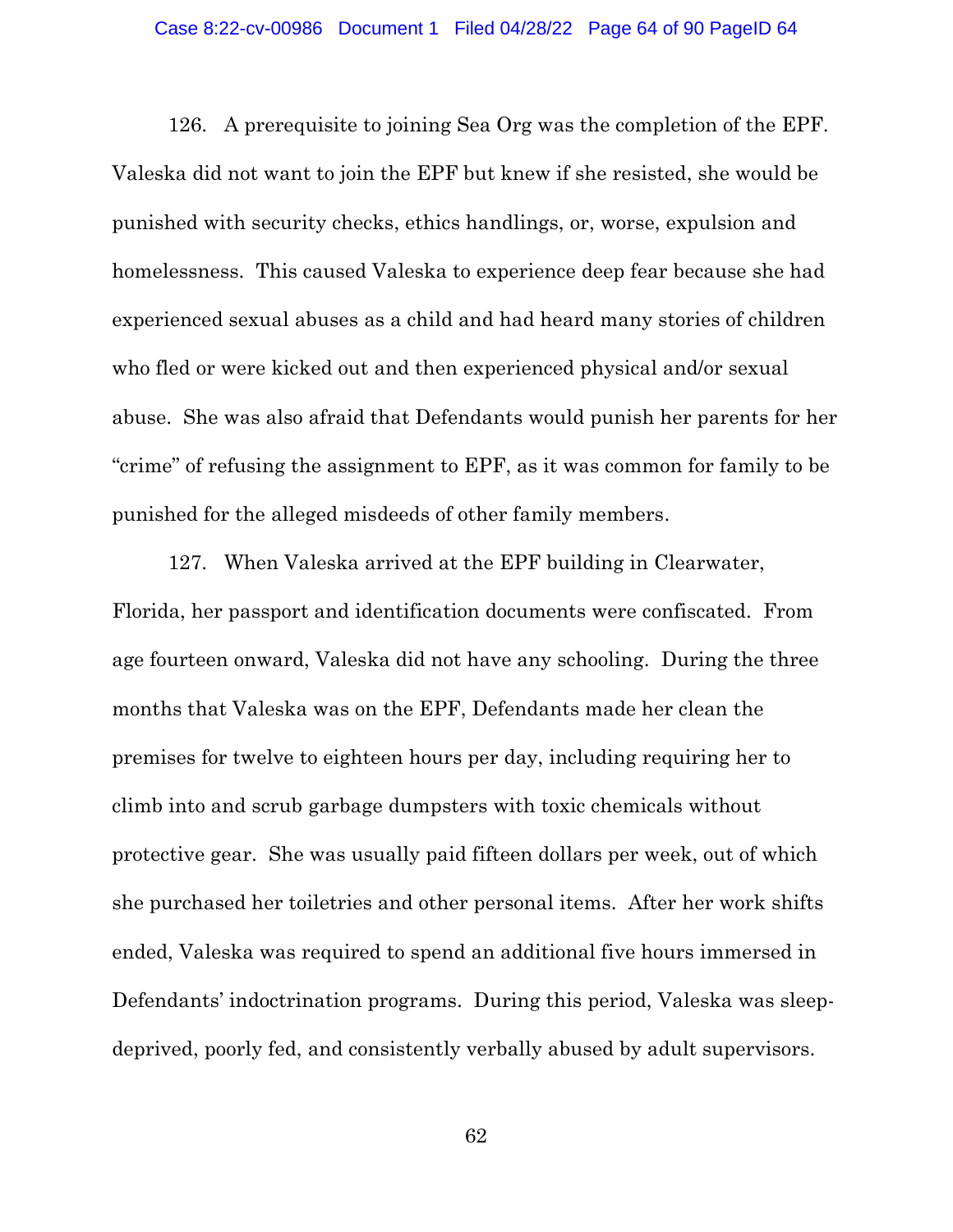### Case 8:22-cv-00986 Document 1 Filed 04/28/22 Page 65 of 90 PageID 65

Furthermore, she had to live in a cockroach-infested room and use communal bathrooms covered in mold and mildew.

128. While Valeska was on the EPF, Jacob, a nineteen-year-old Scientologist who was also on the EPF, sexually assaulted her. He pushed her against the wall in a swimming pool and rubbed his penis against her vagina, putting his hands down her swimming top and rubbing her breasts. Valeska had been conditioned not to report incidents of abuse because she would be made to take responsibility for causing them, labelled a potential trouble source, and be punished.

129. At age fifteen, upon completing Sea Org EPF, Defendants posted Valeska to the Commodore's Messenger Org (CMO) EPF at Flag Base, where for six months she worked sixteen-hour days preparing food, doing laundry, cleaning offices, and serving as a personal assistant to Scientology executives, including Defendant David Miscavige. As part of their pattern of manipulation and coercion, Defendants would arbitrarily declare Valeska's work performance or behavior inadequate and place her on lower conditions for extended periods.

130. Even after moving from England to Florida, Valeska was forced to relive her experiences with sexual abuse in an exceptionally humiliating manner. During numerous auditing sessions with an adult male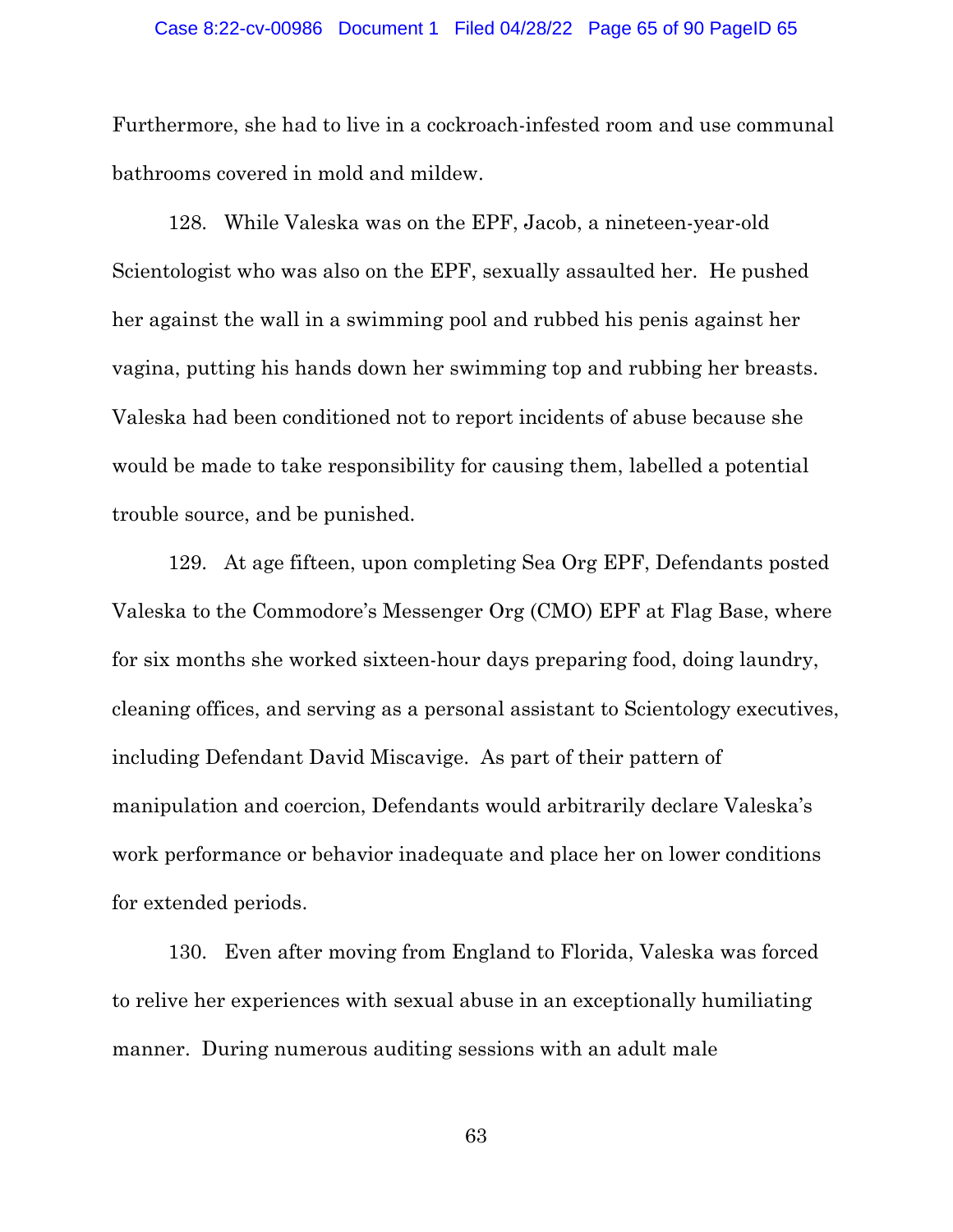### Case 8:22-cv-00986 Document 1 Filed 04/28/22 Page 66 of 90 PageID 66

interrogator, Valeska was required to remove her pants and sit with a towel on her lap. Her interrogator then asked Valeska explicit questions about her accounts of sexual abuse that she had described in the reports that she had written about the individuals who sexually assaulted her. In these sessions, Valeska would be required to work out how she had "caused" the abuse and accept responsibility for causing it. In each session, her interrogator prohibited her from leaving the room until she provided answers to his or her satisfaction. During her time in the CMO EPF, Valeska was required to undergo dozens of these interrogations, each of which lasted hours.

131. During this period, Tyronne Webb ("Webb"), a senior Sea Org member and CMO officer, frequently sexually assaulted her by lifting her from behind and rubbing his erect penis against her genitals. Valeska was a minor at the time. Initially, Valeska did not report Webb to anyone in Scientology because she was afraid of being interrogated and punished. She was also aware that Defendants would record any report of abuse or assault in her PC folder and ethics folder, and she was afraid of being labelled a Potential Trouble Source. After three months, however, Valeska could no longer withstand the abuse and, upon learning that another girl had reported abuse by Webb, Valeska reported it to Defendants' ethics officer, Tina Fugen, who in turn reported it to Elizabeth Miscavige, David Miscavige's sister-in-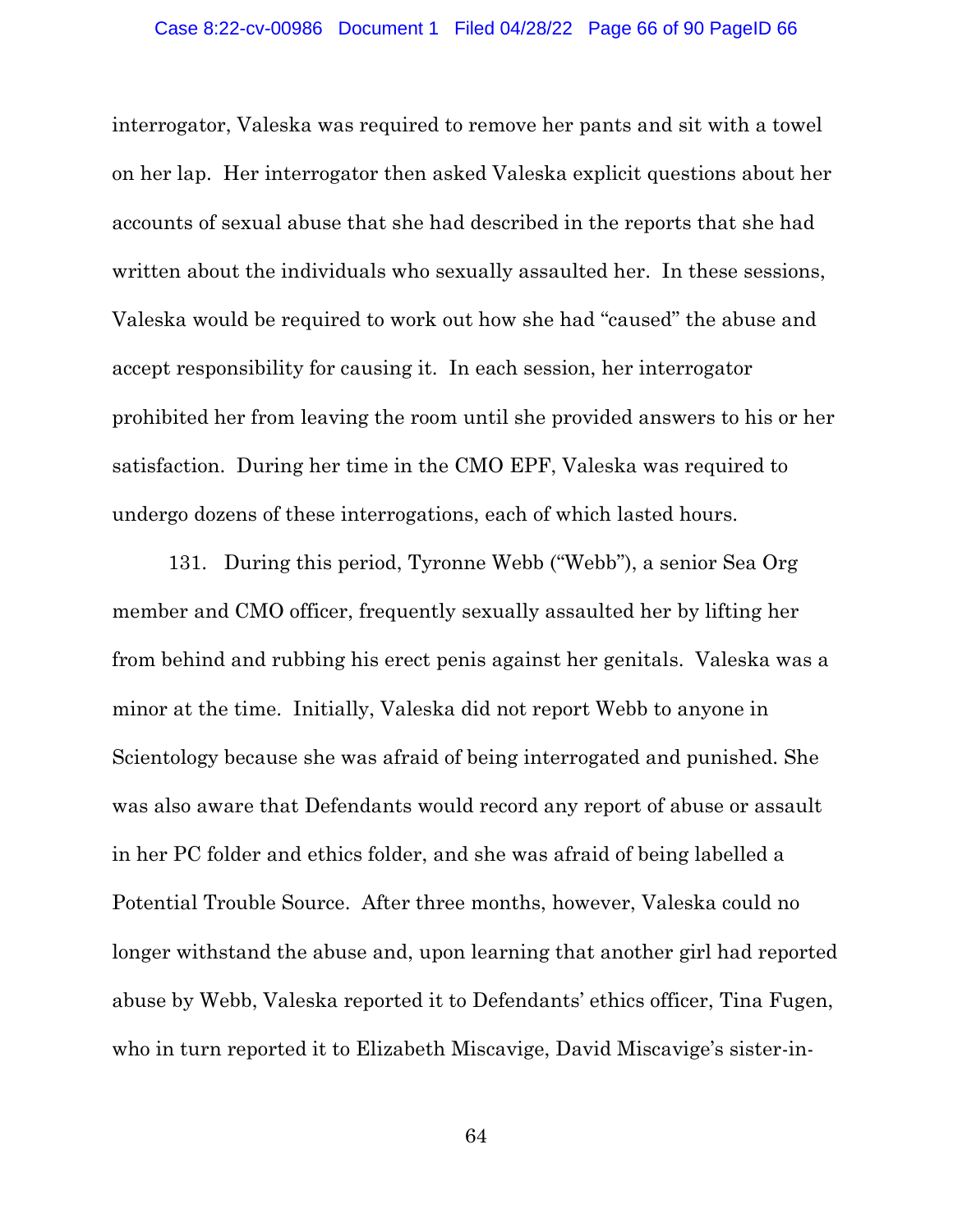law, who was part of Miscavige's highest echelon of senior officers. As she had feared, instead of punishing Webb, Julie Ginge-Neilson, Valeska's CMO supervisor, along with her husband Mark Ginge-Nielson, chastised and punished Valeska for causing the abuse. Valeska was even required to continue doing Webb's laundry. As a result, the abuse continued. On one occasion, Webb pushed Valeska onto a couch and rubbed his erect penis against her, only stopping when another staff member walked into the room. After her previous experience reporting Webb, Valeska stayed silent about the incident for fear of punishment. It did not even occur to Valeska to report Webb to the police not only because she did not understand that this was criminal sexual abuse, but also because it was a high crime to report another Sea Org member to law enforcement.

132. When Valeska was seventeen, her mother fled Scientology without authorization and traveled to Switzerland. Defendants believed Valeska's mother intended to testify against them in a legal proceeding, and Annie Morra, a senior officer in OSA, placed Valeska on twenty-four hour watch, requiring her to spend each day in OSA's offices under strict supervision. Each day during this period, while Morra was poring over Valeska's mother's PC folders, searching for compromising information that might be used to manipulate her, Valeska was brought into the office of the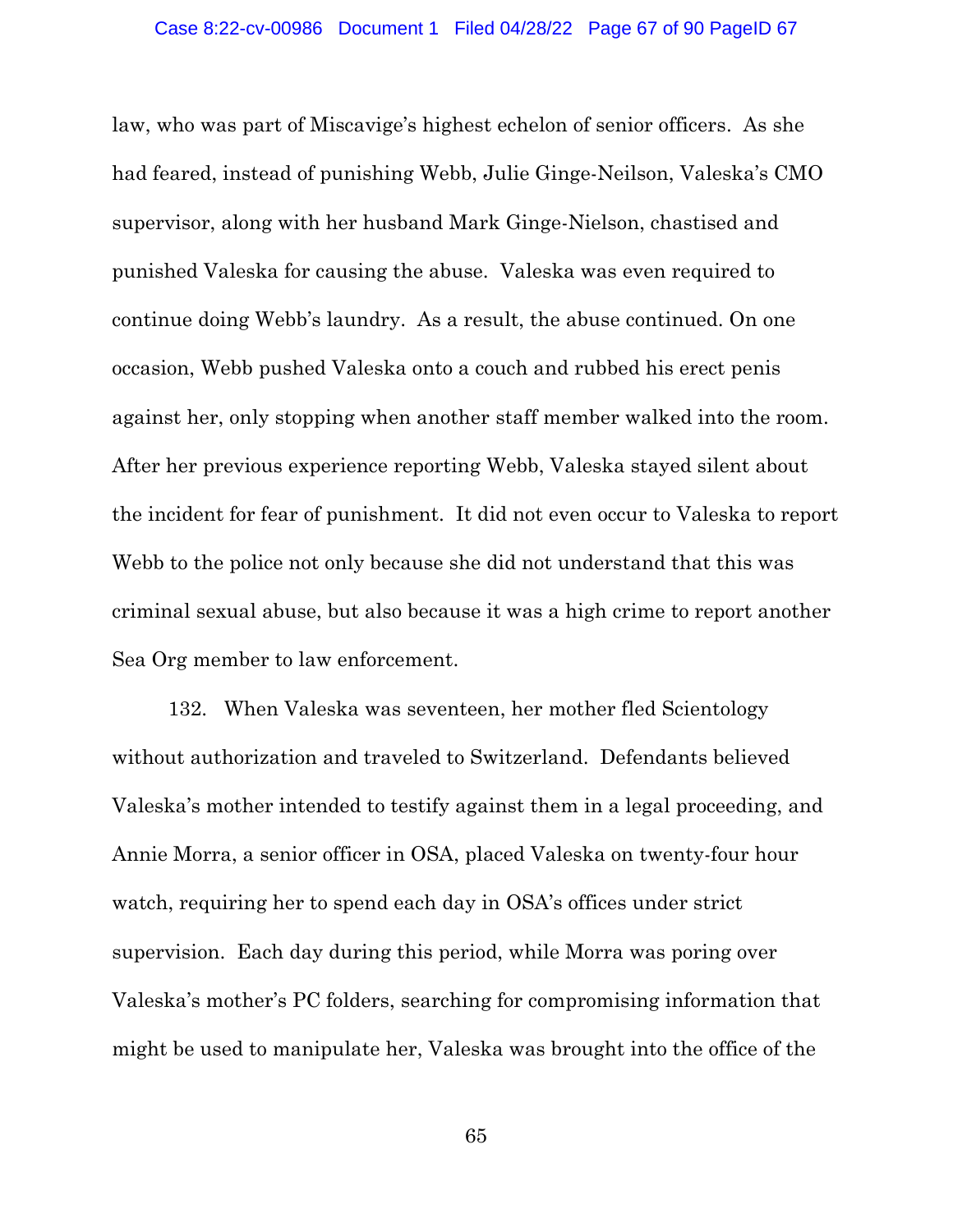senior case supervisor at Flag Base, Allen Kardazinski, where she was required under his and Morra's supervision to call her mother, read her Defendants' ethics policies and try to persuade her to return to Flag Base. When the effort failed to secure her mother's agreement to return to Flag Base, Valeska was kicked out of CMO, labelled a Potential Trouble Source, and placed under twenty-four-hour surveillance, after which she was shamed and scorned by her peers and friends in CMO, who refused to ever speak with her again. Valeska was then assigned lower conditions and put to work in the crew dining room for up to twenty-one hours a day, seven days a week for the next six months.

133. When Valeska was eighteen, her mother returned to the United States and was observed by Flag Base security driving by the location where Valeska was living. As a result, a commanding officer deemed Valeska subversive, moved her to a different dormitory and again placed her under twenty-four-hour surveillance. Several days later, Annie Morra informed Valeska that David Miscavige, who was staying at Flag Base at the time, had ordered Valeska to be sent to the Freewinds. At 6:30 the next morning, Morra came into the room where Valeska was sleeping, ordered Valeska to throw some things in a bag, and placed her in the custody of a security officer, who took Valeska to the airport, boarded a flight with her to Curacao,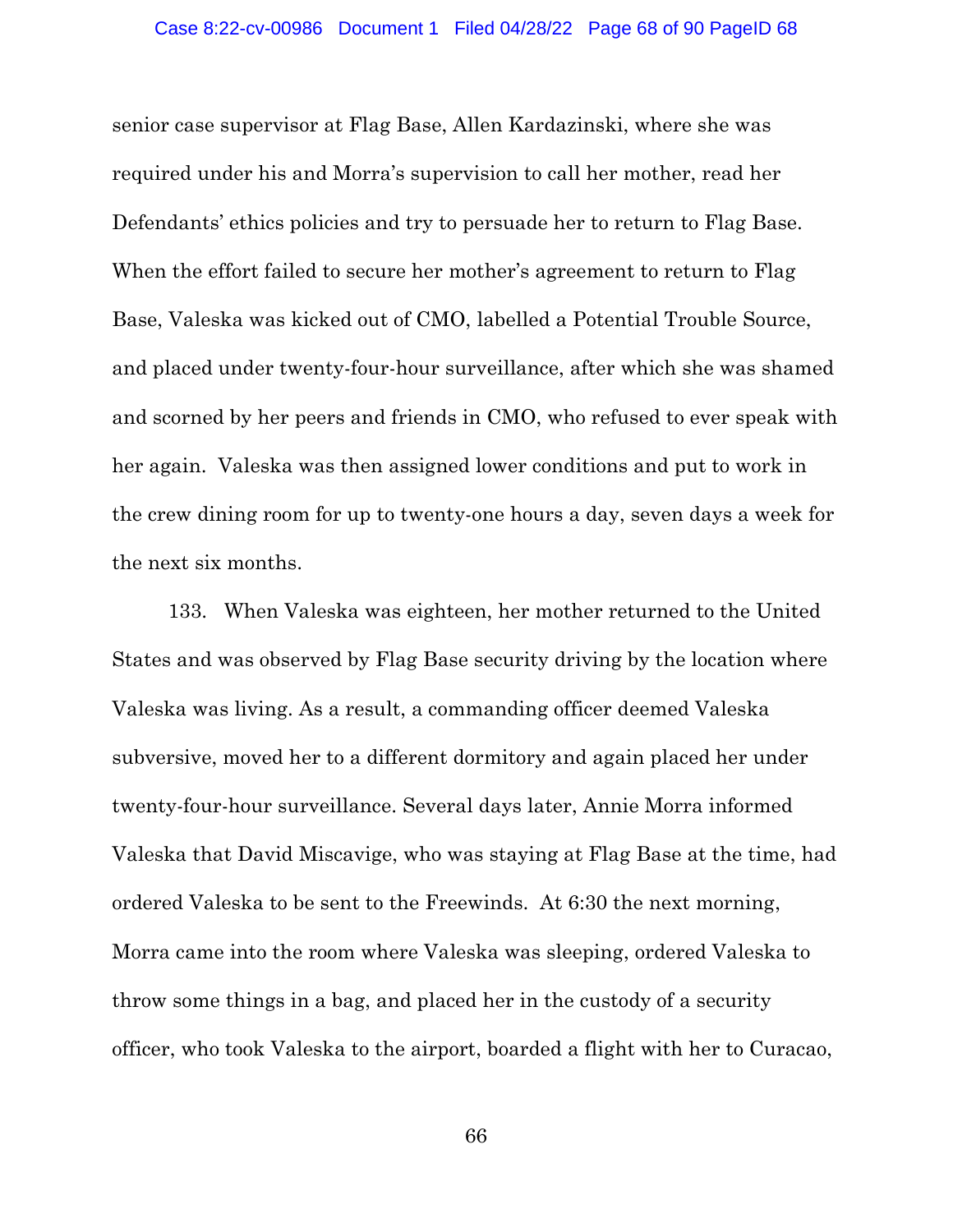### Case 8:22-cv-00986 Document 1 Filed 04/28/22 Page 69 of 90 PageID 69

escorted her onto the ship and handed the ship's security officer Valeska's passport (which Defendants maintained custody of the entire time she was at Flag Base). Valeska was also required to surrender her other forms of identification.

134. Valeska was assigned to work in the restaurant on board the ship that served members of Scientology who were not on staff. Upon telling Mike Napier, the Captain of the Freewinds, Sharron Weber, the FSSO commanding officer, and Jenny Alpers, a senior CMO officer, that she wished to return to Flag Base, Sharron Weber sent her to the engine room as punishment, where she was required to climb under the deck plates into a claustrophobic space between the pipes and clean them with a rag. After cleaning those areas, Valeska was covered in grease, and the only cleaning agent she was given to remove the grease was diesel fuel. She was only permitted fifteen-minute meal breaks in the engine room. Freewinds staff and the ship's Captain regularly verbally abused Valeska.

135. During her time on the ship, Defendants required Valeska to perform arduous physical labor and menial tasks and punished her for any failure to fully comply with the commands of higher-ranking Sea Org members. Valeska suffered from sleep deprivation and was always fearful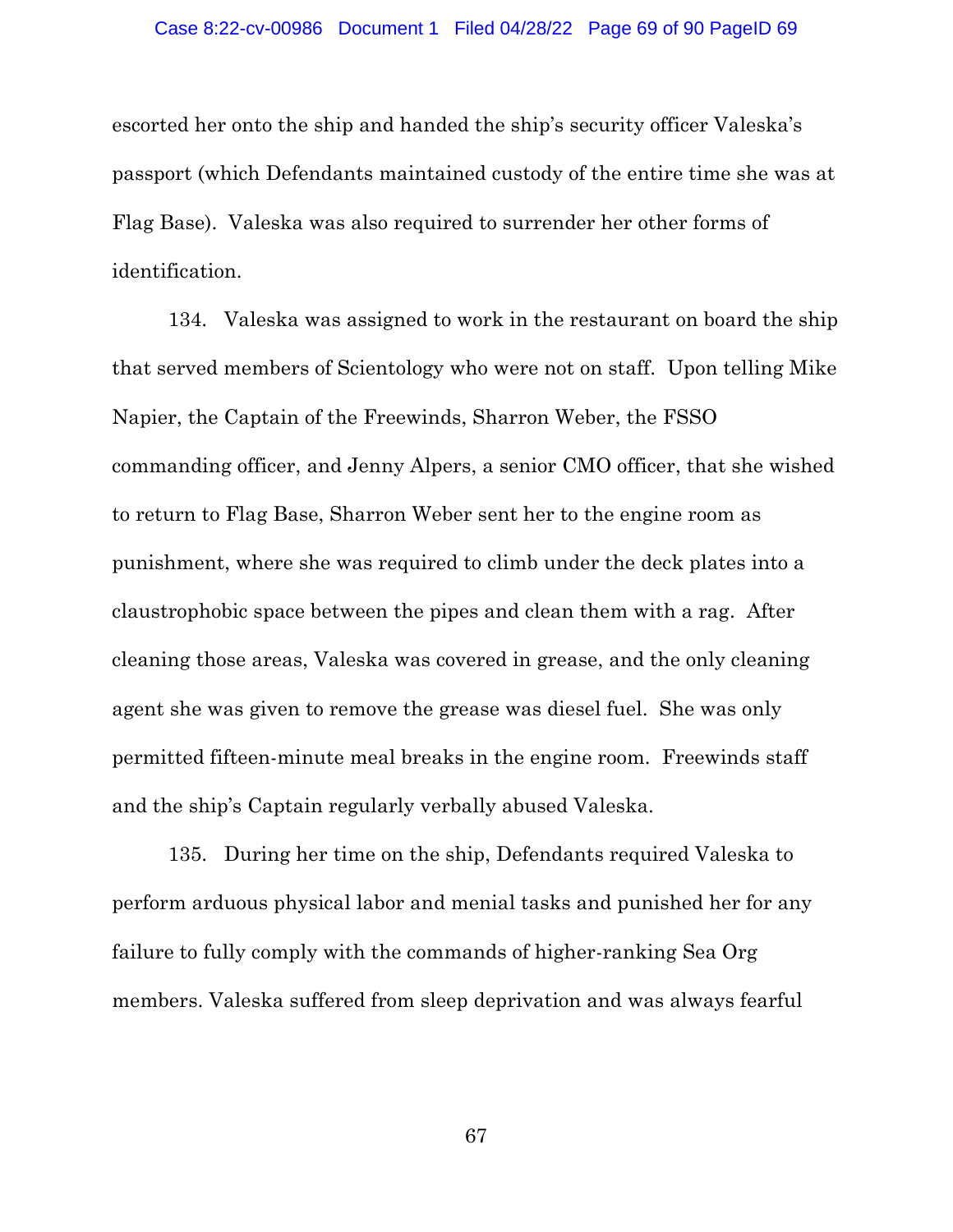### Case 8:22-cv-00986 Document 1 Filed 04/28/22 Page 70 of 90 PageID 70

that anything she said might be interpreted as rebellious and result in mental or physical punishment.

136. For all of this, Valeska was paid fifty dollars per week, out of which (if she was lucky enough to even receive her full pay), she purchased her toiletries, and other personal items from the ship's commissary.

137. For a prolonged period, Valeska was made to clean the ship and wash dishes for 16 hours per day with only 15-minute meal breaks permitted. Defendants also assigned her lower conditions, forcing her to confess to her alleged "crimes" against Scientology, make amends for her supposed transgressions, and undergo auditing to the satisfaction of her auditor. During this period, she was not permitted to talk to anyone or make phone calls, and she remained under twenty-four-hour surveillance. Valeska wrote a letter to Shelly Miscavige, the wife of David Miscavige, describing the abuses and stating that she wanted to leave the Freewinds, but Sharon Weber found the letter, tore it up and sent Valeska to the engine room as punishment until she accepted her fate. Six months later, Valeska wrote a second letter to Shelly Miscavige requesting permission to temporarily leave the ship, but Shelly Miscavige reported the letter to security and instructed them to tell her that her request had been denied.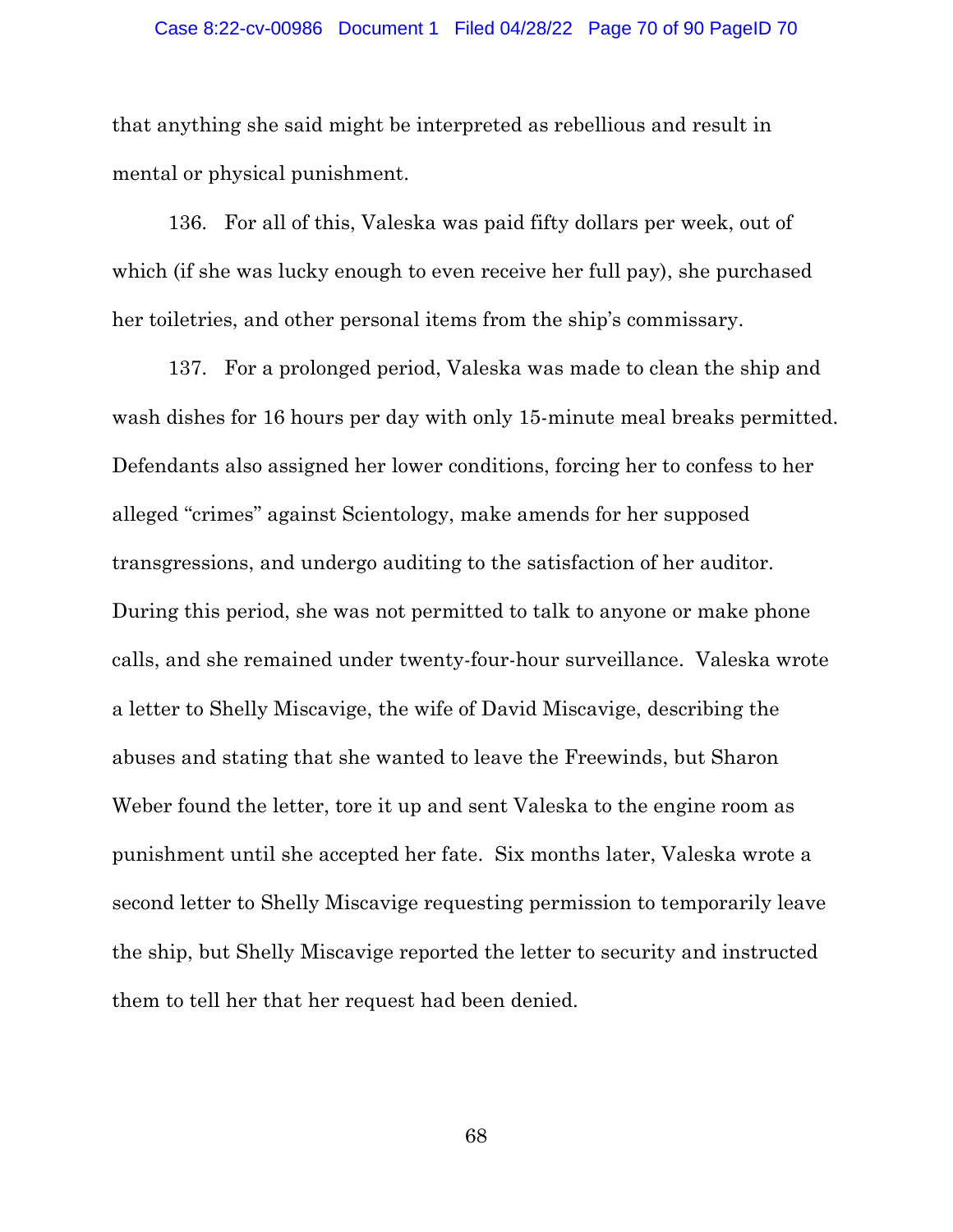138. During a visit to the Freewinds, Defendant Miscavige asked Valeska how she liked being aboard the ship. In response, Valeska said she did not like it and matter-of-factly reminded him that he personally had issued the order that she be put to work on the Freewinds, a fact he acknowledged.

139. At one point, the ship was undergoing some renovation work and Valeska was assigned to sweep up dust and debris without any protective equipment. Unbeknownst to Valeska, the dust was blue asbestos, causing her to have a persistent cough for many years.

140. After some time on the ship, Valeska began a romantic relationship with Carlos, the ship's Security Chief. Defendants prohibited intimate relationships between unmarried members of Scientology. When Carlos confessed to superiors that he was in the relationship with Valeska, CMO officers Amber O'Sullivan and Kerry Ibert, and a third officer, John Salas, locked Valeska in a room and screamed at her repeatedly to confess what she had done. Salas and Pilar Saldarriaga, a senior CMO officer, then locked Valeska alone in a room for 5 hours until she prepared a legible, handwritten confession providing graphic detail of sexual acts she had performed with Carlos. A summary of the confession extracted from Valeska was then posted on the ship's notice board for the entire crew to read,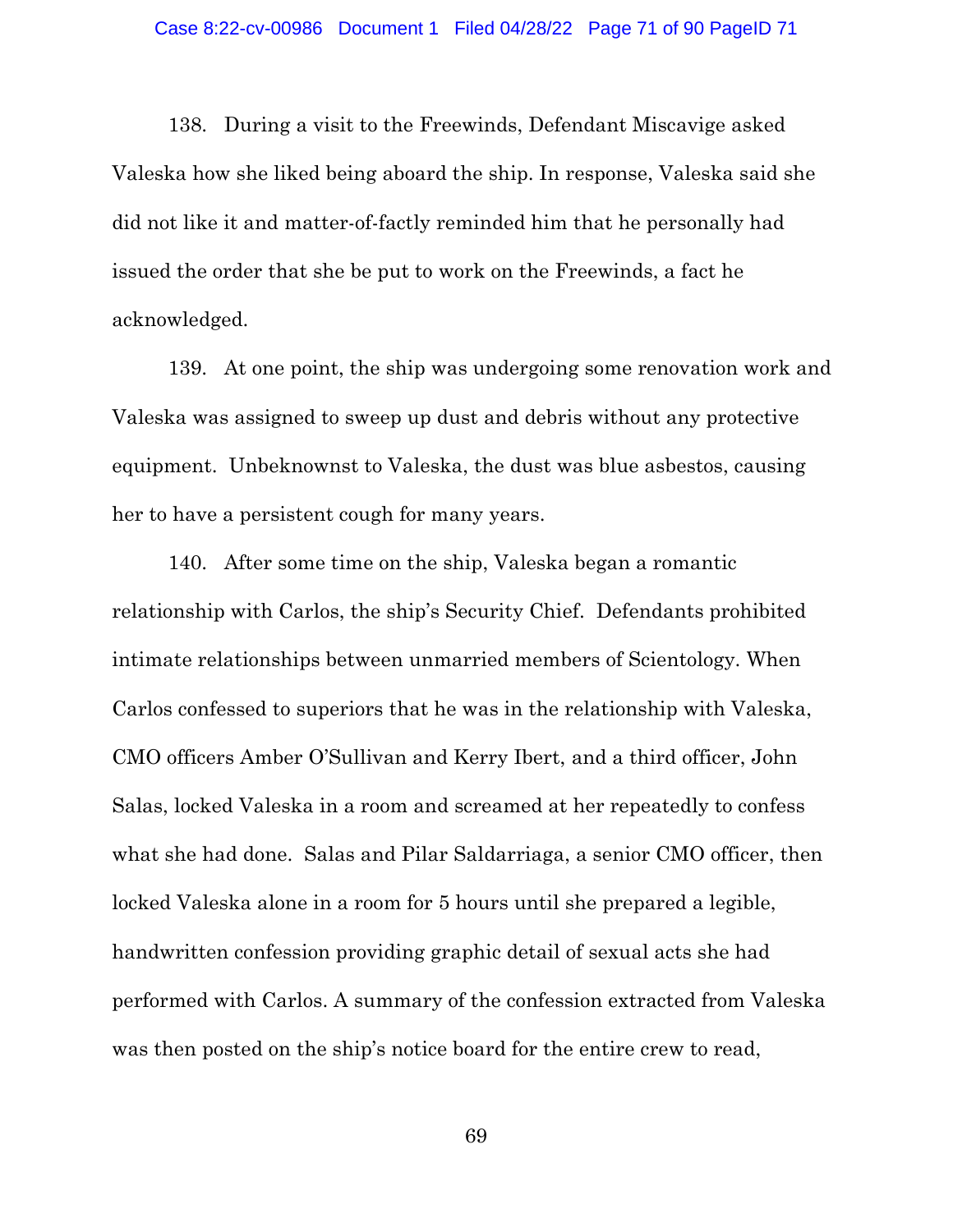#### Case 8:22-cv-00986 Document 1 Filed 04/28/22 Page 72 of 90 PageID 72

humiliating Valeska and causing her to be subjected to shame and scorn from the crew. Saldarriaga also threatened to put Valeska in an RPF program on the ship for betraying Miscavige.

141. After Carlos and Valeska broke up, Carlos began to harass her, accosting her and verbally threatening her. Valeska could not avoid him because they were assigned to work in the same area of the ship. When Valeska reported Carlos, she was again punished and humiliated. She was assigned lower conditions for five months. Another time, Carlos poured a gallon of bleach on the floor of the room where Valeska was sleeping, filling the room with noxious fumes. When she reported him, she was verbally abused for causing it, forced to clean it up, audited, and assigned to additional lower conditions.

142. In response to Valeska's reporting Carlos's abusive behavior, Saldarriaga issued a "non-enturbulation" order, which essentially meant that Valeska was close to being declared a Suppressive Person. The order, which also summarized Defendants' policy on Suppressive Persons, was then read in front of the entire ship staff and posted on the notice board, causing Valeska to be subjected to additional shaming and scorn.

143. In another incident, the captain's son, Sean Napier, sexually assaulted Valeska. He locked her in a room and rubbed his erect penis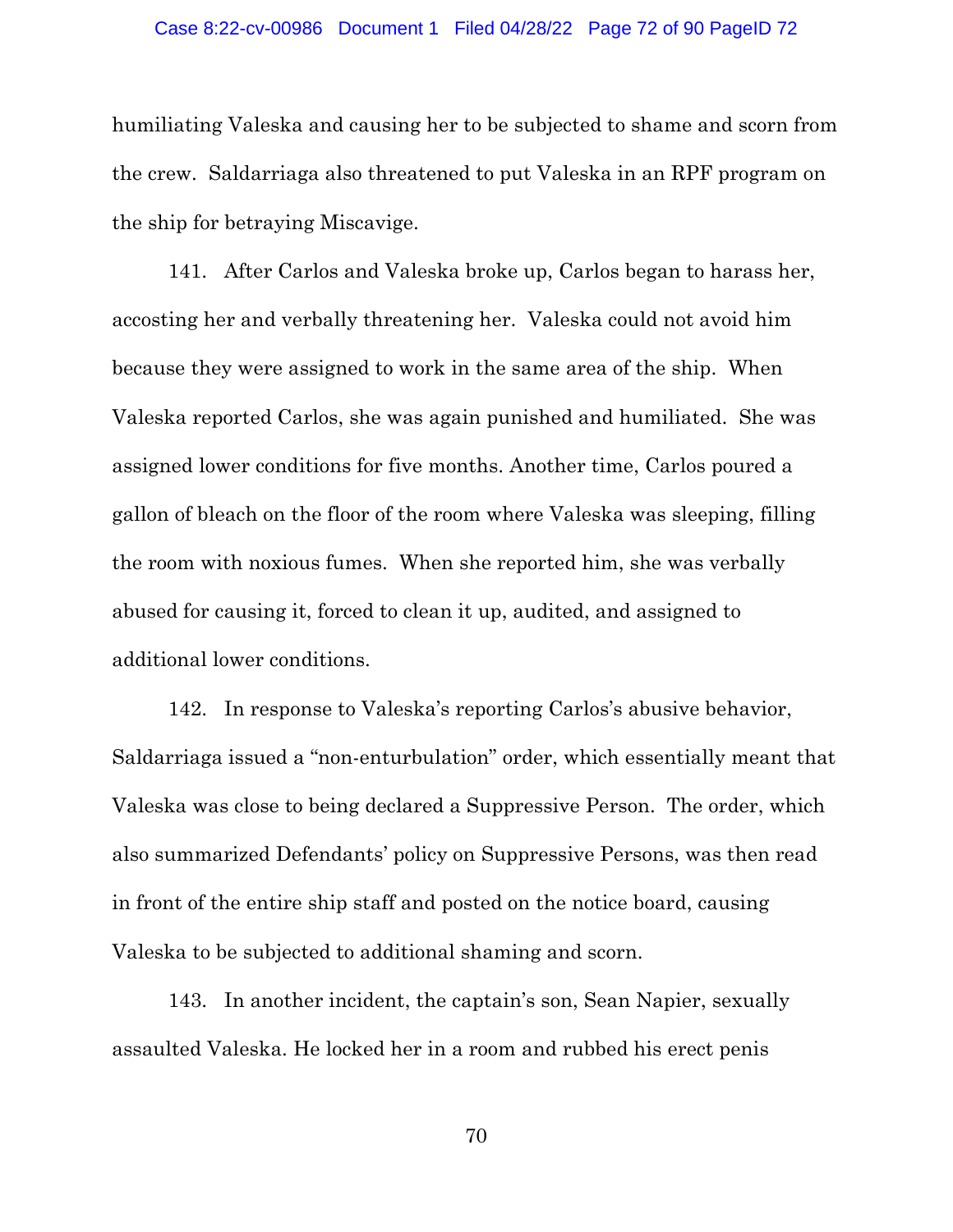#### Case 8:22-cv-00986 Document 1 Filed 04/28/22 Page 73 of 90 PageID 73

against her until he ejaculated. Valeska reported the incident and Isabel McLernen, a senior ethics officer, screamed at and verbally abused Valeska for allegedly causing Napier to sexually assault her, and she required Valeska to write up her alleged crimes.

144. Defendants' control over every aspect of Valeska's life was relentless and merciless. Valeska eventually married Roberto Toppi, a member of Sea Org and an IASA officer, whose job on the ship was fundraising for IASA, but it was not a good relationship and Valeska decided to divorce him. This supposedly caused Toppi to become less productive, for which Valeska was once again assigned lower conditions. When another Sea Org member expressed a romantic interest in Valeska, she was blamed for seducing him and she was interrogated continuously for forty-eight hours. Lurie Belotti and Sue Price ordered Valeska to be confined to the engine room and not have further contact with the man, and humiliated her by posting the order on the ship's notice board. Two officers on the ship, Isabel McLernen and Paolo Cocodo, then mandated that Sea Org members report Valeska's alleged crimes. Sea Org members dutifully wrote numerous reports of Valeska's alleged infractions and Valeska was punished each time.

145. For one such punishment, Valeska was confined in the engine room for forty-eight hours. The temperature was over one hundred degrees.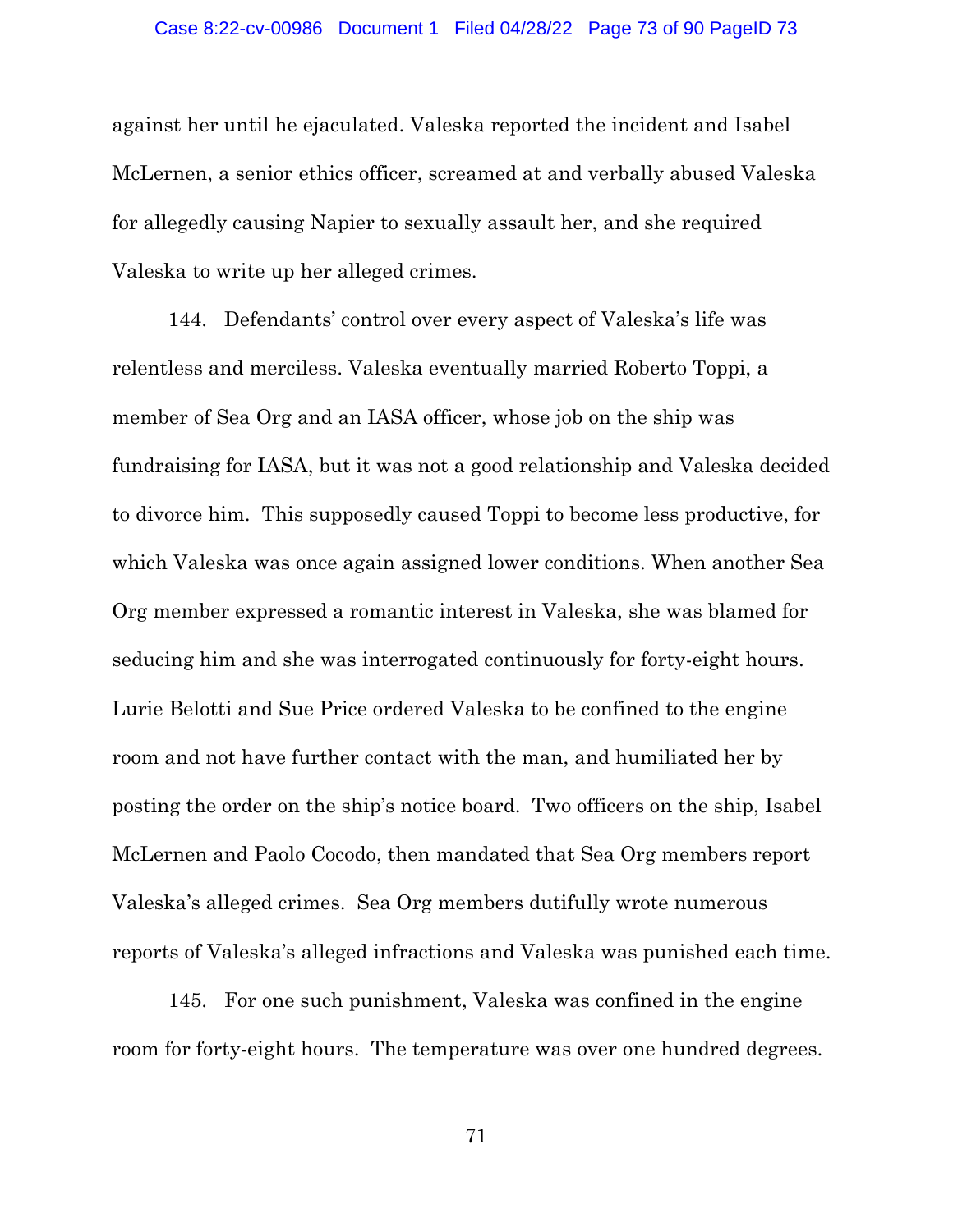#### Case 8:22-cv-00986 Document 1 Filed 04/28/22 Page 74 of 90 PageID 74

Valeska suffered a panic attack, went numb, and was unable to move or call for help. When an engineer discovered her an hour later, he carried her to the control room where she was deprived of medical treatment. Paolo Cocodo berated Valeska for overreacting and sent her back to the engine room. Two weeks later, when she was again confined as punishment and fell unconscious, she did not seek medical care from the ship's medical officer for fear of being verbally abused and punished again.

146. Valeska could no longer withstand the abuse and decided she needed to leave the ship and Sea Org. Valeska confided in another Sea Org member that she wanted to leave, which was considered Scientology's highest crime. Upon learning of this, Isabel McLernen placed Valeska under twentyfour-hour surveillance and again forced her to work in the engine room and undergo intensive auditing for the next three months.

147. Valeska contemplated suicide. She was desperate to get off the ship. She knew she would not survive if she stayed. Lurie Belotti and Sue Price then presented Valeska with a choice: return to the engine room or be sent to an RPF site where she could be "rehabilitated." Knowing she would not survive continued confinement to the engine room, Valeska acquiesced and was sent to an RPF forced labor site in Australia, far from any family or friends. Before leaving the ship, Ludwig Alpers, the Port Captain and a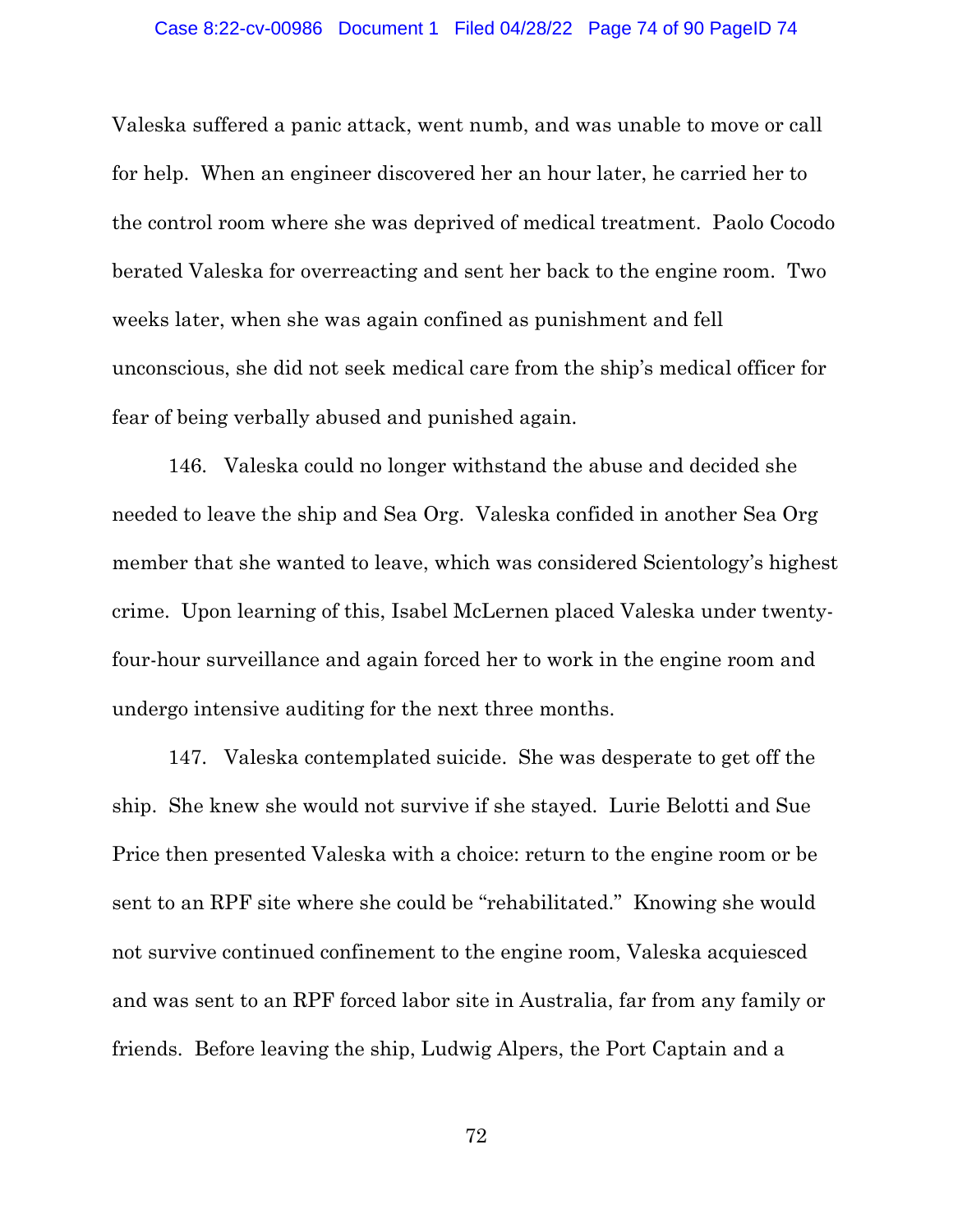corporate officer of FSSO, and Fabian Marty, ship security, instructed Valeska to put on some makeup and meet them in a room on the ship, where she was instructed to sit at a table and sign documents in front of a video camera. She did not understand what the documents were and was given no time to review them. Nor did she have any choice; she knew that if she did not sign the documents, she would be sent right back to the engine room. Once she signed the documents, she was given her passport and identity papers, and Marty warned her that if she tried to escape while enroute to the RPF, she would be declared a Suppressive Person.

148. On arrival at the RPF site in Australia, security again confiscated Valeska's passport and identification documents. For the next eleven months, Valeska was made to wear black to signify her low status, prohibited from talking to anyone without permission, and forced to perform arduous physical labor for ten hours per day followed by five hours of security checks.

149. Even after completing her rehabilitation program, Valeska was still considered to be in Sea Org. Defendants still had her passport and identity documents, and she lived in a Sea Org dormitory at the RPF site while working in an administrative office. Valeska married another Sea Org member, Chris Guider, without Defendants' permission. Valeska was forced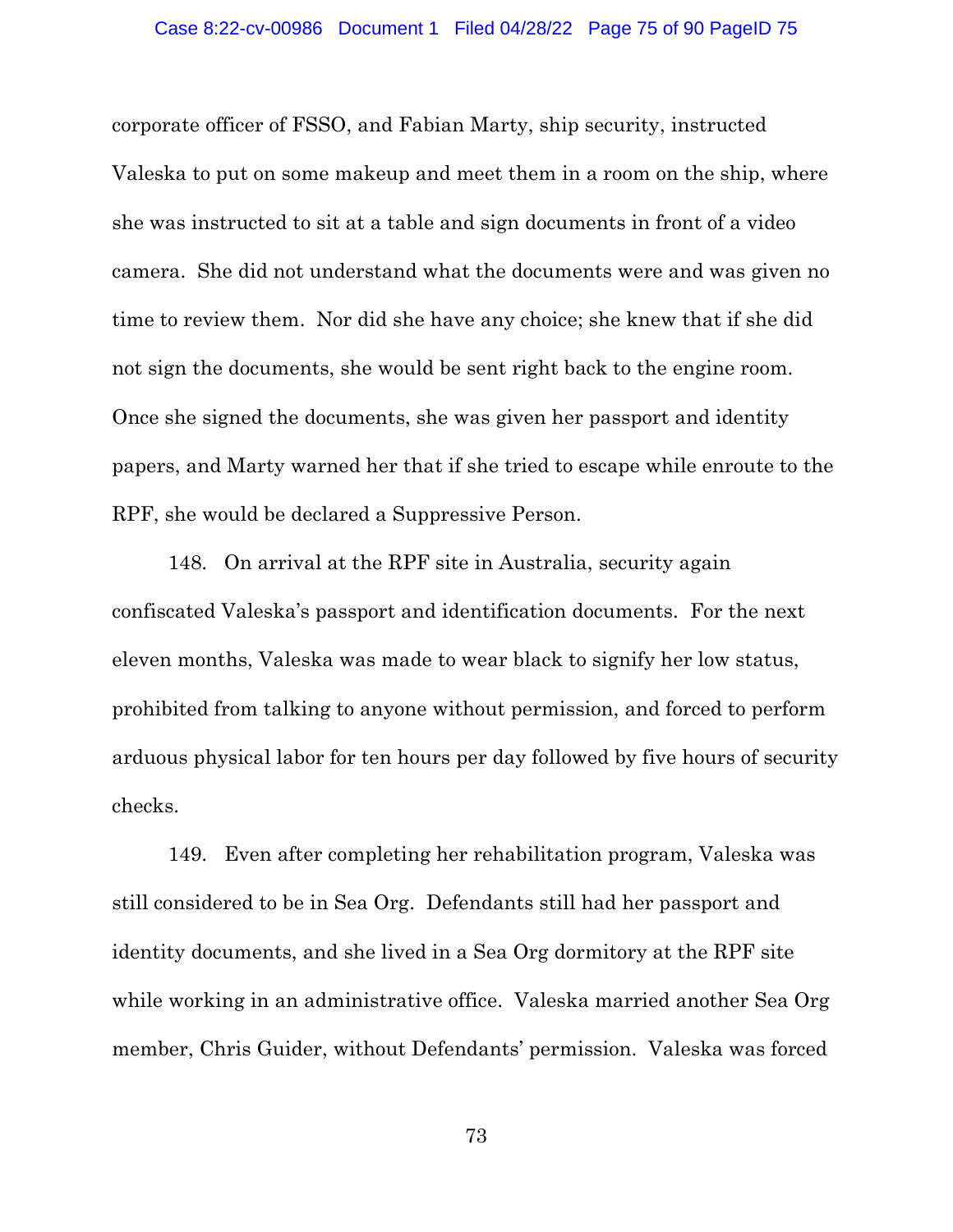to clean garbage cans as punishment. But that was not all. Sue Price sent Valeska a message: Defendants had allegedly not found a replacement to do Valeska's work on the ship, and they were considering sending her back to the ship's engine room until a suitable replacement was found. Alarmed at this prospect, Valeska wrote a report to Defendant David Miscavige about the conditions on the ship. Lurie Belotti and Sue Price then threatened to send her to the RPF in Los Angeles. It was becoming increasingly clear to Valeska that Defendants were not going to let her leave.

150. Valeska then wrote a letter to Eran Bucci, a senior Sea Org officer, saying she wanted to leave Sea Org. Another senior officer then screamed at Valeska, telling her she would get cancer and die if she left, and reminding her that she would have to repay all her freeloader debt. Valeska was aware that Sea Org members are not permitted to have children, so she purposely became pregnant and refused demands that she terminate her pregnancy. After six weeks, Valeska miscarried but continued to pretend to be pregnant so that she would be forced to leave Sea Org. During this period, Defendants were also pressuring Chris to leave Valeska. One day, Chris did not return to their quarters in Sea Org housing when she expected, and she could not find him. Eran Bucci told Valeska that Chris had decided to stay in Sea Org and divorce Valeska, which Valeska knew was not true. This caused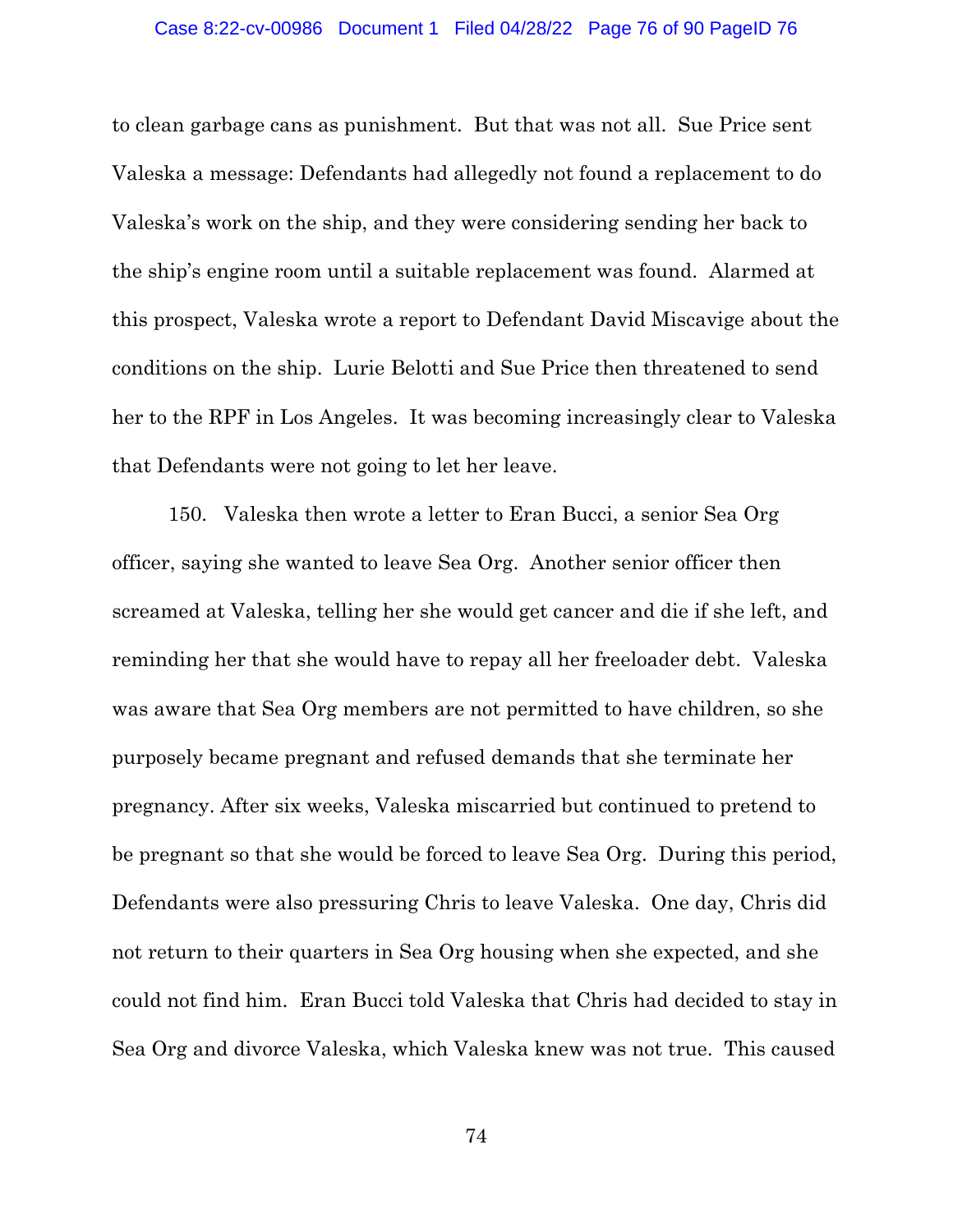#### Case 8:22-cv-00986 Document 1 Filed 04/28/22 Page 77 of 90 PageID 77

Valeska to panic, because she did not know where Chris was or whether Defendants had removed him from the location. She returned to their quarters and was sorting through her possessions, believing at this point that she had to flee, when Chris returned. Seeing his wife in such a panicked state, he suggested they go for a walk to help her calm down. When they returned, their quarters had been ransacked and most of their possessions had been seized.

151. Vicky Dunstan, the Commanding Officer for Australia in Defendants' OSA, then informed Valeska that they would permit her to leave Sea Org once she had completed security checks to their satisfaction, which became a four-month ordeal. Before returning Valeska's passport and identification documents, pursuant to Defendants' longstanding policies and standard practices, she was required to sign more documents. Consistent with these policies and practices, she was not given an opportunity to examine the documents, make copies, or find anyone to review them with her. She did not understand what she was signing, because, as a product of Defendants' intense, lifelong indoctrination and her lack of adequate education, she had no understanding of her rights or the law.

152. Just because Valeska had finally managed to leave Sea Org did not mean she was in a position to start a new life. When she left Scientology,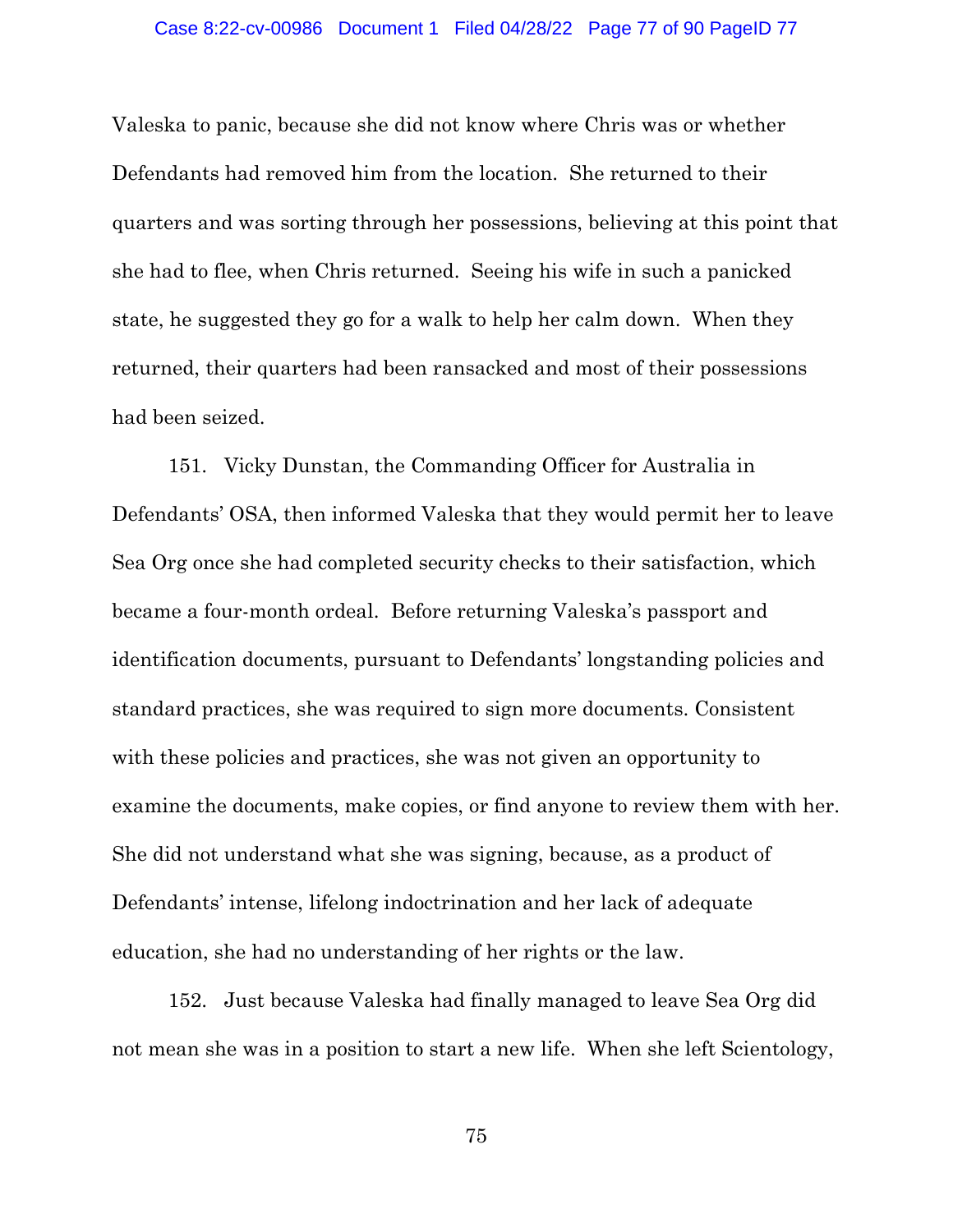she had no money, no official identification, and no ability even to open a bank account because she was not legally in the country in which Defendants had sent her for punishment. Further, Defendants watched her and maintained a menacing presence, reminding her that if she did or said anything critical of Defendants, she would be subjected to swift and fierce retaliation. Marion Pouw, who worked directly for Miscavige and had the job of attempting to "recover" people who he considered to present some risk if they were free, called Valeska every day, reading to her reports written at Defendants' direction by her brother that accused Valeska of engaging in "suppressive acts" and insisting that Valeska travel to LA to undergo ethics handlings and additional security checks. Valeska understood that she faced a very real threat of retaliation by Defendants if she took any action against them.

153. In May 2011, an investigator from the Australian government's labor authority contacted and interviewed her about inadequate compensation at Defendants' RPF site in Australia. The interview was very narrowly focused on the issue of compensation and, knowing there would be serious repercussions from Defendants if she went any further than was required, Valeska did not discuss the Freewinds or any of her prior mistreatment.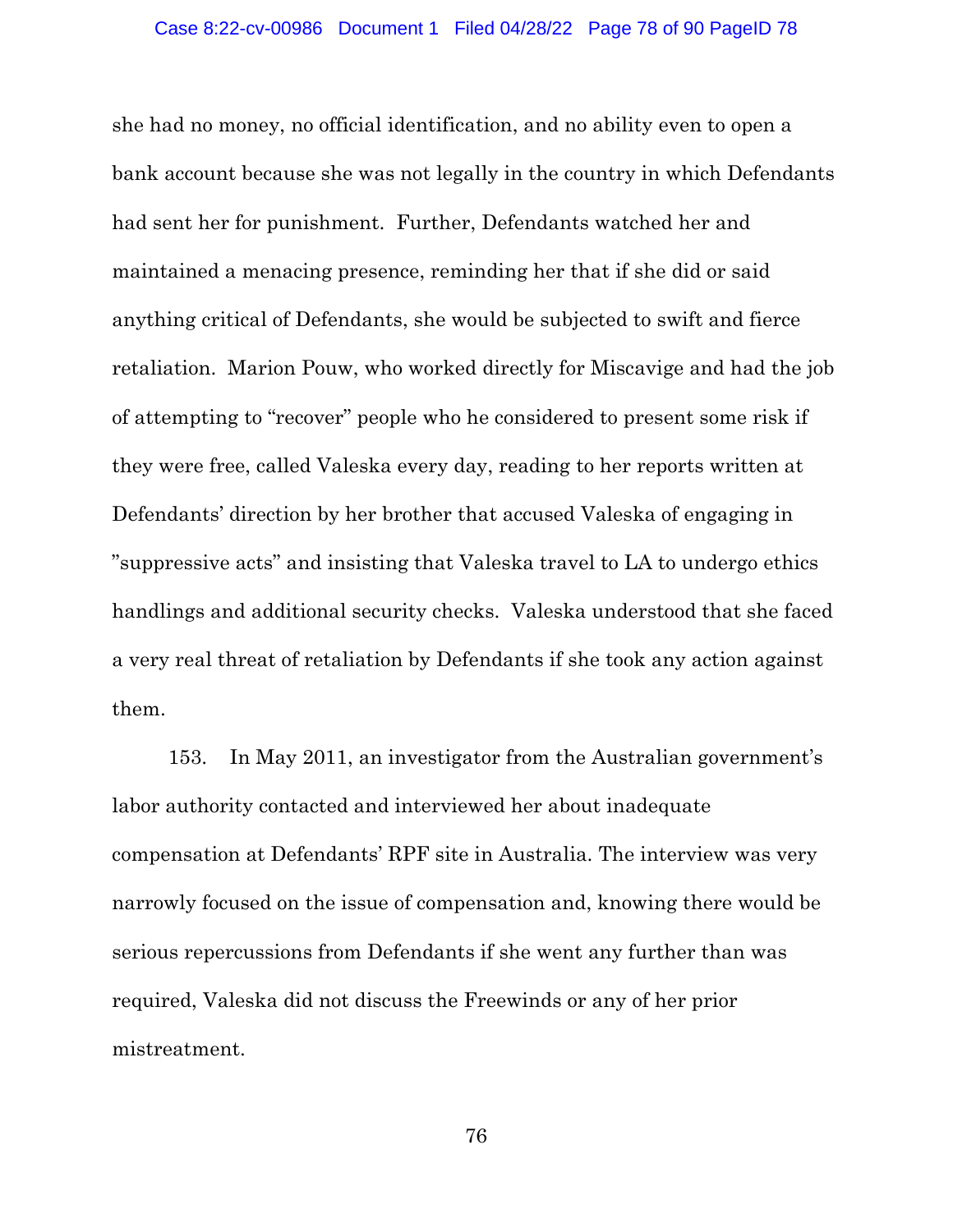154. In late 2011, Defendants threatened to take action against Valeska if she (among other things) aided or assisted any person or entity hostile to Defendants or Scientology. This terrified and effectively silenced Valeska, who had long heard stories of the lengths to which Defendants would go in destroying their perceived enemies.

155. A few years later, Valeska made public statements critical of Scientology. Defendants quickly directed the purchase of the domain name http://www.valeskaparis.com/, so that an online search for "Valeska Paris" brought up the website in the search results. The website contains a photo identifying Valeska and accuses her of lying about her time in Sea Org. It contains testimonials from other Sea Org members supporting this accusation and publishes letters that Valeska was forced to send family and friends while aboard the ship in order to assuage their concerns about her safety and wellbeing.

156. The website with Valeska's name and photos remains on the internet and turns up when someone uses a search engine to search her name. Valeska has lived in continual fear that the website could damage job prospects and personal relationships, and that it could likewise cause her children (who have never been part of Scientology) to experience difficulties as well. The inescapable presence of the website has also constantly served to remind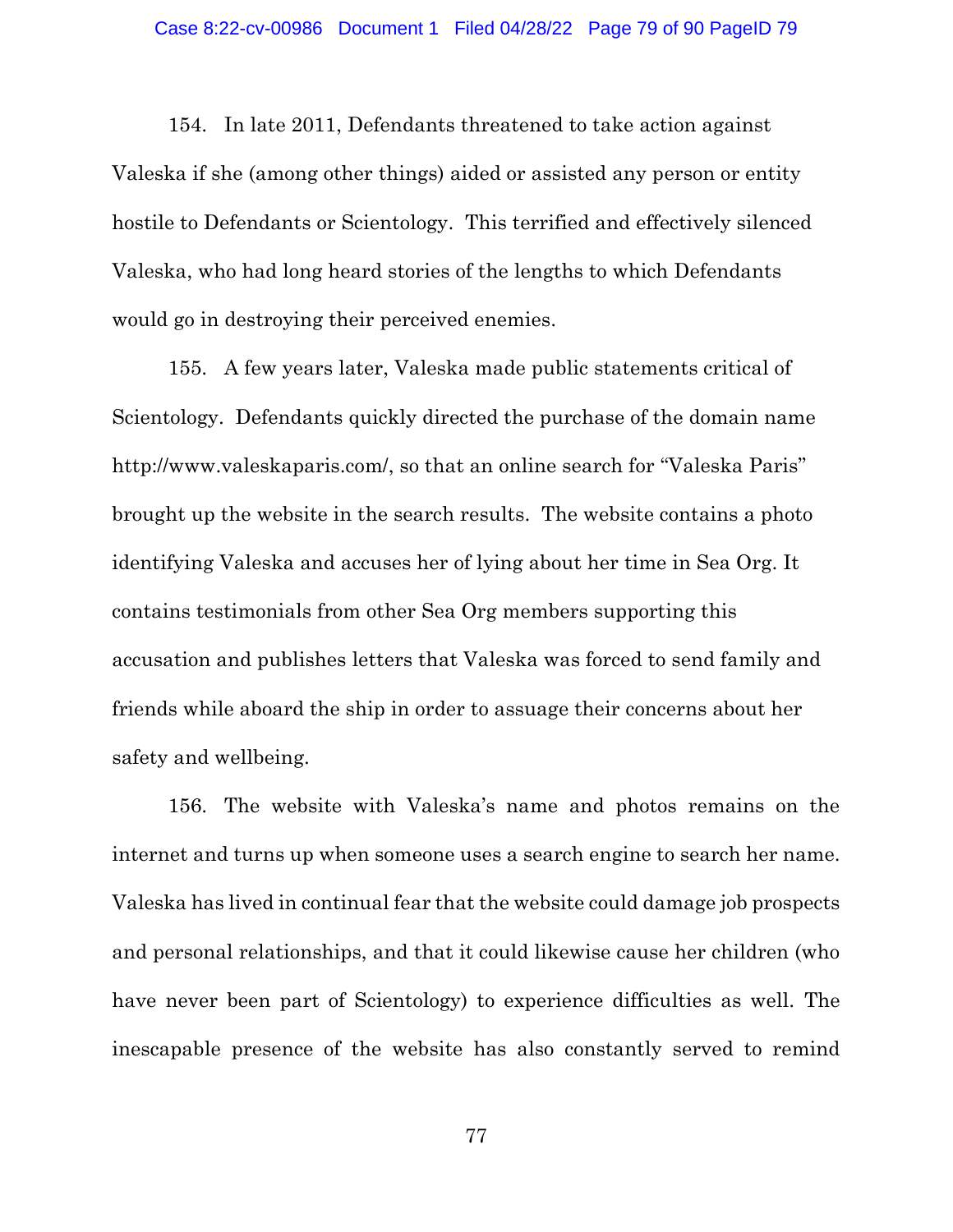#### Case 8:22-cv-00986 Document 1 Filed 04/28/22 Page 80 of 90 PageID 80

Valeska of the potential for even more serious forms of retaliation if she were ever to violate Defendant's absolute prohibition on initiating any criminal or civil legal action against them.

157. Defendants' threats, intimidation and retaliation caused Valeska to refrain for years from seeking legal counsel or taking any legal action against Defendants.

158. Valeska continues to suffer from the traumas and injuries she experienced in Scientology, including persistent nightmares about being trapped in Sea Org and unable to escape the Freewinds.

## **V. CLAIMS FOR RELIEF**

### **COUNT I**

# **Forced Labor and Attempted Forced Labor in Violation of the Trafficking Victims Protection Reauthorization Act ("TVPRA"), 18 U.S.C. §§1589 and 1594(a) (All Defendants)**

159. Plaintiffs reallege and incorporate by reference the allegations in paragraphs 1 through 158, as though fully set forth herein.

160. Plaintiffs bring this claim pursuant to 18 U.S.C. §1595(a).

161. Defendants knowingly provided or obtained, or attempted to

provide or obtain, Plaintiffs' labor or services in violation of 18 U.S.C. §1589

by means of (i) serious harm or threats of serious harm to Plaintiffs or others;

(ii) physical restraint or threats of physical restraint to Plaintiffs through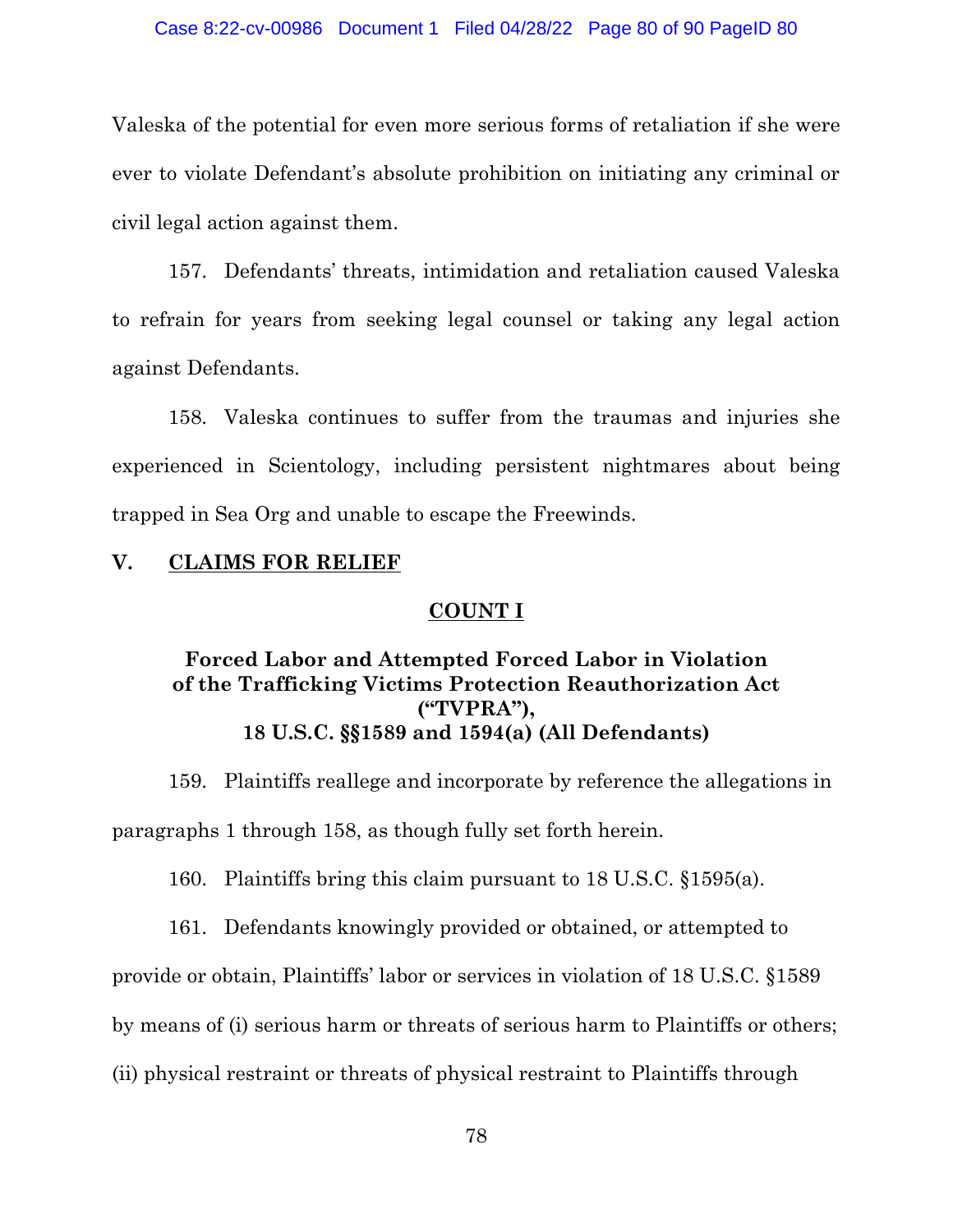#### Case 8:22-cv-00986 Document 1 Filed 04/28/22 Page 81 of 90 PageID 81

retention of their passports, threats of isolation, and other affirmative acts; or (iii) a scheme, plan, or pattern intended to cause Plaintiffs to believe that if they did not perform labor or services for Defendants, that they or others would suffer serious harm or physical restraint.

162. Defendants knowingly benefitted, financially or by receiving anything of value from participation in a venture which Defendants knew or should have known had engaged in acts in violation of the TVPRA, including violations of 18 U.S.C. §1589.

163. Defendants also attempted to violate 18 U.S.C. §1589 in violation of 18 U.S.C. §1594(a).

164. As a direct and proximate result of Defendants' conduct, Plaintiffs have been harmed.

165. Plaintiffs are therefore entitled to recover damages in an amount to be proven at trial, including compensatory and punitive damages, attorneys' fees, costs, and other relief that the Court may deem proper.

### **COUNT II**

# **Conspiracy to Obtain Forced Labor in Violation of the TVPRA, 18 U.S.C. §§1589 and 1594(b) (All Defendants)**

166. Plaintiffs reallege and incorporate by reference the allegations in paragraphs 1 through 158, as though fully set forth herein.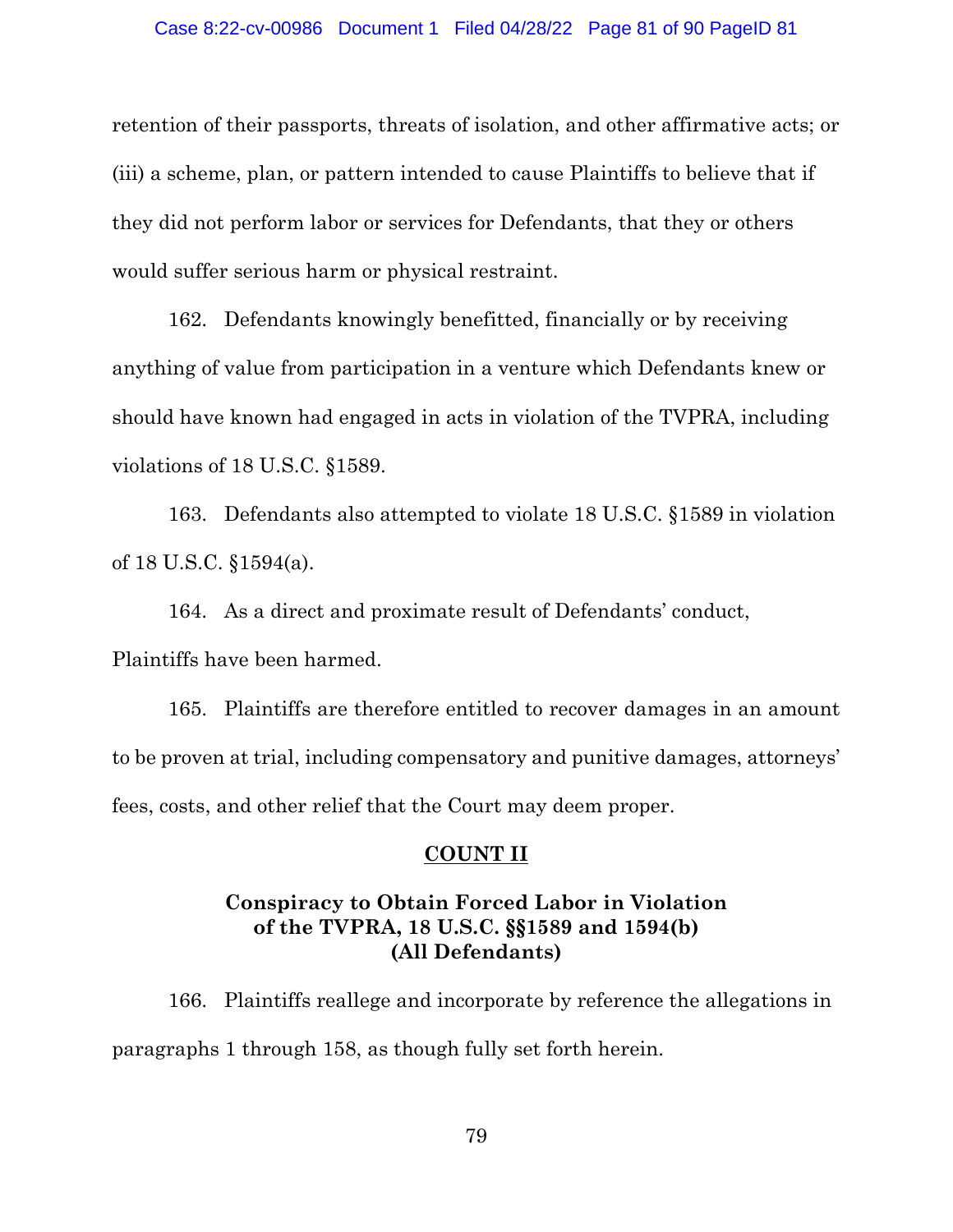167. Plaintiffs brings this claim pursuant to 18 U.S.C. §1595(a).

168. Defendants conspired to violate 18 U.S.C. §1589 in violation of 18 U.S.C. §1594(b).

169. Defendants intentionally entered into an agreement to obtain Plaintiffs' labor or services in violation of 18 U.S.C. §1589 by means of (i) serious harm or threats of serious harm to Plaintiffs or others; (ii) physical restraint or threats of physical restraint to Plaintiffs through retention of their passports, threats of isolation, and other affirmative acts; or (iii) a scheme, plan, or pattern intended to cause Plaintiffs to believe that if they did not perform labor or services for Defendants, Plaintiffs or others would suffer serious harm or physical restraint.

170. At least one Defendant committed at least one overt act in furtherance of their conspiracy.

171. As a direct and proximate result of Defendants' actions, Plaintiffs have been harmed.

172. Plaintiffs are therefore entitled to recover damages in an amount to be proven at trial, including compensatory and punitive damages, attorneys' fees, costs, and other relief that the Court may deem proper.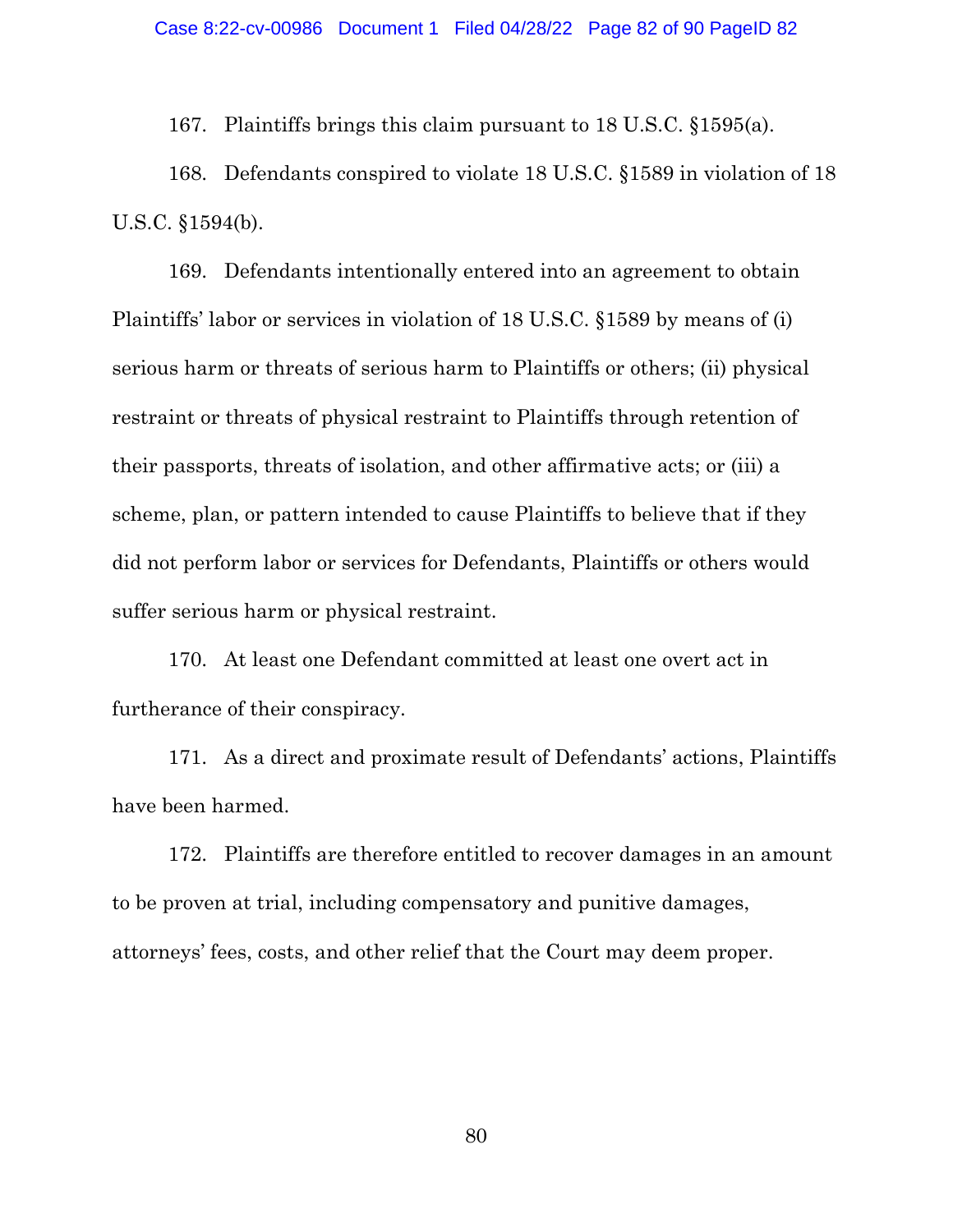## **COUNT III**

# **Trafficking and Attempted Trafficking with Respect to Forced Labor in Violation of the TVPRA, 18 U.S.C. §§1590 and 1594(a) (All Defendants)**

173. Plaintiffs reallege and incorporate by reference the allegations in paragraphs 1 through 158, as though fully set forth herein.

174. Plaintiffs bring this claim pursuant to 18 U.S.C. §1595(a).

175. Defendants knowingly recruited, harbored, transported,

provided, or obtained, or attempted to recruit, harbor, transport, provide or obtain, Plaintiffs for labor or services in violation of provisions of the TVPRA, including 18 U.S.C. §1589, as alleged herein, thereby violating 18 U.S.C. §1590.

176. Defendants knowingly benefitted, financially or by receiving anything of value from participation in a venture which Defendants knew or should have known had engaged in acts in violation the TVPRA, including violations of 18 U.S.C. §1590.

177. Defendants also attempted to violate 18 U.S.C. §1590 in violation of 18 U.S.C. §1594(a).

178. As a direct and proximate result of Defendants' actions, Plaintiffs have been harmed.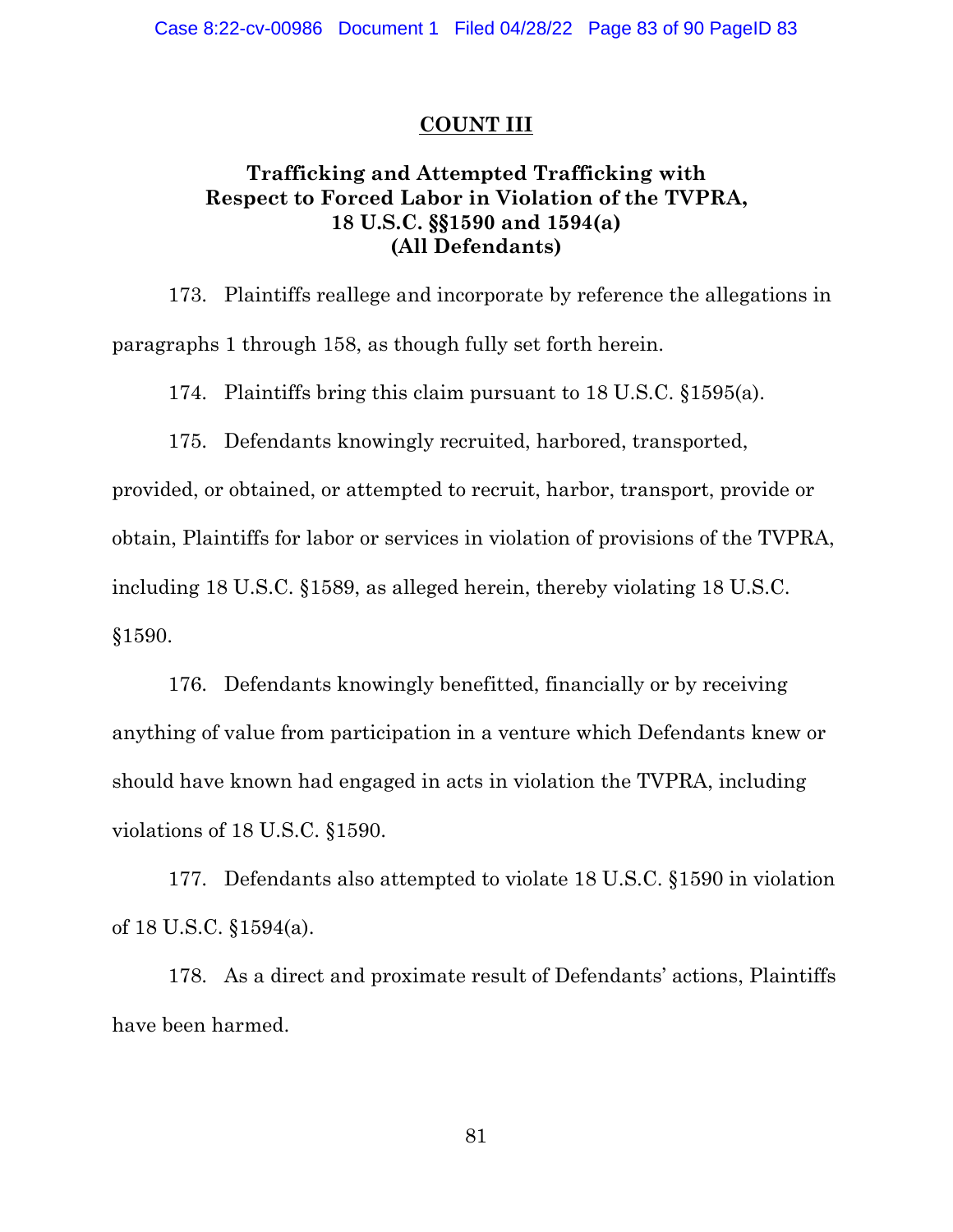179. Plaintiffs are therefore entitled to recover damages in an amount to be proven at trial, including compensatory and punitive damages, attorneys' fees, costs, and other relief that the Court may deem proper.

### **COUNT IV**

# **Conspiracy to Traffic with Respect to Forced Labor in Violation of the TVPRA, 18 U.S.C. §§1590 and 1594(b) (All Defendants)**

180. Plaintiffs reallege and incorporate by reference the allegations in paragraphs 1 through 158, as though fully set forth herein.

181. Plaintiffs bring this claim pursuant to 18 U.S.C. §1595(a).

182. Defendants conspired to violate 18 U.S.C. §1590 in violation of 18 U.S.C. §1594(b).

183. Defendants intentionally entered into an agreement to recruit, harbor, transport, provide, or obtain Plaintiffs for labor or services in violation of 18 U.S.C. §1590, as alleged herein.

184. At least one Defendant committed at least one overt act in furtherance of their conspiracy.

185. As a direct and proximate result of Defendants' actions, Plaintiffs have been harmed.

186. Plaintiffs are therefore entitled to recover damages in an amount to be proven at trial, including compensatory and punitive damages, attorneys' fees, costs, and other relief that the Court may deem proper.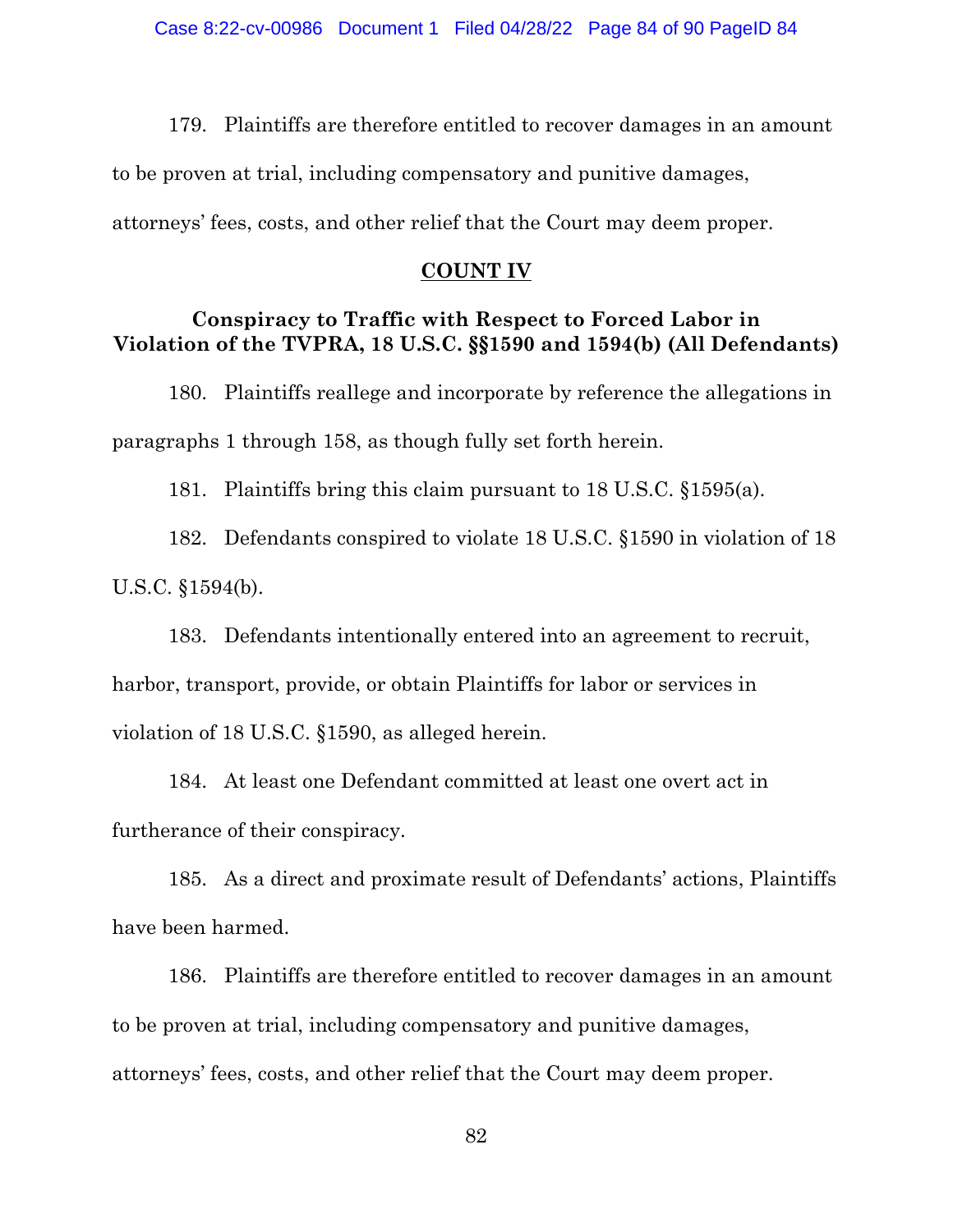## **COUNT V**

# **Peonage and Attempted Peonage in Violation of the TVPRA, 18 U.S.C. §§1581 and 1594(a) (All Defendants)**

187. Plaintiffs reallege and incorporate by reference the allegations in paragraphs 1 through 158, as though fully set forth herein.

188. Plaintiffs bring this claim pursuant to 18 U.S.C. §1595(a).

189. Defendants held or returned Plaintiffs to a condition of peonage

in violation of 18 U.S.C. §1581, as alleged herein.

190. Specifically, Defendants held Plaintiffs against their will and forced them to perform labor to pay off purported Scientology debts.

191. Defendants knowingly benefitted, financially or by receiving anything of value from participation in a venture which Defendants knew or should have known had engaged in acts of peonage in violation of 18 U.S.C. §1581.

192. Defendants also attempted to violate 18 U.S.C. §1581 in violation of 18 U.S.C. §1594(a).

193. As a direct and proximate result of Defendants' actions, Plaintiffs have been harmed.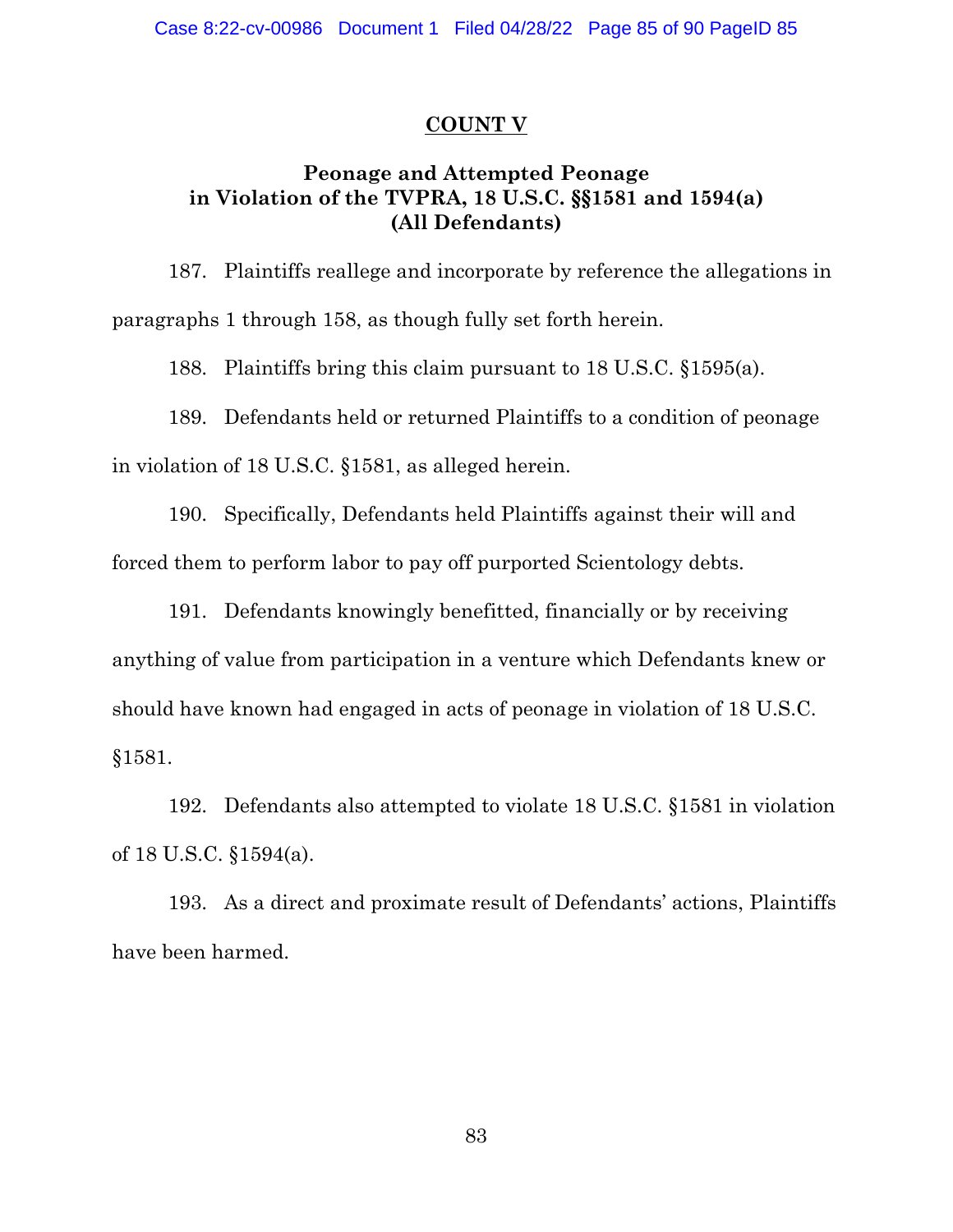194. Plaintiffs are therefore entitled to recover damages in an amount

to be proven at trial, including compensatory and punitive damages,

attorneys' fees, costs, and other relief that the Court may deem proper.

### **COUNT VI**

## **Conspiracy to Commit Peonage in Violation of the TVPRA, 18 U.S.C. §§1581 and 1594(b) (All Defendants)**

195. Plaintiffs reallege and incorporate by reference the allegations in paragraphs 1 through 158, as though fully set forth herein.

196. Plaintiffs bring this claim pursuant to 18 U.S.C. §1595(a).

197. Defendants conspired to violate 18 U.S.C. §1581, in violation of 18 U.S.C. §1594(b).

198. Defendants intentionally entered into an agreement to hold or return Plaintiffs to a condition of peonage, in violation of 18 U.S.C. §1581.

199. At least one Defendant committed at least one overt act in furtherance of their conspiracy.

200. As a direct and proximate result of Defendants' actions, Plaintiffs have been harmed.

201. Plaintiffs are therefore entitled to recover damages in an amount to be proven at trial, including compensatory and punitive damages, attorneys' fees, costs, and other relief that the Court may deem proper.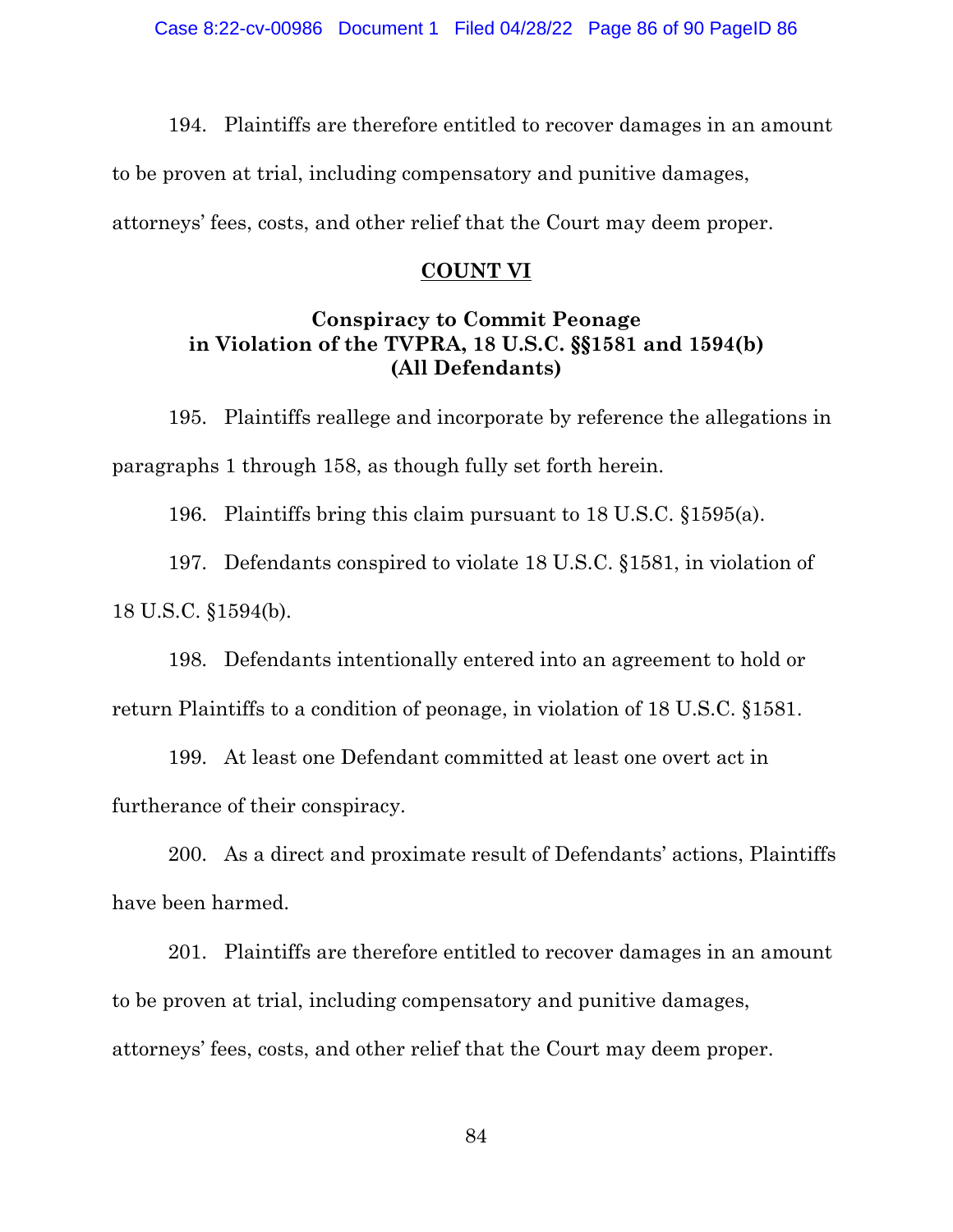## **VI. DEMAND FOR JURY TRIAL**

Pursuant to Federal Rule of Civil Procedure 38(b), Plaintiffs demand a trial by jury of all issues so triable.

## **VII. PRAYER FOR RELIEF**

WHEREFORE, Plaintiffs pray that the Court:

- 1. Find the Defendants liable on all Counts of the Complaint applicable to them and that judgment be entered in favor of Plaintiffs and against Defendants, jointly and severally, on all Counts;
- 2. Award Plaintiffs compensatory damages in amounts to be ascertained at trial;
- 3. Award Plaintiffs punitive damages in amounts to be ascertained at trial;
- 4. Award Plaintiffs attorneys' fees and costs of suit; and
- 5. Award such other and further relief as the Court deems proper.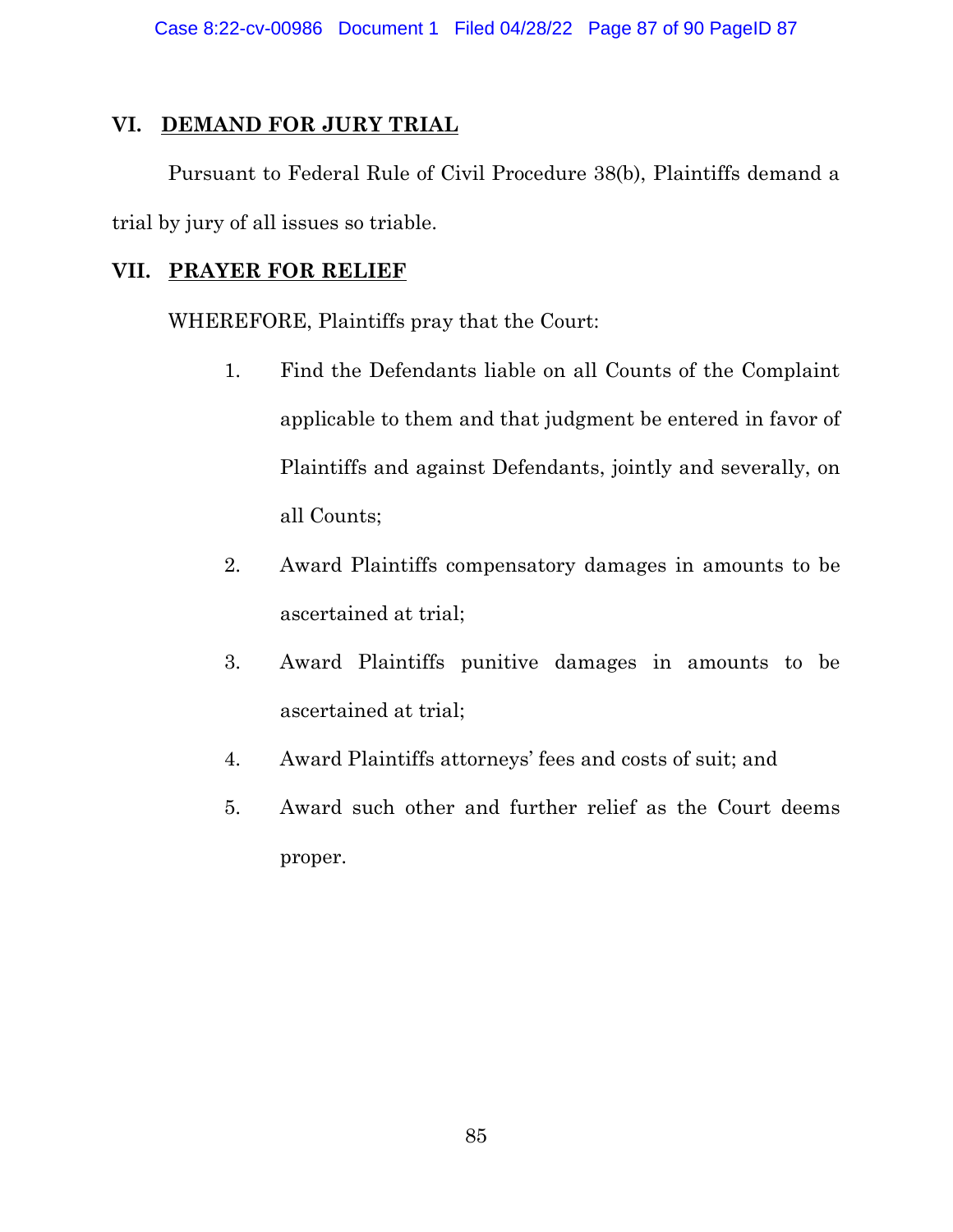Dated: April 28, 2022 /s/ Warren A. Zimmerman

Warren A. Zimmerman (Fla. Bar No. 652040) WARREN A. ZIMMERMAN, P.A. 4114 Sparrow Ct Lutz, FL 33558-2727 (813) 230-1465 warren@wzimmermanlaw.com

Joseph C. Kohn (pro hac application to be filed) Neil L. Glazer (pro hac application to be filed) Zahra R. Dean (pro hac application to be filed) Aarthi Manohar (pro hac application to be filed) Elias A. Kohn (pro hac application to be filed) KOHN, SWIFT & GRAF, P.C. 1600 Market Street, Suite 2500 Philadelphia, PA 19103 (215) 238-1700 jkohn@kohnswift.com nglazer@kohnswift.com zdean@kohnswift.com amanohar@kohnswift.com ekohn@kohnswift.com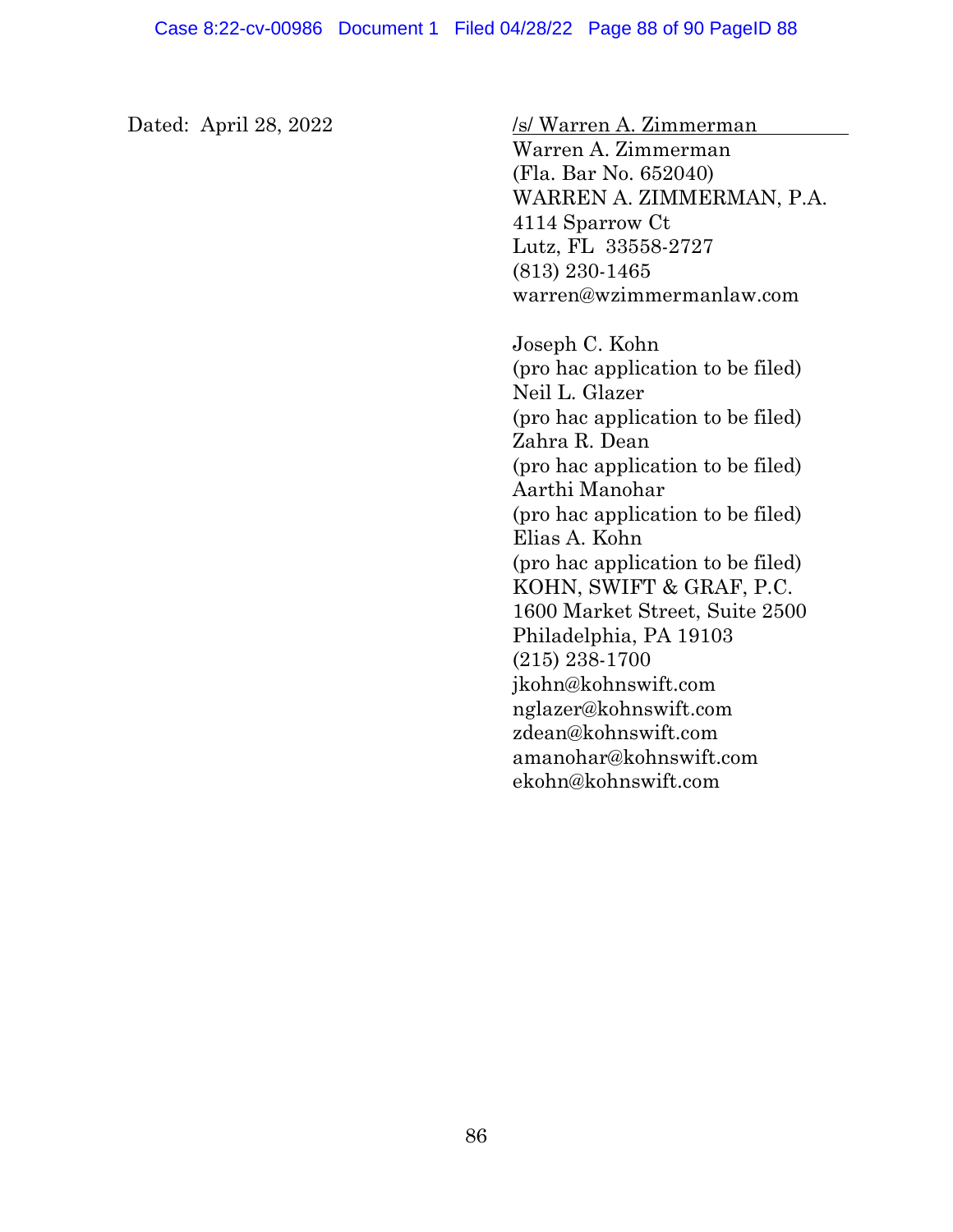Gregory P. Hansel (Fla. Bar No. 607101) Shana M. Solomon (pro hac application to be filed) Elizabeth F. Quinby (pro hac application to be filed) Katherine L. Oaks (pro hac application to be filed) PRETI FLAHERTY BELIVEAU & PACHIOS, CHARTERED, LLP One City Center P.O. Box 9546 Portland, ME 04112-9546 (207) 791-3000 ghansel@preti.com ssolomon@preti.com equinby@preti.com koaks@preti.com

Theodore Leopold (Fla. Bar No. 705608) Manuel J. Dominguez (Fla. Bar No. 0054798) COHEN MILSTEIN SELLERS & TOLL PLLC 11780 U.S. Highway One Suite N500 Palm Beach Gardens, FL 33408 Telephone: (561) 515-1400 tleopold@cohenmilstien.com [jdominguez@cohenmilstein.com](mailto:jdominguez@cohenmilstein.com)

Agnieszka M. Fryszman (Fla. Bar No. 459208) Brendan Schneiderman (pro hac application to be filed) COHEN MILSTEIN SELLERS & TOLL PLLC 1100 New York Ave., N.W., 5th Floor Washington, DC 20005